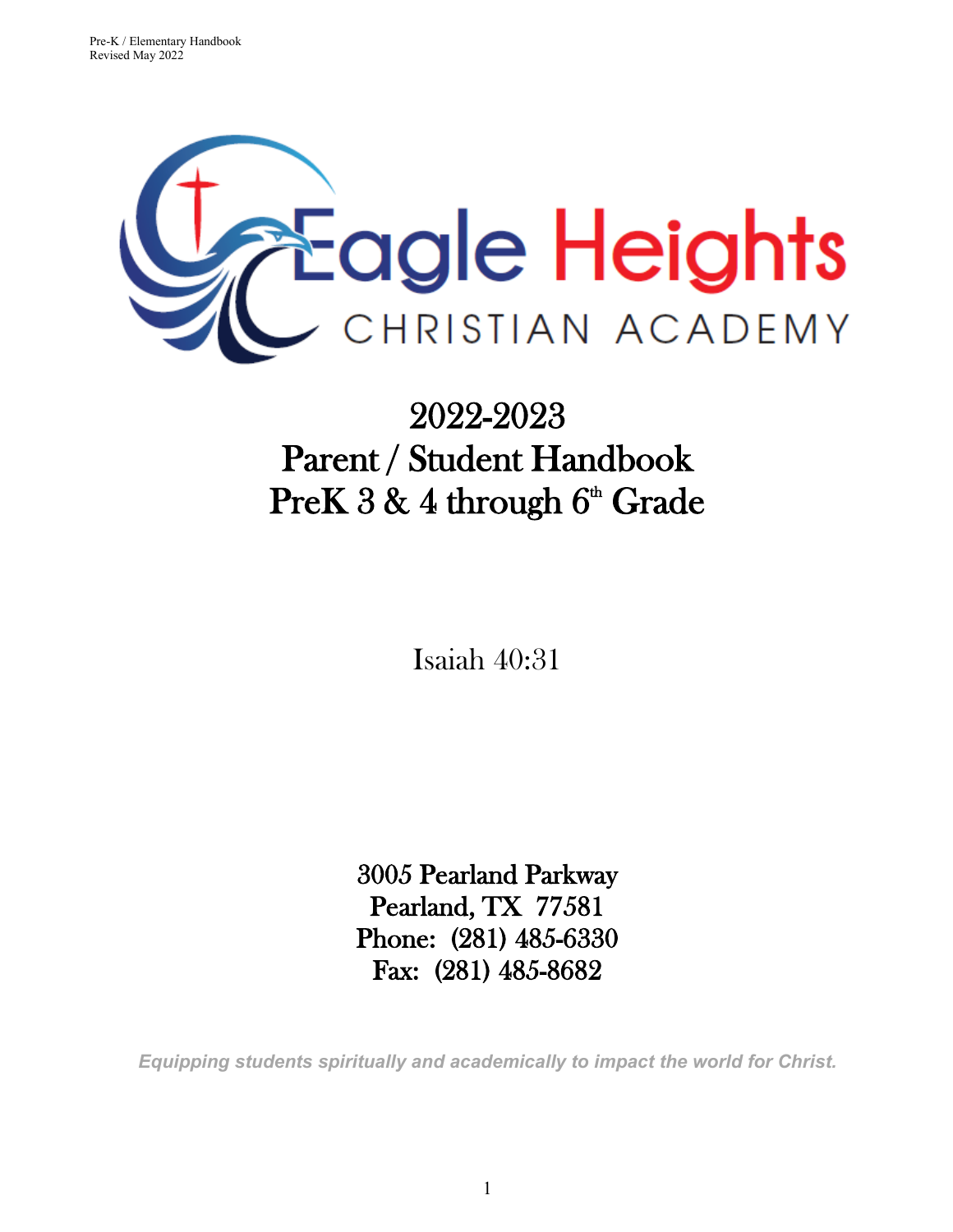## $S<sup>+</sup>$  and  $On...$ S<sup>t</sup>and Up... S<sup>t</sup>and Out...

## *WELCOME TO EHCA!*

*Founded as a ministry of First Baptist Church of Pearland, TX, Eagle Heights Christian Academy seeks to provide a quality, Christ-centered, college preparatory educational experience. It is our goal to work with parents to support both the spiritual and academic growth of our children as we prepare them to positively impact the world for Christ in all that they do. We believe that the Bible is inerrant and authoritative and that no academic truth can rightly be in conflict with God's Word. This guiding principle is the cornerstone for all aspects of our school. Our desire is to guide students to know Christ as their Lord and Savior, to grow in their faith, and to develop servant hearts as we academically equip them to become productive adults in our society. This is achieved through Biblical instruction, through providing opportunities to serve the local community and foreign missions, as well as through providing an academically challenging curriculum based upon a Biblical Worldview. Our administration, faculty and staff are committed to the spiritual, intellectual, physical and social growth of the students we serve. In partnership with parents, we take seriously our responsibility to mold and equip these students to use the knowledge, skills, and abilities necessary for them to become life-long learners and to reach their Godgiven potential. At EHCA, students receive a solid spiritual and academic foundation upon which to STAND, with Jesus Christ as the cornerstone, in every subject area studied.* 

*"Therefore, my dear brothers, stand firm. Let nothing move you. Always give yourselves fully to the work of the Lord, because you know that your labor in the Lord is not in vain." 1 Corinthians 15:58*

*EHCA teaches students to -*

*STAND ON the Word of God – developing a Biblical Worldview by measuring everything against God's standard;* 

*"Now, brothers, I want to remind you of the gospel I preached to you, which you received and on which you have taken your stand." 1 Corinthians 15:1*

*STAND UP for what they believe – knowing what they believe and having the ability to defend their faith; "But in your hearts set apart Christ as Lord. Always be prepared to give an answer to everyone who asks you to give the reason for the hope that you have. But do this with gentleness and respect," 1 Peter 3:15*

*STAND OUT in their actions, attitudes, and academics – seeking the will of God for their lives and their future while being challenged to reach their highest potential.* 

*"Do not conform any longer to the pattern of this world, but be transformed by the renewing of your mind. Then you will be able to test and approve what God's will is - his good, pleasing and perfect will." Romans 12:2*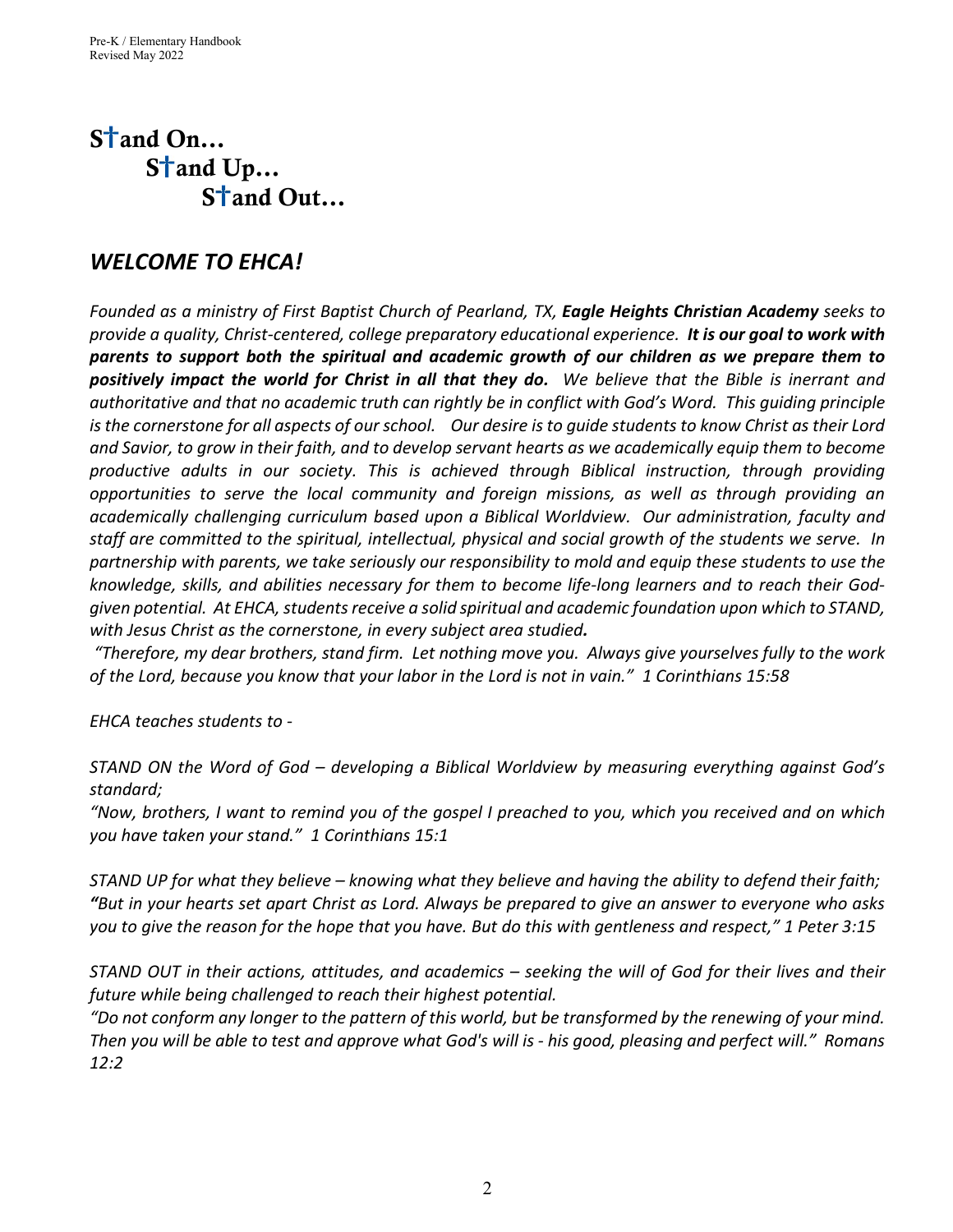| <b>SCHOOL OVERVIEW</b>                                    | 7              |
|-----------------------------------------------------------|----------------|
| <b>Vision Statement</b>                                   | 7              |
| Mission Statement and Motto                               | 7              |
| <b>Statement of Goals</b>                                 | $\overline{7}$ |
| <b>Statement of Faith</b>                                 | 8              |
| Affiliations and Memberships                              | 8              |
| Academy Ministry Team                                     | 8              |
| ADMISSIONS POLICIES AND PROCEDURES                        | 9              |
| Policy of Non-Discrimination                              | 9              |
| Enrollment                                                | 9              |
| Re-Registration for Returning Students                    | 9              |
| Application Process for New Students                      | 10             |
| Immunizations                                             | 10             |
| <b>Physical Examinations</b>                              | 11             |
| Notification of Acceptance                                | 11             |
| <b>Class Placement Policy</b>                             | 11             |
| ATTENDANCE POLICIES AND PROCEDURES                        | 12             |
| <b>School Hours</b>                                       | 12             |
| <b>Attendance Requirements</b>                            | 12             |
| Absenteeism                                               | 12             |
| <b>Excused Absences</b>                                   | 12             |
| <b>Pre-Arranged Absences</b>                              | 13             |
| <b>Unexcused Absences</b>                                 | 13             |
| Half-Day Absences                                         | 13             |
| Make-Up Work                                              | 13             |
| <b>Tardiness to School</b>                                | 13             |
| Sign-In/Sign-Out Procedures                               | 13             |
| Medical and Dental Appointments                           | 14             |
| <b>Arrival and Departure</b>                              | 14             |
| Drop-Off                                                  | 14             |
| Pick-up                                                   | 14             |
| Restrictions on Student Pick-up                           | 14             |
| ACADEMIC POLICIES AND PROCEDURES                          | 15             |
| Curriculum                                                | 15             |
| <b>Grading Policy</b>                                     | 15             |
| <b>Grading Scale</b>                                      | 15             |
| Report Cards and Progress Reports                         | 16             |
| Incomplete Grades                                         | 16             |
| Honor Roll                                                | 16             |
| Promotion/Retention of Students                           | 16             |
| <b>Academic Probation</b>                                 | 17             |
| Dismissal from School                                     | 17             |
| <b>Withdrawal from School</b>                             | 17             |
| <b>Student Records</b>                                    | 17             |
| Parent-Teacher Conferences                                | 17             |
| Homework                                                  | 18             |
| Late Assignments                                          | 18             |
| <b>Standardized Testing</b>                               | 18             |
| <b>FINANCIAL POLICIES AND PROCEDURES</b>                  | 18             |
| Schedule of Payment                                       | 18             |
| <b>Tuition Refund Policy</b>                              | 19             |
| Insufficient Funds Policy                                 | 19             |
| Late Summer Enrollment                                    | 19             |
| Mid-Year Enrollment                                       | 19             |
| Sending Monies to School                                  | 19             |
| <b>Extracurricular Activities and Delinquent Accounts</b> | 19             |
| Donations                                                 | 19             |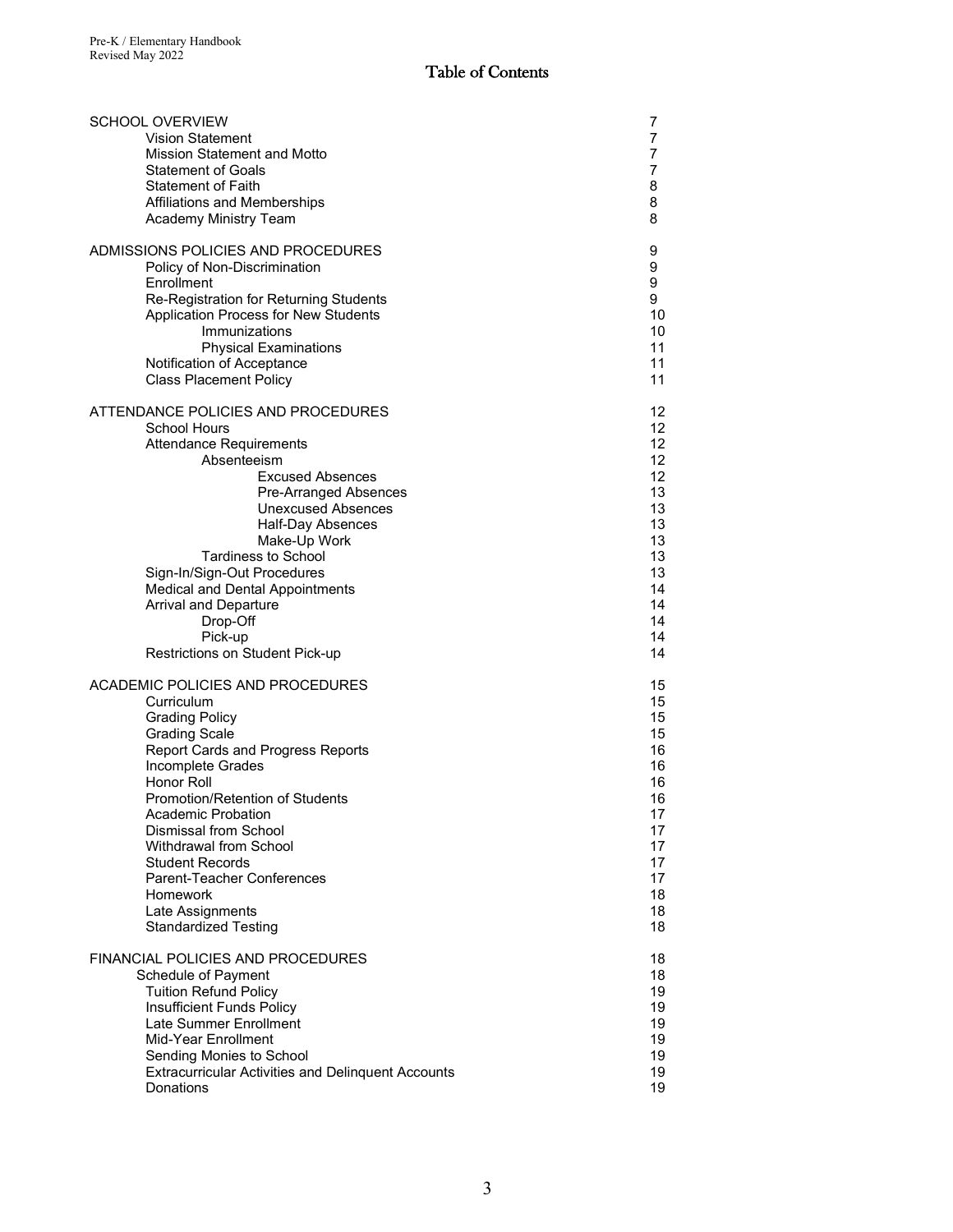| HEALTH AND MEDICAL POLICIES AND PROCEDURES        | 19 |
|---------------------------------------------------|----|
| <b>Emergency Information Form</b>                 | 20 |
| Illness or Accident at School                     | 20 |
| Procedures for Checking Out a Sick Student        | 20 |
| <b>Administering Medication</b>                   | 20 |
| <b>Communicable Diseases</b>                      | 21 |
| Vision and Hearing Screening                      | 22 |
| <b>Scoliosis Screening</b>                        | 22 |
| Acanthosis Nigricans Screening (ANTES)            | 22 |
| <b>Exemption from Physical Education</b>          | 22 |
| Notice of Privacy Practices                       | 22 |
| SAFETY AND SECURITY PROCEDURES                    | 22 |
| <b>Visitors</b>                                   | 22 |
| <b>Traffic Safety</b>                             | 22 |
| Alarm System                                      | 22 |
| Alarm Signals                                     | 22 |
| Lock-down/Shelter-in-Place Procedures             | 22 |
| Fire Drills and Emergency Evacuation              | 23 |
| Tornado or Violent Storm Procedures               | 23 |
| <b>Other Emergencies</b>                          | 23 |
| <b>Emergency Closings</b>                         | 24 |
| <b>GENERAL POLICIES AND INFORMATION</b>           | 24 |
| Hours of Operation                                | 24 |
| <b>Support Programs</b>                           | 24 |
| Early Morning Care                                | 24 |
| After School Care                                 | 24 |
| Mothers Day Out                                   | 24 |
| <b>Enrichment Programs</b>                        | 24 |
| <b>Chapel Services</b>                            | 24 |
| <b>Classroom Visits</b>                           | 24 |
| Fundraising                                       | 25 |
| <b>Gifts to Teachers</b>                          | 25 |
| Internet Usage                                    | 25 |
| Library                                           | 25 |
| Lost and Found                                    | 25 |
| Lunch Program                                     | 26 |
| <b>Parent Communication</b>                       | 26 |
| Telephone Usage                                   | 26 |
| Cell Phones                                       | 26 |
| Technology (also see Internet Usage)              | 26 |
| <b>Textbook Care</b>                              | 27 |
| Videotaping/Photographing of Students             | 27 |
| <b>Volunteer Opportunities</b>                    | 27 |
| <b>Room Parents</b>                               | 27 |
| GENERAL BEHAVIOR AND RESPECT                      | 27 |
| <b>Parent Responsibilities</b>                    | 27 |
| Grievance Procedure                               | 27 |
| Cheating                                          | 28 |
| Theft                                             | 28 |
| <b>Threats of Violence</b>                        | 28 |
| <b>Student Harassment Policy</b>                  | 28 |
| <b>Child Protection Policy</b>                    | 29 |
| <b>DISCIPLINE</b>                                 | 29 |
| Philosophy and Guiding Principles of Disciplining | 29 |
| <b>Biblical Guidelines for Student Management</b> | 29 |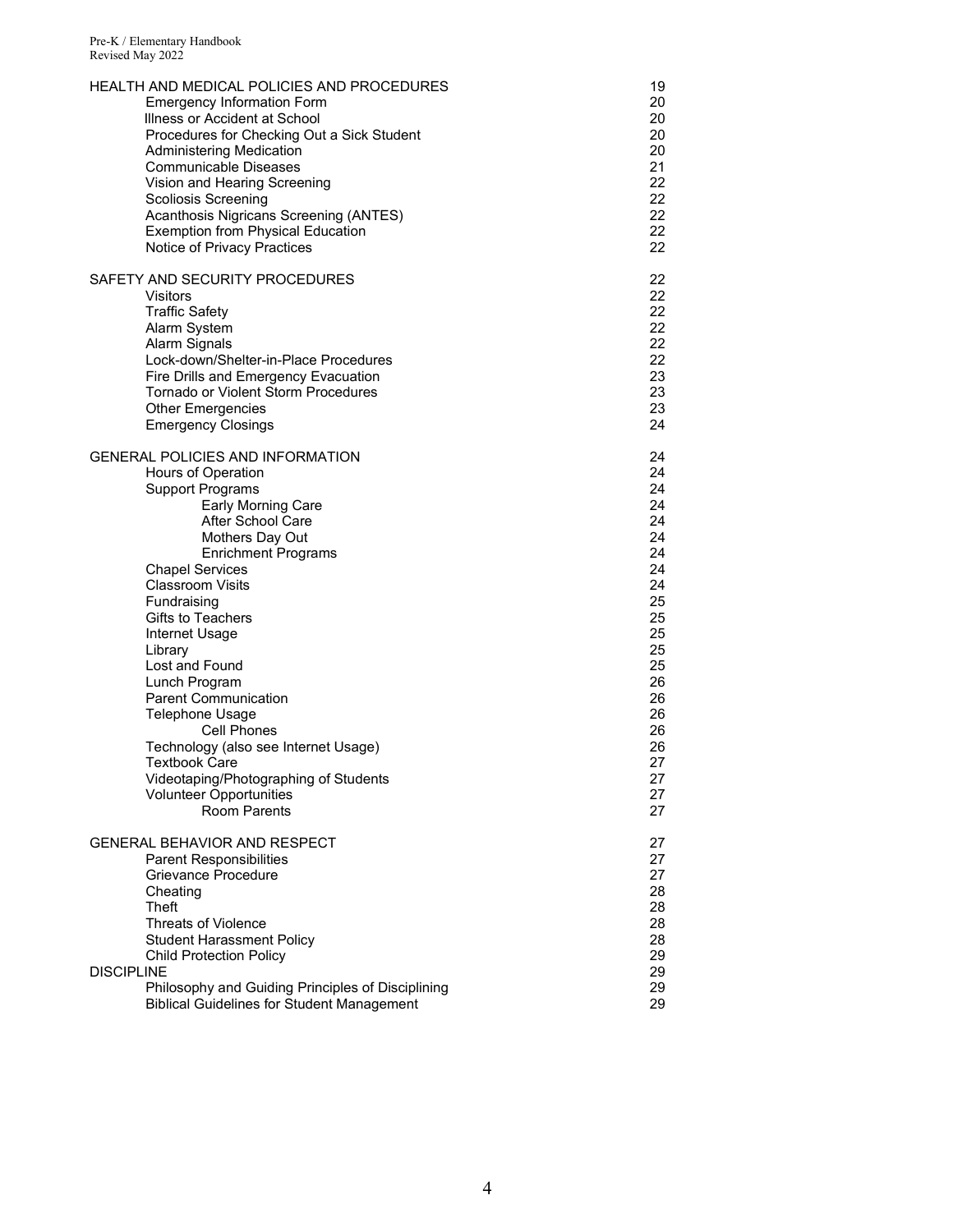| STUDENT CODE OF CONDUCT                    | 30 |
|--------------------------------------------|----|
| Honor Code                                 | 30 |
| <b>General Rules of Conduct</b>            | 30 |
| Acceptable vs. Unacceptable Behavior       | 30 |
| Public Display of Affection                | 30 |
| Off-Campus Conduct                         | 31 |
| Consequences of Unacceptable Behavior      | 31 |
| Steps in Discipline                        | 31 |
| Detention                                  | 31 |
| Suspension                                 | 31 |
| In-School                                  | 31 |
| Out-of-School                              | 32 |
| <b>Disciplinary Probation</b>              | 32 |
| Expulsion                                  | 32 |
| STANDARDIZED DRESS CODE                    | 33 |
| Dress Code for Pre-K3 - PreK4              | 33 |
| <b>Introduction</b>                        | 33 |
| Girls' Dress Code                          | 33 |
| Boys' Dress Code                           | 33 |
| <b>General Requirements</b>                | 33 |
| Sweaters, Sweatshirts, Jackets & Coats     | 33 |
| Shoes & Socks                              | 33 |
| Bookbags/Backpacks                         | 33 |
| Hair & Hats                                | 33 |
| Jewelry                                    | 34 |
| Make-Up & Tattoos                          | 34 |
| <b>Chapel Dress</b>                        | 34 |
| <b>Field Trip Dress</b>                    | 34 |
| Dress Code for Kinder through Grade 6      | 34 |
| Introduction                               | 34 |
| Girls' Dress Code                          | 34 |
| Boys' Dress Code                           | 34 |
| <b>General Requirements</b>                | 35 |
| Sweaters, Sweatshirts, Jackets & Coats     | 35 |
| Shoes & Socks                              | 35 |
| Bookbags/Backpacks                         | 35 |
| Hair & Hats                                | 35 |
| Jewelry                                    | 35 |
| Make-Up & Tattoos                          | 35 |
| <b>Physical Education</b>                  | 35 |
| <b>Chapel Dress</b>                        | 35 |
| <b>Field Trip Dress</b>                    | 35 |
| Spirit Day Dress                           | 35 |
| <b>STUDENT LIFE</b>                        | 36 |
| General Information                        | 36 |
| <b>Closed Campus</b>                       | 36 |
| <b>Field Trips</b>                         | 36 |
| <b>Hall Passes</b>                         | 36 |
| Music                                      | 36 |
| Personal Items                             | 36 |
| Unauthorized Materials                     | 36 |
| STUDENT ACTIVITIES                         | 36 |
| Organizations and Clubs                    | 37 |
| Eligibility                                | 37 |
| <b>Athletics</b>                           | 37 |
| Social Events                              | 37 |
| Class Parties (During the School Day)      | 37 |
| Halloween, Christmas, and Easter           | 37 |
| Class or School Events (Outside of School) | 37 |
| <b>Contests and Competitions</b>           | 37 |
| Awards                                     | 38 |
| End-of-Year-Awards                         | 38 |
| <b>Specialty Awards</b>                    | 38 |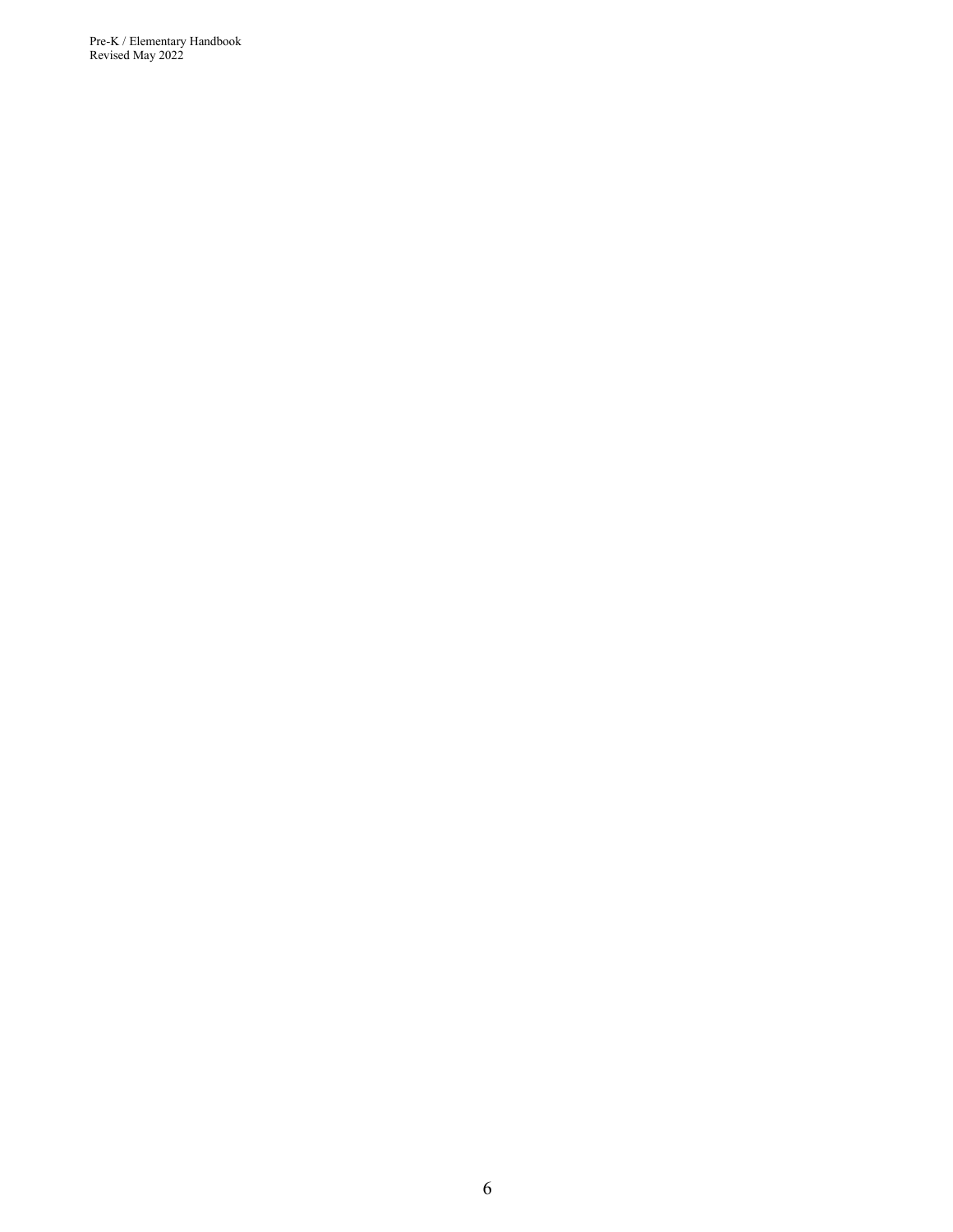## **ABOUT EHCA**

## **Vision Statement**

EHCA will equip students spiritually and academically to impact the world for Christ.

## **Mission Statement and Motto**

EHCA teaches students to -

STAND ON the Word of God

STAND UP for what they believe

STAND OUT in their actions, attitudes, and academics

## **Goals**

### **To provide an academically challenging education.**

EHCA will:

- Promote high academic standards by instilling initiative, a good work ethic, and reliance on God.
- Prepare students in all academic disciplines, ensuring students are proficient in reading, writing, speaking, listening, and thinking.
- Encourage the development of good study habits.
- Foster intellectual inquiry, utilizing skills to question, solve problems, and make wise decisions.
- Provide access to appropriate technology.
- Demonstrate how to utilize resources, including technology, to find, analyze, and evaluate information in a discerning way.
- Encourage lifelong learning.
- Prepare and encourage students to further their education beyond high school, seeking God's will for their lives.

## **To equip students to make decisions based on Biblical truth.**

EHCA will lead students to:

- Come to know and follow Jesus Christ.
- Understand the essential doctrines of the Christian faith through daily Bible classes, chapel services and prayer time
- Develop and demonstrate Christian character by knowing and applying God's word in everyday life.
- Exemplify Christian living and service by seeking opportunities to help and serve others.
- Be equipped to effectively and boldly articulate, share and defend their Biblical worldview and Christian faith.

#### **To develop the whole child by providing ancillary classes and enrichment opportunities.**  EHCA will:

- Promote physical fitness and health, teaching students to treat their bodies as the Temple of God.
- Support fine arts and athletic programs to encourage team building, develop character, and promote school unity.
- Provide instruction in Spanish.
- Teach respect and how to appropriately relate, with integrity, to the people with whom students work, play, and live.
- Advocate the principles of healthy, moral, family living, including God-honoring use of leisure time.

## **To positively impact the local and global community**

EHCA staff and students will:

- Exemplify Christian living and service by seeking opportunities to help and serve others.
- Positively promote EHCA to the local community
- Provide opportunities for participation in family-centered and community events

### **To teach students to access and utilize technology appropriately**

EHCA will

- Acquire age-appropriate technology for students to utilize as a learning tool in the classroom
- Instruct students in the use of learning software for core curriculum reinforcement
- Prepare students for the use of technology in the workplace by teaching them essential productivity basics, internet navigation and safety skills, and digital citizenship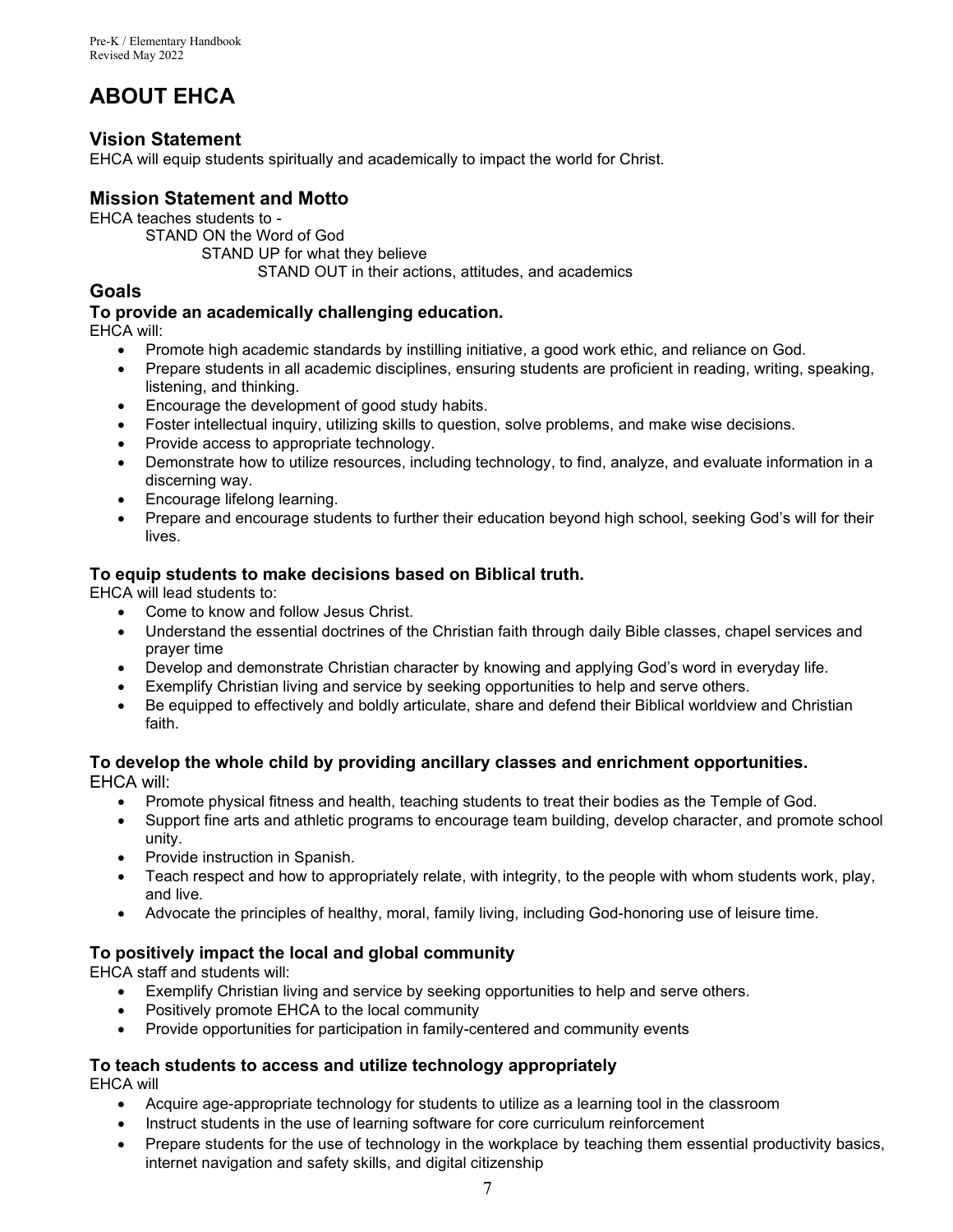> • Instill in students the discernment needed when accessing technology and teach them to handle personal technology choices in a way that will honor the Lord and further his kingdom

#### **Statement of Faith**

We believe:

- In the one and only true God who eternally exists and is manifested in three persons: God the Father, God the Son, and God the Holy Spirit. He created the universe and everything in it and maintains sovereignty over all things. (Gen. 1:1; John 10:30; I John 5:4-6)
- That Jesus is the Christ, the Son of the living God. He is the promised Messiah sent for the salvation of all who will believe on Him and trust in Him. He is the fullness of God manifested in bodily form; the image of the invisible God. (John 1:41; John 4:25; Col. 1:18-20)
- Jesus was God incarnate; born of a virgin according to Scripture; lived a sinless life; died for our sins as a substitutionary sacrifice for us; rose from the grave on the third day in victory over death; ascended back to the Father and is now our High Priest, Advocate, and is ever interceding on our behalf. (John 3:16; Luke 1:34-35; Luke 24:36-43; Acts 1:9-11; I Cor. 15:3-4; I Peter 2:21-24)
- Jesus is the Head of the body, the church, and at the appointed time will call His church out of this world; will come again to this world to establish His millennial reign, and to ultimately judge all the world and establish His eternal Kingdom. (John 14: 1-3; Acts 1:11; I Thes. 4: 16-17)
- In the eternal person of the Holy Spirit, the third part of the Godhead, who is working in the world today to reveal the fullness of Christ; to convict sinners of sin; regenerating and sanctifying, and sealing them forever to the Father. (John 16: 7-8; I Cor. 3:16)
- That the Bible is the pure, true, infallible, inerrant, and inspired word of God given through the direction of the Holy Spirit, through the prophets as our instruction book for life. (II Tim. 3:16-17)
- That salvation comes from each individual recognizing that he/she is a sinner by nature; recognizing that he/she cannot justify himself/herself by his/her own works; that each person must receive the shedding of Jesus' blood on the cross and in repentance, ask God for forgiveness; making Him Lord of their life; and having received Him, they are spiritually saved or "born again" and are indwelled by the Holy Spirit; therefore, they became a child of God and a forever member of the family of God for time and eternity. (John 3:16; Rom. 3:23-25; Rom. 10:9-10)
- That heaven is the place of eternal blessedness for the saved and that hell is the place for eternal conscious punishment for the unbelievers. (John 5:28-29; Rev. 20: 11-15; Matt. 25: 32-46)
- That the New Testament Church is a group of "born again," baptized believers in Jesus Christ, who voluntarily and regularly meet together for worship, discipleship, fellowship, ministry and evangelism. (I Cor. 12:12-14; 20, 27; Eph. 5:23; Col. 1:18)

#### **Affiliations and Memberships**

Eagle Heights Christian Academy (K-6) is Fully Accredited by the International Christian Accreditation Association (ICAA) and AdvancED. EHCA (PreK-6) is also a member of the Association of Christian Schools International (ACSI).

EHCA is also currently operating under the jurisdiction of the Texas Department of Protective and Regulatory Services, Licensing Division. A copy of the minimum standards is available for review in the school office. Copies are also available on the PRS (Protective and Regulatory Services) website at [www.dfps.state.tx.us](http://www.dfps.state.tx.us/) or may be requested from the local day-care licensing office at 713-940-3009. Parents may contact the agencies listed above for further information. In addition, the most recent copies of the following items are available for review in the school office: Department of Family and Protective Services Inspection Report; Documentation of Liability Insurance; Fire Marshal's Inspection Report; Health Department's Sanitation Inspection Report; and Gas Pipe Inspection Report.

#### **Academy Ministry Team**

EHCA operates as an independent Texas non-profit corporation and as a ministry of First Baptist Church—Pearland, Texas. It is governed by the Academy Ministry Team (AMT) which is comprised of a group of dedicated FBCP church members whose purpose is fourfold:

To oversee the school's mission;

To ensure its financial health;

To act in a visionary and advisory capacity in establishing and enforcing school policy;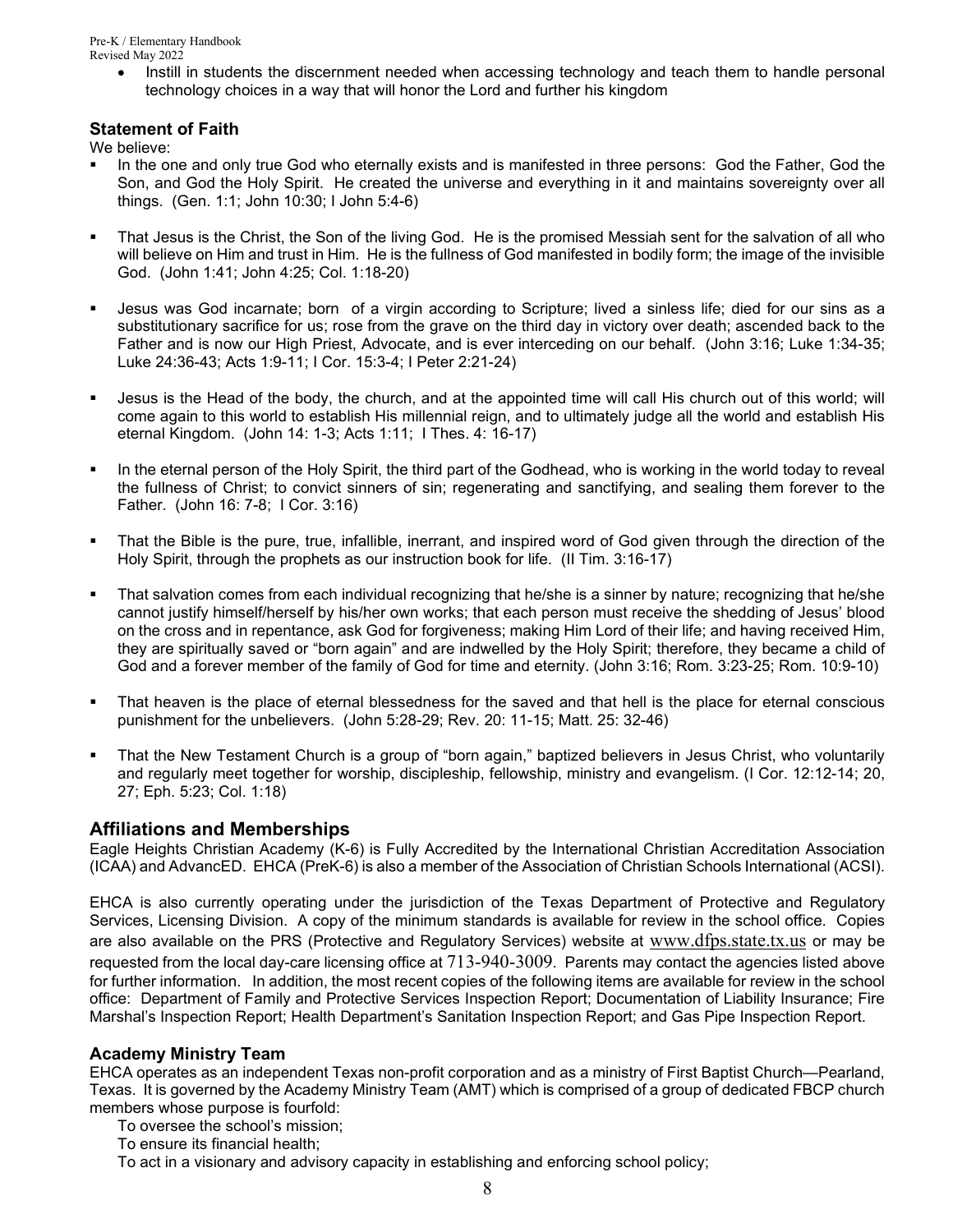Pre-K / Elementary Handbook Revised May 2022 To provide a quality system for offering a Biblically-based education.

The elected and/or appointed members meet monthly, or as needed, in conjunction with the school administration, to deliberate on school issues. They assist the school administrator in a resource and advisory capacity in establishing and enforcing school policies. The administrator directs the operation of the school. The Senior Pastor, as head of the church, is the final authority for the school. Board meetings are generally not open to public attendance; however, individuals desiring to make a presentation to the AMT should contact the Board president, other board member, or school administrator to request time to speak at the next scheduled meeting. Requests to speak must be made no later than one week prior to the meeting and must include the topic(s) to be presented.

## **ADMISSIONS POLICIES AND PROCEDURES**

#### **Policy of Non-Discrimination**

Eagle Heights Christian Academy admits students of any race, color, national and ethnic origin to all the rights, privileges, programs and activities generally accorded or made available to students of the school. We do not discriminate on the basis of race, color, national or ethnic origin in administration of educational policies, admissions policies, scholarship programs, athletic programs, or other school-administered programs.

#### **Enrollment**

In adherence with our Non-Discrimination Policy, EHCA considers all individuals who possess the qualifications necessary to be productive and disciplined students; however, we do not have the facilities or staff necessary to provide a successful educational experience for students with special needs, including academic deficiencies, behavioral problems, and emotional disturbances. In the best interest of these students, we cannot consider them for admission.

To maintain a community consistent with its beliefs regarding personal conduct and lifestyle, the school reserves the right to refuse admission of an applicant or to discontinue enrollment of a student if the atmosphere or conduct within the home or the activities of the student are counter to or in opposition to the Biblical lifestyle the school teaches. This includes, but is not limited to, participating, supporting, or condoning sexual immorality, homosexuality, bisexuality, or transgender identity and/or being unable to support the moral principles of the school. (See Romans 1:21-28; 1 Cor. 6:9-20)

The school administration will make final admission decisions upon completion and submission of required documents. Students with academic, social and/or discipline problems, including unsatisfactory conduct grades, may not be considered for enrollment. For students enrolling in  $1<sup>st</sup> - 6<sup>th</sup>$  grade, standardized test scores must be at grade level or above in order to be considered for admission. All pre-school students must be toilet-trained to be considered for enrollment. Student age on September 1<sup>st</sup> of the Academic Year is used to meet the age-eligibility requirement for programs. (To enter Kindergarten or 1<sup>st</sup> grade, the student must be 5 or 6 years old respectively before September 1 of the school year.)

### **Registration**

During the month of February, re-registration for current students and the application process for new students are conducted. Priority for registration is according to the following guidelines:

- 1) Students currently enrolled at EHCA and children of FBCP members in good standing, *provided they are in*  compliance with academic, financial, disciplinary, and school policies and if registered by the last day of the *registration period for returning students.*
- 2) Children of EHCA faculty/staff or FBCP staff
- 3) Siblings of current EHCA students
- 4) Children of ministers/pastors of other Evangelical churches
- 5) Previous EHCA students/families
- 6) All other new students

Returning students are students currently enrolled at EHCA who are applying for admission for the following school year. In order to register for the upcoming year, returning students must meet the following requirements:

- 1) All re-registration forms and fees must be completed and submitted on time.
- 2) A current immunization record must be on file in clinic.
- 3) Re-registering students must be in compliance with academic, discipline, and school policies. No student with a delinquent financial account shall be re-enrolled.
- 4) If a student is readmitted with a record of disciplinary problems, he/she will be placed on probation subject to reevaluation at the end of each grading period.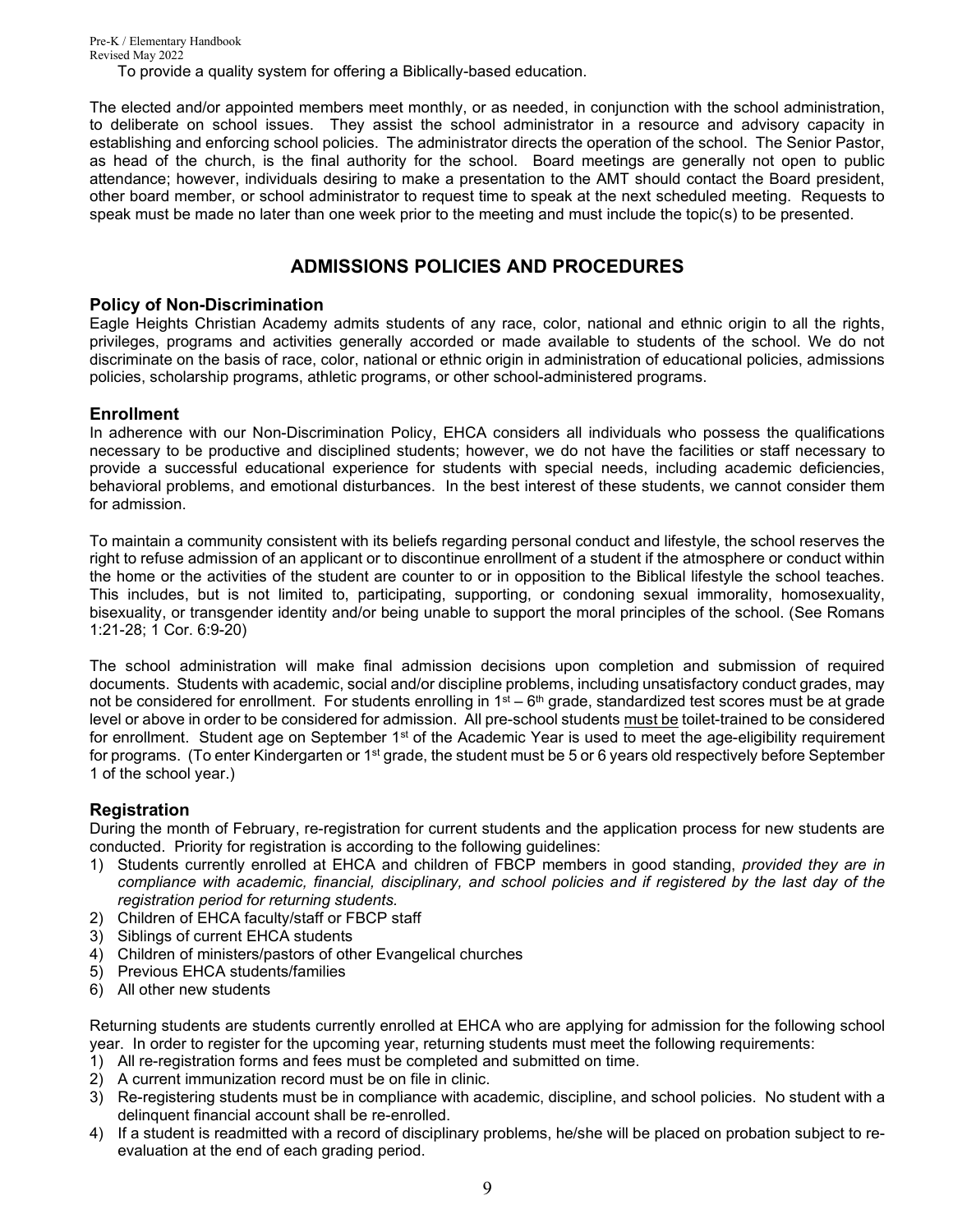The school regularly reviews student records to ensure that sufficient academic progress has been achieved in order to qualify for advancement to the next grade level. For any student making less than expected progress, a meeting will be scheduled with the parent(s), teacher(s) and an administrator in an effort to determine an appropriate course of action.

### **Application Process for New Students**

All applications and enrollments are to be completed online and submitted through our RenWeb system. (Website: Admissions) Tours may be arranged by calling the school. The Application Packet must be completed with **all** attachments, including the non-refundable registration fee. Submission of materials does not guarantee acceptance. The admission procedure for new students is as follows:

Parents submit the completed application forms, the non-refundable registration fee and the following documents:

- 1) A copy of the student's current report card, along with transcripts or report cards for previous two school years  $(1<sup>st</sup> - 6<sup>th</sup>$  grades).
- 2) Standardized tests scores taken within the past 12 months for  $1^{st}$  6<sup>th</sup> grade students (exceptions may be made at the Principal's discretion). Standardized test scores are expected to be at grade level or above.
- 3) A copy of the student's state birth certificate.
- 4) A copy of the student's current immunization record with month/date/year noted per immunization given.
- 5) A Physician's Statement stating that the child has been seen within the past year and is in good health.

An interview with the parents/quardians (and with the student for grades  $K-6<sup>th</sup>$ ) is required for all students entering EHCA. Additionally:

Students may be required to take a placement test before final determination of acceptance. Students must be in good standing with their previous school.

Students without school records (report card, permanent school records stating grades and grade level, standardized test scores, and withdrawal form, when appropriate) may not be considered for enrollment in EHCA. Students coming from a home school program must submit standardized test scores indicating on-grade level competency, course grades, and a detailed description of curriculum.

#### **Immunizations**

Before a child may attend classes at EHCA, the Record of Immunization form must be completed and validated by a physician or public health clinic. Once enrolled, this information must be kept current. Immunization records must be current according to the recommended schedule for routine immunizations in the Texas Department of Health guidelines at the time a student is admitted. All records must be validated by a physician or public health clinic. A student will not be allowed to attend classes without current immunization records on file.

EHCA does not require its employees to show proof of immunizations for vaccine-preventable diseases.

### **Students (new and returning) who do not have current immunization records on file will not be permitted to attend class.**

#### **Texas Minimum State Vaccine Requirements - Updated**

This chart summarizes the vaccine requirements incorporated in the Texas Administrative Code (TAC), Title 25 Health Services, §§97.61-97.72. This chart is not intended as a substitute for consulting the TAC, which has other provisions and details. The Department of State Health Services (DSHS) is granted authority to set

immunization requirements by the Human Resources Code, Chapter 42.

#### **Exemptions**

Texas law allows (a) physicians to write medical exemption statements that the vaccine(s) required would be medically harmful or injurious to the health and well-being of the child or household member, and (b) parents/guardians to choose an exemption from immunization requirements for reasons of conscience, including a religious belief. The law does not allow parents/guardians to elect an exemption simply because of inconvenience (for example, a record is lost or incomplete and it is too much trouble to go to a physician or clinic to correct the problem). Schools should maintain an up-to-date list of students with exemptions, so they may be excluded in times of emergency or epidemic declared by the commissioner of public health.

Instructions for requesting the official exemption affidavit that must be signed by parents/guardians choosing the exemption for reasons of conscience, including a religious belief, can be found at [www.ImmunizeTexas.com u](http://www.immunizetexas.com/)nder "School & Child-Care." The original Exemption Affidavit must be completed and submitted to the school.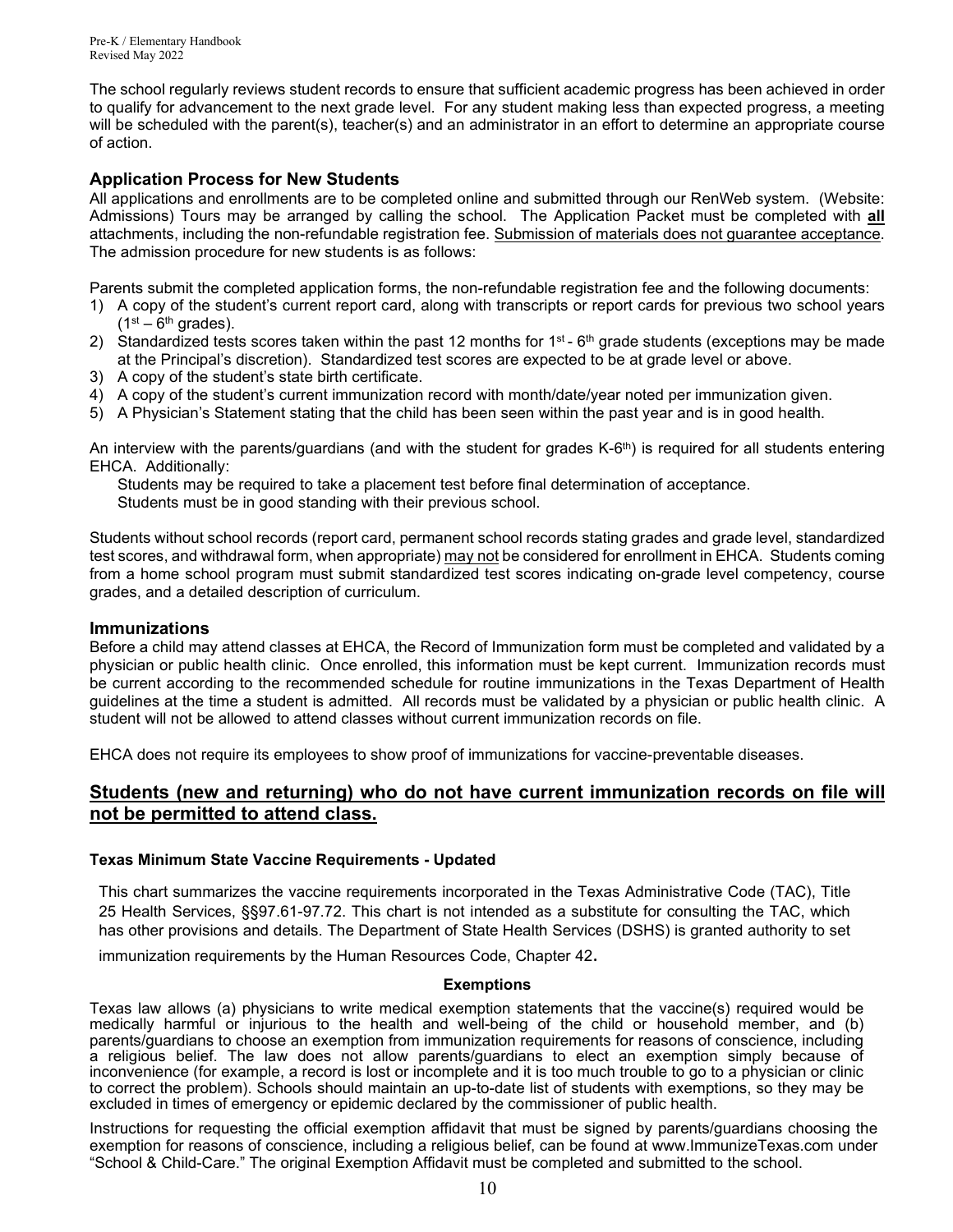For children claiming medical exemptions, a written statement by the physician must be submitted to the school. Unless it is written in the statement that a lifelong condition exists, the exemption statement is valid for only one year from the date signed by the physician.

| Age at which child must have  | Minimum Number of Doses Required of Each Vaccine |         |          |                      |                                          |            |                     |                      |  |  |  |  |  |
|-------------------------------|--------------------------------------------------|---------|----------|----------------------|------------------------------------------|------------|---------------------|----------------------|--|--|--|--|--|
| vaccines to be in compliance: | <b>DTaP</b>                                      | Polio   | HepB     | <b>Hib</b>           | PCV                                      | <b>MMR</b> | Varicella           | HepA                 |  |  |  |  |  |
| 0 through 2<br>months         |                                                  |         |          |                      |                                          |            |                     |                      |  |  |  |  |  |
| By 3 months                   | 1 Dose                                           | 1 Dose  | 1 Dose   | 1 Dose               | 1 Dose                                   |            |                     |                      |  |  |  |  |  |
| By 5 months                   | 2 Doses                                          | 2 Doses | 2 Doses  | 2 Doses              | 2 Doses                                  |            |                     |                      |  |  |  |  |  |
| By 7 months                   | 3 Doses                                          | 2 Doses | 12 Doses | 2 Doses <sup>1</sup> | 3 Doses <sup>2</sup>                     |            |                     |                      |  |  |  |  |  |
| By 16 months                  | 3 Doses                                          | 2 Doses | 2 Doses  | 3 Doses <sup>1</sup> | 4 Doses <sup>2</sup> 1 Dose <sup>3</sup> |            | 1 Dose <sup>3</sup> |                      |  |  |  |  |  |
| By 19 months                  | 4 Doses                                          | 3 Doses | 3 Doses  | $3$ Doses $1$        | 4 Doses <sup>2</sup> 1 Dose <sup>3</sup> |            | 1 Dose <sup>3</sup> |                      |  |  |  |  |  |
| By 25 months                  | 4 Doses                                          | 3 Doses | 3 Doses  | 3 Doses <sup>1</sup> | 4 Doses <sup>2</sup> 1 Dose <sup>3</sup> |            | 1 Dose <sup>3</sup> | 1 Dose <sup>3</sup>  |  |  |  |  |  |
| By 43 months                  | 4 Doses                                          | 3 Doses | 3 Doses  | 3 Doses <sup>1</sup> | 4 Doses <sup>2</sup> 1 Dose <sup>3</sup> |            | 1 Dose <sup>3</sup> | 2 Doses <sup>3</sup> |  |  |  |  |  |

A child shall show acceptable evidence of vaccination prior to entry, attendance, or transfer to a child-care facility or public or private elementary or secondary school in Texas.

1 A complete Hib series is two doses plus a booster dose on or after 12 months of age (three doses total). If a child receives the first dose of Hib vaccine at 12 - 14 months of age, only one additional dose is required (two doses total). Any child who has received a single dose of Hib vaccine on or after 15 - 59 months of age is in compliance with these specified vaccine requirements. Children 60 months of age and older are not required to receive Hib vaccine.

| Vaccine Required                                                   |                         | Minimum Number of Doses Required by Grade Level |  |  |  |                                                                                            |           |                                                                                                 |  |                   |  |                                                                                                                                                                                                                                                                                                                                                                                                                                                                                                                                                                                                                                                                                                                                                                                                   |              |                                                                                                                                                                                                                                                                                                                               |  |  |
|--------------------------------------------------------------------|-------------------------|-------------------------------------------------|--|--|--|--------------------------------------------------------------------------------------------|-----------|-------------------------------------------------------------------------------------------------|--|-------------------|--|---------------------------------------------------------------------------------------------------------------------------------------------------------------------------------------------------------------------------------------------------------------------------------------------------------------------------------------------------------------------------------------------------------------------------------------------------------------------------------------------------------------------------------------------------------------------------------------------------------------------------------------------------------------------------------------------------------------------------------------------------------------------------------------------------|--------------|-------------------------------------------------------------------------------------------------------------------------------------------------------------------------------------------------------------------------------------------------------------------------------------------------------------------------------|--|--|
| (Attention to                                                      | Grades K - 6th          |                                                 |  |  |  |                                                                                            | Grade 7th |                                                                                                 |  | Grades 8th - 12th |  |                                                                                                                                                                                                                                                                                                                                                                                                                                                                                                                                                                                                                                                                                                                                                                                                   | <b>Notes</b> |                                                                                                                                                                                                                                                                                                                               |  |  |
| notes and                                                          |                         |                                                 |  |  |  | $K$   1   2   3   4   5   6                                                                |           | 8 9 10 11 12<br>$\overline{J}$                                                                  |  |                   |  |                                                                                                                                                                                                                                                                                                                                                                                                                                                                                                                                                                                                                                                                                                                                                                                                   |              |                                                                                                                                                                                                                                                                                                                               |  |  |
| footnotes)                                                         |                         |                                                 |  |  |  |                                                                                            |           |                                                                                                 |  |                   |  |                                                                                                                                                                                                                                                                                                                                                                                                                                                                                                                                                                                                                                                                                                                                                                                                   |              |                                                                                                                                                                                                                                                                                                                               |  |  |
| Diphtheria/Tetanus/Pertussis <sup>1</sup><br>(DTaP/DTP/DT/Td/Tdap) |                         | 5 doses or 4<br>doses                           |  |  |  | 3 dose<br>primary<br>series and 1<br>Tdap / Td<br>booster<br>within the<br>last 5<br>years |           | 3 dose<br>primary<br>series and<br>$1$ Tdap $/$<br>Td booster<br>within the<br>last 10<br>years |  |                   |  | For K - 6 <sup>th</sup> grade: 5 doses of diphtheria-tetanus-pertussis vaccine<br>have been received on or after the 4 <sup>th</sup> birthday. However, 4 doses<br>meet the requirement if the 4th dose was received on or after the<br>4 <sup>th</sup> birthday. For students aged 7 years and older, 3 doses meet the<br>requirement if 1 dose was received on or after the 4th birthday.<br>For 7 <sup>th</sup> grade: 1 dose of Tdap is required if at least 5 years have<br>passed since the last dose of tetanus-containing vaccine.<br>For 8 <sup>th</sup> - 12 <sup>th</sup> grade: 1 dose of Tdap is required when 10 years have<br>passed since the last dose of tetanus-containing vaccine. Td is<br>acceptable in place of Tdap if a medical contraindication to<br>pertussis exists. |              |                                                                                                                                                                                                                                                                                                                               |  |  |
| Polio <sup>1</sup>                                                 |                         | 4 doses or 3 doses                              |  |  |  |                                                                                            |           |                                                                                                 |  |                   |  |                                                                                                                                                                                                                                                                                                                                                                                                                                                                                                                                                                                                                                                                                                                                                                                                   |              | For K - 12 <sup>th</sup> grade: 4 doses of polio; 1 dose must be received on<br>or after the 4th birthday. However, 3 doses meet the requirement<br>if the 3 <sup>nd</sup> dose was received on or after the 4 <sup>th</sup> birthday.                                                                                        |  |  |
| Measles, Mumps, and<br>Rubella <sup>1, 2</sup><br>(MMR)            |                         | 2 doses                                         |  |  |  |                                                                                            |           |                                                                                                 |  |                   |  |                                                                                                                                                                                                                                                                                                                                                                                                                                                                                                                                                                                                                                                                                                                                                                                                   |              | For K - $12^{th}$ grade: 2 doses are required, with the $1st$ dose on or<br>before the 1 <sup>st</sup> birthday. Students vaccinated prior to 2009<br>with 2 doses of measles and one dose each of rubella and<br>mumps satisfy this requirement.                                                                             |  |  |
| Hepatitis B <sup>2</sup>                                           |                         | 3 doses                                         |  |  |  |                                                                                            |           |                                                                                                 |  |                   |  |                                                                                                                                                                                                                                                                                                                                                                                                                                                                                                                                                                                                                                                                                                                                                                                                   |              | For students aged 11 - 15 years, 2 doses meet the requirement<br>if adult hepatitis B vaccine (Recombivax <sup>*</sup> ) was received. Dosage<br>(10mcg /1.0 mL) and type of vaccine (Recombivax') must be<br>clearly documented. If Recombivax <sup>7</sup> was not the vaccine<br>received, a<br>3-dose series is required. |  |  |
| Varicella <sup>1, 2, 3</sup>                                       |                         | 2 doses                                         |  |  |  |                                                                                            |           |                                                                                                 |  |                   |  |                                                                                                                                                                                                                                                                                                                                                                                                                                                                                                                                                                                                                                                                                                                                                                                                   |              | The 1 <sup>st</sup> dose of varicella must be received on or after the 1st<br>birthday.<br>For $K - 12^{th}$ grade: 2 doses are required.                                                                                                                                                                                     |  |  |
| Meningococcal <sup>1</sup><br>(MCV4)                               |                         | 1<br>dose                                       |  |  |  |                                                                                            |           |                                                                                                 |  |                   |  |                                                                                                                                                                                                                                                                                                                                                                                                                                                                                                                                                                                                                                                                                                                                                                                                   |              | For 7 <sup>th</sup> - 12 <sup>th</sup> grade, 1 dose of quadrivalent meningococcal<br>conjugate vaccine is required on or after the student's 11th<br>birthday. Note: If a student received the vaccine at 10 years of<br>age, this will satisfy the requirement.                                                             |  |  |
| Hepatitis A <sup>1, 2</sup>                                        | $\overline{2}$<br>doses |                                                 |  |  |  |                                                                                            |           |                                                                                                 |  |                   |  | The 1st dose of hepatitis A must be received on or after the 1 <sup>st</sup><br>birthday.<br>For K - 8 <sup>th</sup> grade: 2 doses are required.                                                                                                                                                                                                                                                                                                                                                                                                                                                                                                                                                                                                                                                 |              |                                                                                                                                                                                                                                                                                                                               |  |  |

**NOTE:** Shaded area indicates that the vaccine is not required for the respective age group.

 $1$  Receipt of the dose up to (and including) 4 days before the birthday will satisfy the school entry immunization requirement.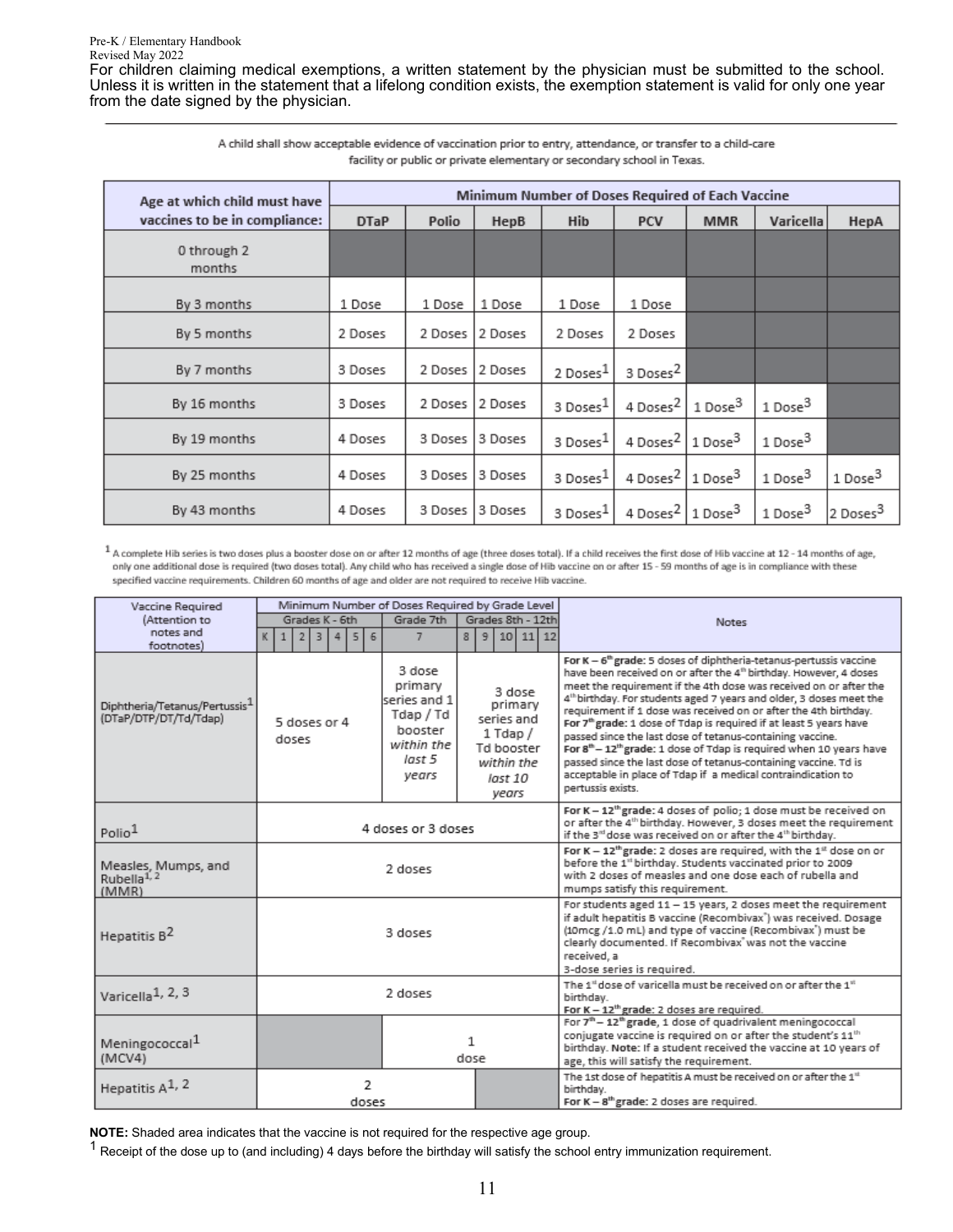<sup>2</sup> Serologic evidence of infection or serologic confirmation of immunity to measles, mumps, rubella, hepatitis B, hepatitis A, or varicella is acceptable in place of vaccine.

<sup>3</sup> Previous illness may be documented with a written statement from a physician, school nurse, or the child's parent or guardian containing wording such as: "This is to verify that (name of student) had varicella disease (chickenpox) on or about (date) and does not need varicella vaccine." This written statement will be acceptable in place of any and all varicella vaccine doses required.

### **Physical Examinations**

Physical examinations must be current at the time a student is admitted. In order to meet the health requirements established by the Texas Department of Health and Human Services, EHCA requires either a written statement from a licensed physician or a form or written statement from a health service or clinic.

For all new students, if an appointment cannot be made within one week of submitting application, parents must provide written verification of the scheduled appointment date, physician's name, and telephone number. Following the appointment, the school must be provided with the required medical statement. The school reserves the right to request additional physical examinations as it deems necessary and appropriate.

#### **Notification of Acceptance**

Upon satisfactory completion of all steps of the admissions process, applications are submitted for final approval/disapproval. All students will be considered based on past academic performance, admissions and other test scores, previous school recommendations, interview, date of application, application information, and past conduct/behavior and school attendance.

Letters of Acceptance/Non-Acceptance are sent to all applicants in a timely manner. **Please note that all newly accepted students are admitted under probationary status for the first semester of their attendance at EHCA**. A grade-level or class-level adjustment may need to be made if the student is not performing at grade-level expectations (academically, socially, and/or behaviorally).

#### **Class Placement Policy**

It is the express responsibility of the School Principal to assign students to class/teacher rosters. The process of assignment is one that strives to strike a balance of students within the class by prayerfully considering many factors, including but not limited to academic ability, specific needs, birth order, girl/boy ratio, teacher recommendations and parent request. The usage of these factors provides for an equitable balance of needs, abilities, and relationships in the class and does not imply special privilege for any group. Parents are asked to support the Principal in this process by making class assignments a matter of prayer, asking God to guide the Principal in placing each child in the class where he/she can function and develop most effectively.

## **ATTENDANCE POLICIES AND PROCEDURES**

| <b>School Hours</b>  |                     |                            |
|----------------------|---------------------|----------------------------|
| <u>Pre-K 3</u>       | Pre-K4              | Kindergarten – $6th$ Grade |
| $8:20 - 3:45$ M – F  | $8:20 - 3:45$ M – F | $8:20 - 3:45$ M – F        |
| $8:20 - 3:45$ M /W/F | $8:20 - 3:45$ M/W/F |                            |
| $8:20 - 3:45$ T/Th   | $8:20 - 3:45$ T/Th  |                            |

Early Morning Care is available from 7:00 a.m. until 8:10 a.m. and After School Care is available from 3:45 p.m. until 6:00 p.m. Students dropped off after 7:45 will not be charged for Early Morning Care. Rates and fees for these supplementary programs can be found on the Application for Admission and in the General Policies and Information section of this Handbook.

#### **Attendance Requirements**

EHCA has a legal and ethical responsibility to require the faithful attendance of all enrolled students. Consistency in school attendance is vital to academic success, and excessive and/or unexcused absences can have a detrimental effect on student progress. Satisfactory attendance **must** be maintained in order to be considered for promotion to the next grade. Our school cooperates with the state of Texas in enforcing compulsory attendance statutes.

**Compulsory School Attendance: "Every child in the state who is as much as six years of age, or who is less than six years and has previously enrolled in first grade, and who has not completed the academic year in which his 17th birthday occurred shall be required to attend the public schools in the district of his residence or in some other district to which he may be transferred as provided or authorized by law a minimum of 90% of the days each semester of the regular school term of the district which the child resides or to which the child has been transferred."** Texas Education Code 25.085 **(Note:**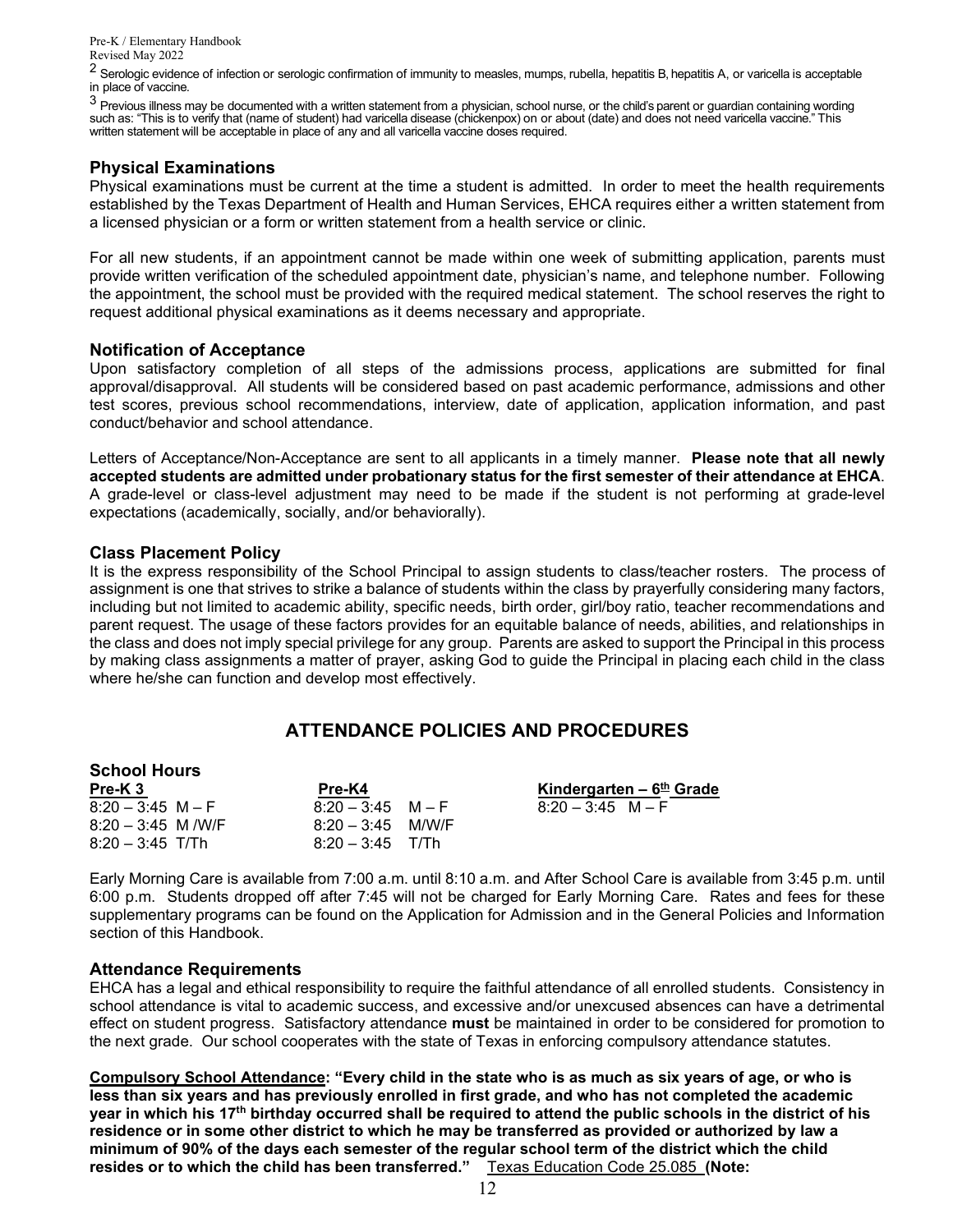#### **State law requires children to attend school each day that instruction is provided. The law applies to children ages 6–19. If you voluntarily enroll your child in prekindergarten or kindergarten before age 6, school attendance laws apply to your child.)**

Eagle Heights requires that all students be in attendance for at least 90% of the days during each semester in order to receive academic credit. Students in attendance for fewer than 90% of the days in a semester will not be given credit for the class unless the excessive absences are the result of verifiable extenuating circumstances. In addition, the parents of students missing more than 10% of the scheduled class days during any one semester will be required to direct a written explanation to the Administration. This correspondence should include a valid explanation for the excessive absences, a petition for the student to receive credit for the semester in question, and a written physician's excuse.

#### **Absenteeism**

If a student is absent from school, we ask that the school office be notified by 8:30 a.m. on the morning of the absence (unless the absence has been previously arranged--<see corresponding section below>). When a student has been absent two (2) consecutive days without notice, the teacher(s) will contact the parents/guardians. If a student is absent more than five (5) consecutive days, a written doctor's excuse is required. Parents of students with chronic and/or recurring medical problems that do not require medical attention each incidence should inform the school at the beginning of the school year regarding the situation.

**On the day they return to school**, all students must provide the teacher(s) with a valid written excuse for each absence. Please include the student's full name, date(s) of absence, and reason for absence, as well as the parent's signature. ECHA recognizes three (3) types of absences:

**Excused absence**: This is defined as an absence from school due to:

- --personal illness;
- --medical appointments;

--serious illness, injury or death in the immediate family (parents, grandparents, brothers, sisters, aunts, uncles); or

--weather or road conditions making travel dangerous.

Such an absence is considered excused if a written excuse is provided on the day the student returns to school. The excuse should contain the information stated in the above paragraph. **Excused absences do count against perfect attendance**.

**Pre-arranged absence:** This is defined as an absence from school in which the parent knows in advance that the student will miss school, including family trips, church activities, etc. In this case, parents must notify the school in writing at least one (1) week in advance of the date(s) to be missed so that **the teacher(s) and administrator may have sufficient time to evaluate the request.**

If the absence is approved, the student must complete make-up work in the manner consistent with school policy. The teacher will use his/her discretion regarding the issuing of homework prior to this absence. Any homework given prior to the absence must be completed and turned in the day the student returns. In most cases, tests and projects will be taken or turned in beforehand or immediately upon returning to school. Additional time may be given for test make-ups **if** arrangements are made **prior** to the absence. Further, if it is decided that no homework will be given prior, then all work must be completed within one week after the student returns to school. It must be recognized that missing school for any reason is detrimental to a student's progress in school. **Family trips and church activities WILL be counted toward the total days absent in the school semester and year.**

If the absence is not approved, any missed day(s) will be considered unexcused, but the work will be made up.

**Unexcused absence:** This is defined as an absence from school that does not follow the accepted guidelines for excused or pre-arranged absence. All work and zeros, due to absences, will be made up and credit will be given accordingly. Students who are out of class for any length of time without the teacher's permission or without following the proper check-out procedures (refer to Sign-In/Sign-Out section below) will be subject to disciplinary action. Any anticipated absences not cleared in advance will be counted as unexcused. **Excessive unexcused absences may result in dismissal from school**.

Parents are responsible for seeing that their children attend classes regularly.

### **Half-Day Absence Policy**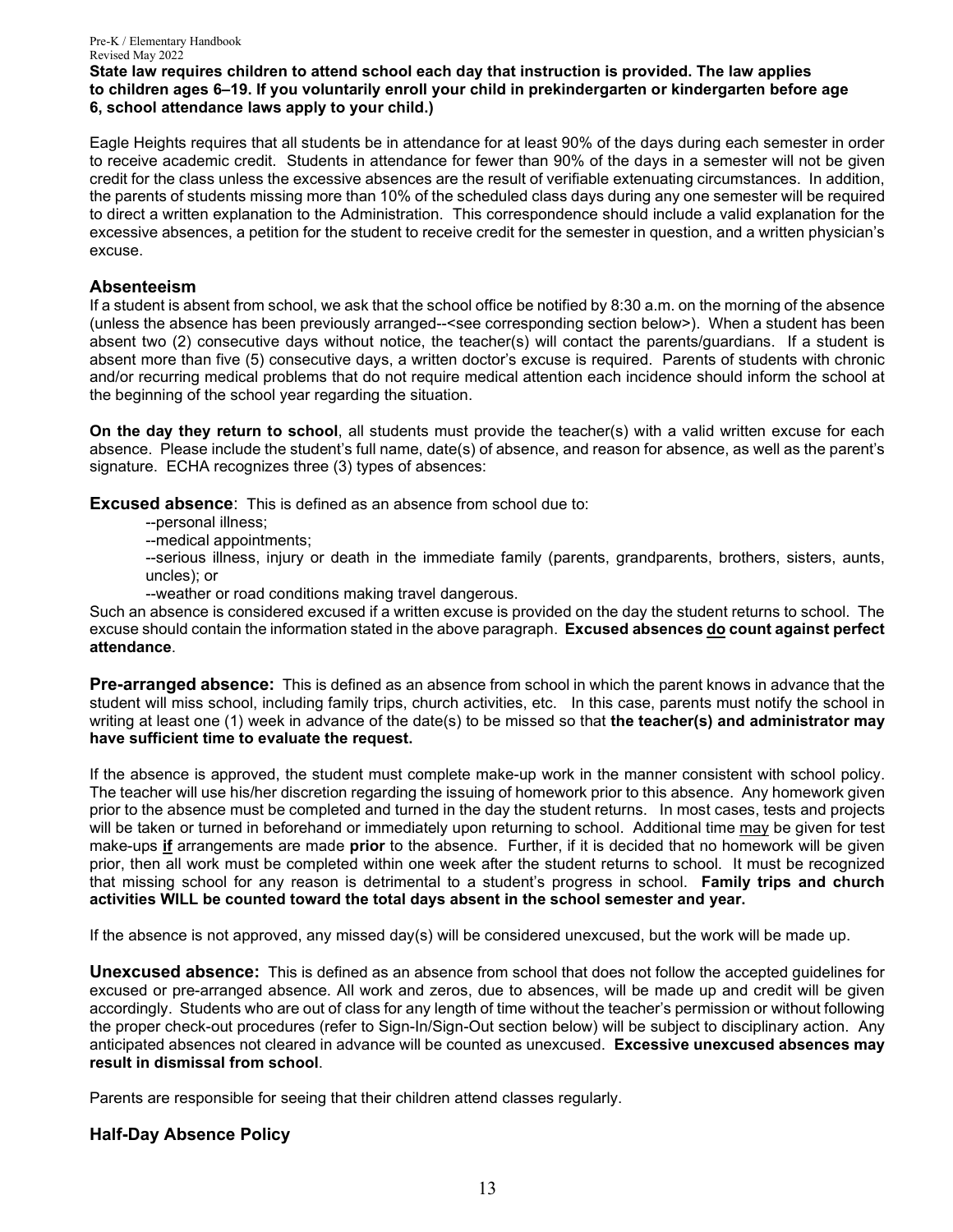Any student arriving after 10:30am or leaving prior to 1:30pm will be counted as absent for ½ day. If the student arrives late due to a doctor's appointment with written verification of the appointment, no absence will be recorded. In addition, if a student leaves early due to a doctor's appointment and presents written verification of appointment upon his return to school, no absence will be recorded. The following items are considered valid verification documents: Notice to Return to School or copy of fee receipt.

#### **NOTE: HALF-DAY ABSENCES WILL DISQUALIFY A STUDENT FROM RECEIVING PERFECT ATTENDANCE AWARDS.**

#### **Make-Up Work**

All students are expected to make up missed work if they are absent. A student absent for one day will receive two school days to make up all missed work; two consecutive absences will allow for 4 school days to make up the work. Any student with three or more consecutive absences must make up their work within 5 school days. Work not received by the end of the fifth day may result in a zero (0) on the assignment. Parents should call the school office by 9:00am on all days that the student is absent to request assignments, and they may be picked up at the front desk after 3:00pm on that day. Arrangements for class work and homework assignments can be made for situations involving an extended absence or prearranged absences.

#### **Tardiness to School**

It is the parent's responsibility to see that all students arrive at school on time. Tardiness is strongly discouraged because of the amount of distraction which results and the waste of classroom time. Any student not in his/her seat and ready to begin the school day at 8:20 a.m. is considered tardy. If a student arrives at school after 8:20 a.m., he/she must be accompanied into school by a parent and signed in as late. Each tardy will be recorded on the student's report card. **Five (5) unexcused\* tardies during any six-week period will equal one unexcused absence which will negatively impact perfect attendance.**

**\***Excused tardies include the following: Doctor appointments, required supplementary services such as speech or counseling, personal illness or illness of the transportation provider (accompanied by written documentation), extraordinary traffic difficulties (e.g., collision, extreme weather conditions, etc.), or any other extenuating circumstance deemed acceptable by the principal. **The principal determines if a tardy is excused or unexcused.**

#### **Sign-In /Sign-Out Procedures**

Before leaving school during the school day, a student must be signed out at the front desk by his/her parent. Parents must check in at the front desk and present the required sign-out slip to the receptionist. Before returning to school during the school day, a student's parent must sign him or her in at the school office. The sign-in slip must be presented at the front desk upon the student's return to the classroom.

#### **Medical and Dental Appointments**

Parents should make every effort to schedule medical and dental appointments before or after regular school hours in order to eliminate problems associated with absenteeism and the requirement to do make-up work. If the appointment must be made during school hours, please refer to the sections above entitled "Half-Day Absence Policy" and/or "Excused Absences."

## **Arrival and Departure Drop-Off and Pick-Up**

#### **Drop Off**

**All students, parents, and visitors should enter the school building through the North Lobby entrance only**. Students may be dropped off at the North doors and go to either the Music room (Pre-K3 – 1<sup>st</sup> grade) or the Fellowship Hall ( $2<sup>nd</sup> - 6<sup>th</sup>$  grades). Students will be dismissed to their classrooms at 8:10. Students below Grade 3 who arrive at school after 8:20 must be walked into the building. Students dropped off before 7:45 will be escorted to Early Morning Care and accounts will be charged.

#### **Pick-Up**

Classes will be dismissed at 3:45pm. Students in grades Pre-K through K will have two options for dismissal: Parents may choose to drive thru the car pick-up line from the North Lobby or walk-up and pick up child at the door on the north side of the prayer tower. (Parents will need to park in the parking lot and walk up to get their child.) Parents will be asked to choose how they are going to pick up their child at the beginning of the school year. For safety reasons, parents are asked not to walk up at the car line. Parents may, however, enter the building at the walk-up entrance and go through the building to the North Foyer to get their child out of the car line.

Students in 1st through 6<sup>th</sup> grades will be dismissed from the South Lobby entrance to the building. Students (1<sup>st</sup> –  $6<sup>th</sup>$  graders) with younger siblings (Pre-K – K) will be dismissed from the North side of the building.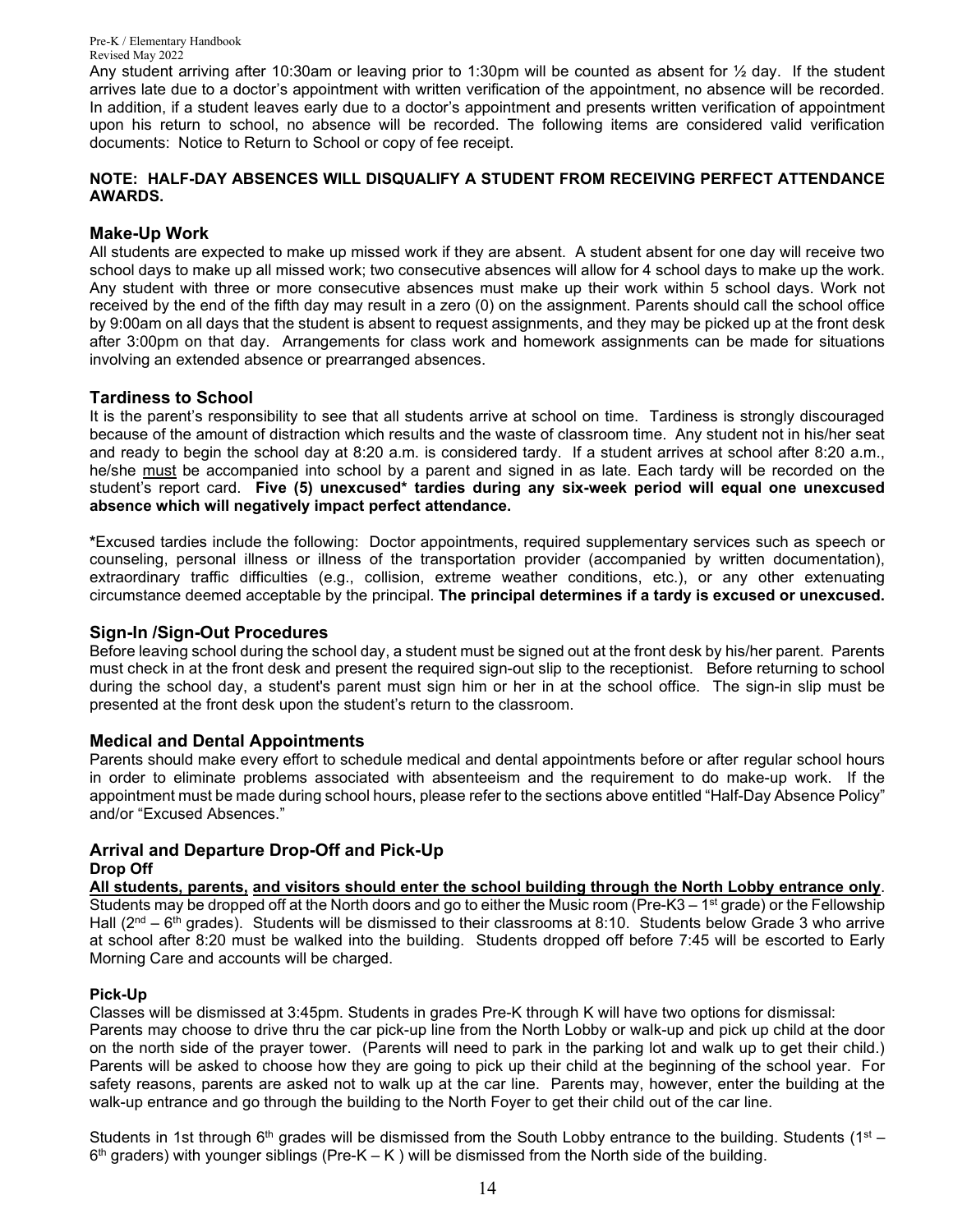All students will be dismissed when their vehicle arrives at the loading zone. Cars are to form a single line in the loading zones. Out of courtesy to other drivers and for safety reasons, please do not attempt to pass a vehicle in the process of unloading students. Be sure to prominently display a sign with the names and grades of all students you are picking up. Although teachers and staff are familiar with most of the vehicles and drivers associated with each student, it is a great help to have the signs all year long, especially when there is a substitute teacher. Parents may walk up on the South Side to get their students. Students must be picked up and may not be released to walk to a car in the parking lot or off campus.

#### **PLEASE DO NOT PARK IN THE DROP-OFF ZONES, PICK-UP ZONES, IN THE HANDICAPPED PARKING (UNLESS QUALIFIED), OR ALONG THE CURBS. ALSO, FOR SAFETY REASONS, DO NOT ALLOW SIBLINGS TO EXIT THE CAR AND PLAY IN OR NEAR LOADING ZONES.**

Students not picked up by 4:00 p.m. will be placed in After School Care and parents will be charged the daily rate for this service (see General Information Policies and Procedures).

#### **Restrictions on Student Pick-Up**

For the protection of our students, it is the policy of EHCA to only release students to a parent, guardian, or previously designated individual listed on the Emergency Information Form for such purposes. Parents requesting that any individual other than those listed be allowed to pick up their child must make acceptable arrangements through the school office.

If the parents are divorced or separated, the following guidelines will be followed:

--Ordinarily, the school will not resist or interfere with a non-custodial parent's involvement in school-related affairs or access to the parent's child or the child's records unless the school is presented with a court order or comparable legal document restricting such involvement or access.

--A non-custodial parent may not take custody of a child or remove the child from school premises unless the custodial parent presents either a written court order or a written authorization signed by the custodial parent permitting such custody.

--If the actions of parents, custodial or non-custodial, become disruptive to the operations of the school, the school has the right to restrict access by such parents and to take other necessary action.

--Concerning student activities that require parental consent, the school will accept consent only from the custodial parent unless authority to grant consent is given to the non-custodial parent by a court order or comparable legal document.

## **ACADEMIC POLICIES AND PROCEDURES**

#### **Curriculum**

Curriculum goals are developed by the administration and faculty under the oversight of the Academy Ministry Team. The following objectives guide curricular choices at Eagle Heights Christian Academy:

- To build a solid foundation for literacy development by providing valid and consistent instruction in word identification and reading comprehension;
- To foster vocabulary development, as well as higher level critical reading and thinking abilities;
- To provide a teaching perspective which evaluates and reviews literature from a Biblical, technical, and literary viewpoint;
- To teach writing and communication skills that will allow effective transmission of ideas and principles;
- To provide instruction in the basic mathematical skills that forms a basis for application to problem solving and reasoning ability in the development of mathematical and logical thinking;
- To provide an approach to social studies which views historical facts and man's behavior in the light of Scripture and instills patriotic spirit;
- To provide a Biblically-based view of science;
- To provide an approach to Bible study that balances Biblical knowledge and application of God's Word through the life of the student;
- To provide a goal to challenge students to physical fitness, good sportsmanship, competitive proficiency, and sound health habits;
- To provide an introduction to technology as a tool for learning and to teach responsible use of technology;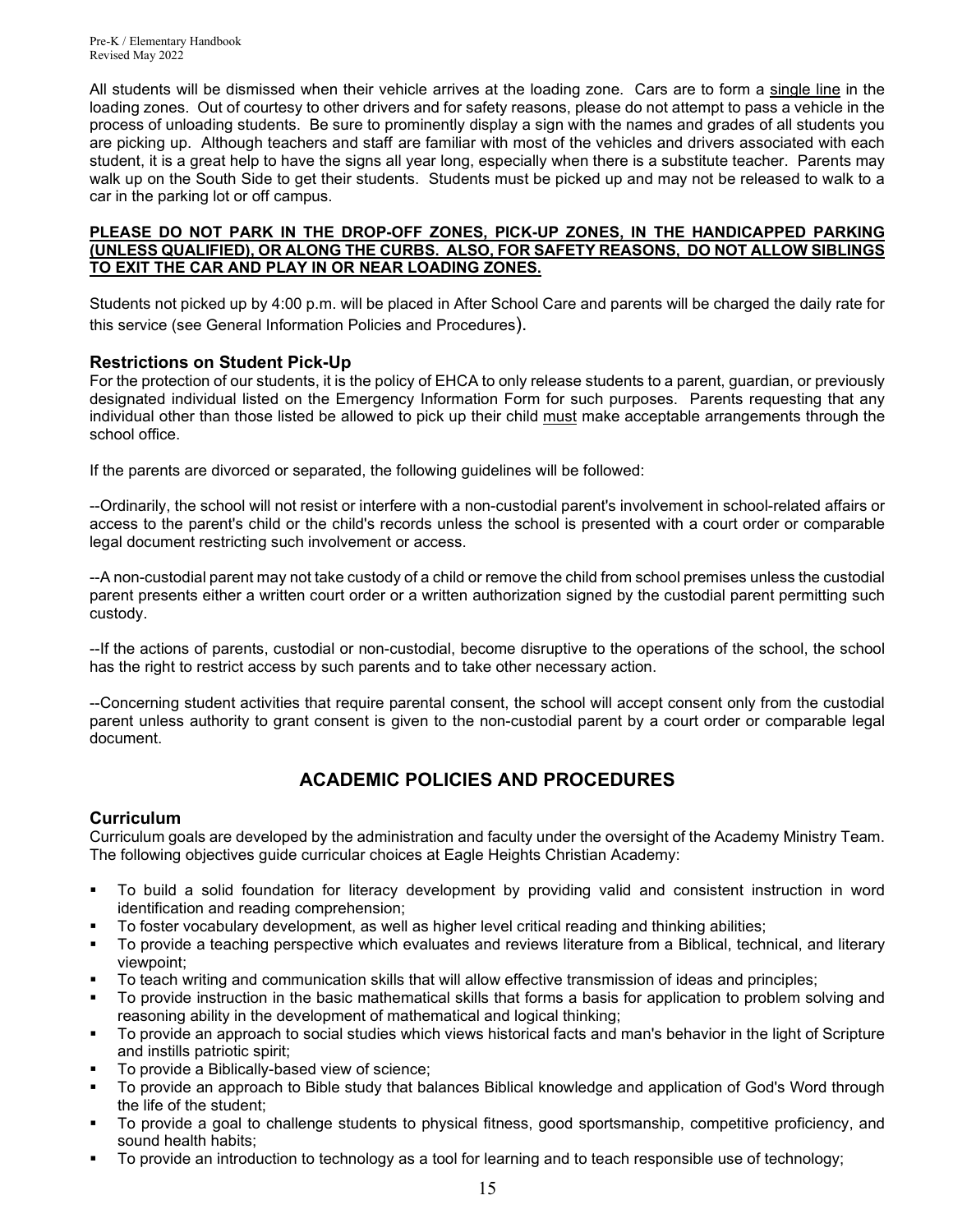- To provide extracurricular activities that reflect the same Biblical principles and standards of excellence as do the academic programs; and
- To provide the opportunity to develop musical skills, competencies, and talents while fostering an appreciation for the many forms of this performing art.

The elementary grades provide a full range of academic coursework. In the primary grades, priority is given to the development of reading, writing, and mathematical skills. All of the grades are given formal instruction in Bible, Science, Mathematics, Social Studies, Reading/Language Arts (including writing and spelling), Physical Education, Computer, Music, and Spanish.

#### **Grading Policy**

Grades are numerical indicators of mastery of the curriculum and overall performance within a designated period of time. Written communication of the student's achievements will be reported to the parents on a twelve-week basis for Pre-K and a six-week basis for Grades  $K - 6$ . (Refer to the School Calendar for specific dates.) It is the philosophy of EHCA that students in Grades K – 6 should be evaluated primarily according to their work products and not solely according to effort for the following reasons:

- Objectively evaluating the product based on pre-determined, quantifiable criteria provides an accurate picture to the student and the parents regarding his/her progress, capabilities, and areas for improvement.
- Grading the product allows the student to be honest about his/her God-given capabilities.
- Grading the product allows the parents and staff to assist the student in realizing that his/her worth does not lie in one's abilities, but in who they are in God's eyes.

| <b>Conduct, Handwriting. Ancillaries Assessment</b> |
|-----------------------------------------------------|
| $E = Excellent$                                     |
| <b>S</b> = Satisfactory                             |
| $N =$ Needs Improvement                             |
| P = Poor Performance                                |
| $U =$ Unsatisfactory                                |
|                                                     |

Pre-K and Kindergarten students are typically graded using ESNPU scale..

#### **Report Cards and Progress Reports**

Report Cards are sent home at the end of each grading period, generally on Thursdays (see School Calendar). In  $K$ -6<sup>th</sup> Grade, Progress Reports are emailed to parents during the fourth  $(4<sup>th</sup>)$  week of each grading period and reflect work done during the first half of the grading period. In addition, Progress Reports reflecting failing grades will be sent home with the student. All Report Cards and failing grade Progress Reports should be examined by parents, signed, and returned to school within three (3) days of receipt.

### **Incomplete Grades**

Students failing to have all work turned in by the end of a grading period due to excused absences during the last week of the grading period will receive a grade of "Incomplete" (INC) on their report card. The time allowed to make up incompletes depends on the number of days absent. (REFER TO MAKE-UP WORK POLICY - A student absent for one day will receive two school days to make up all missed work; two consecutive absences will allow for 4 school days to make up the work. Any student with three or more consecutive absences must make up their work within 5 school days. Work not received by the end of the fifth day will result in a zero (0) on the assignment and the student's grades will then be averaged and recorded. Extenuating circumstances will be reviewed by the administration at the request of the parent.

### **Honor Roll**

At the end of each grading period, academic honors are awarded based on the following criteria in Grades 1 - 6:

| First Honor Roll          | All A's in Academic areas*                           |
|---------------------------|------------------------------------------------------|
| Second Honor Roll         | A's with no more than two (2) B's in Academic areas* |
| Citizenship Award         | All E's in conduct and Ancillaries**                 |
| <b>Perfect Attendance</b> | No absences and fewer than 5 tardies                 |

\*Academic areas – Bible, Math, Science, Language, Reading, Spelling, Heritage Studies, and Spanish \*\*Ancillaries – PE, Computer, Music

Handwriting does not count towards Honor Roll.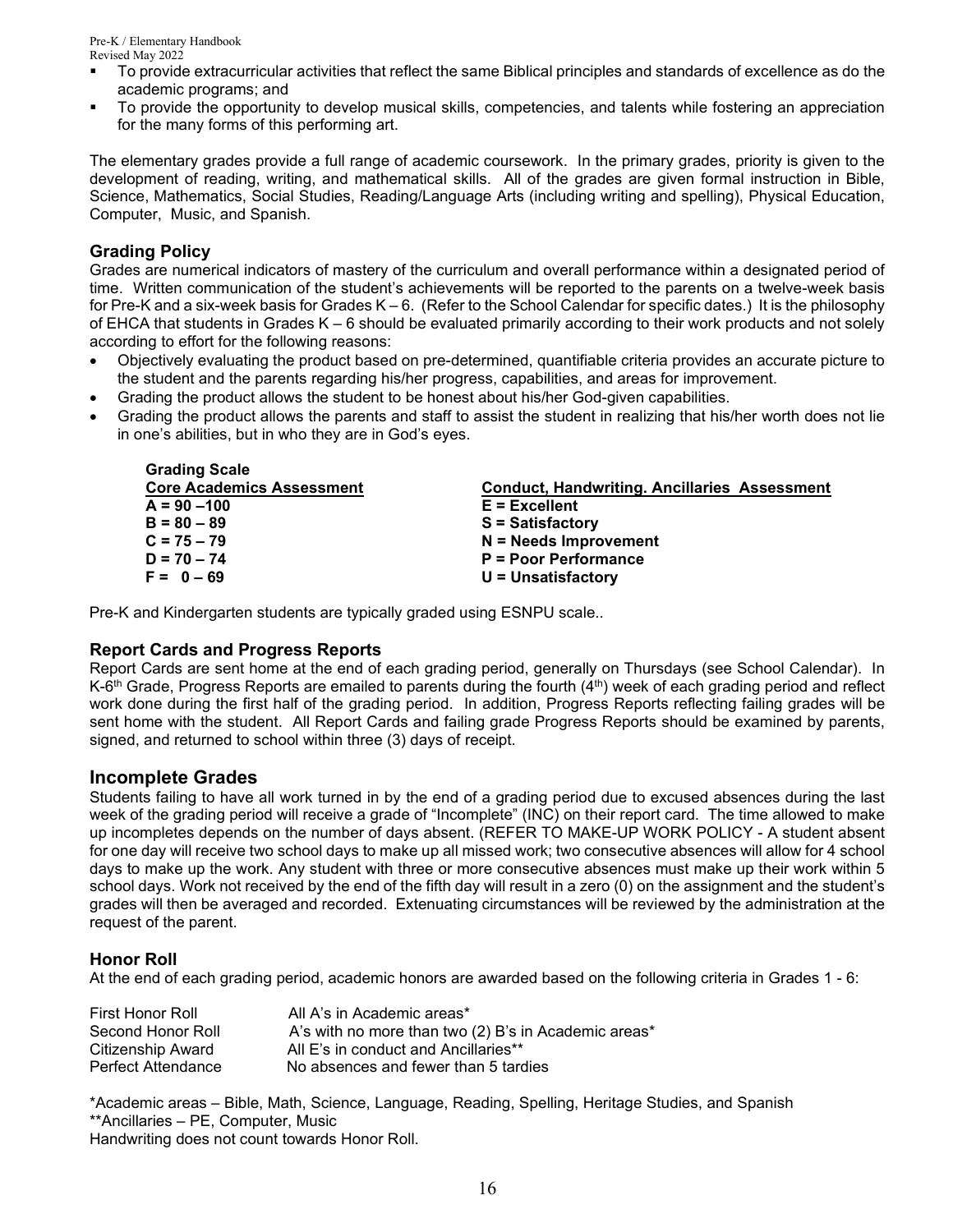#### **Promotion/Retention of Students - Rewritten Promotion**

The following guidelines are used to determine promotion:

Pre-K: A student must show satisfactory progress in all areas assessed, specifically age-appropriate developmental and social skills.

Kindergarten: Satisfactory completion/mastery of basic Literacy and Mathematical skills

Grades 1 – 6: A yearly cumulative average of 70 or above in both Mathematics and Reading is required for promotion. Students who do not have an average of 70 or above in both Math and Reading will not be promoted to the next grade unless the student receives private tutoring from a school-approved tutor or attends summer school at a public school. It is extremely difficult for students to succeed at the next level without these basic skills. Tutoring must be provided by an approved professional (i.e., any individual with a college degree and/or educational endorsement in the affected areas). A signed, written statement from the tutor indicating grade-level passing performance must be submitted to the school by the parent(s) prior to the first week of school. EHCA may, at their discretion, give a test in the appropriate subject area(s) to assess competency.

A student failing two or more core subjects will be placed on academic probation for the following year. Students not performing up to expectations and not passing all classes may not be eligible for re-enrollment at Eagle Heights.

#### **Retention**

In certain cases, retention is a necessary and appropriate educational strategy used for the development of students. In rare cases, retention is necessary because of academic failure. The school, in conjunction with the parent, will consider retention if it is considered to be in the best interest of the child. The general policy is that students will not be retained more than once during grades  $K - 4$ , and once during grades 5 and 6.

#### **Appropriate grade placement for all students is the ultimate prerogative of the school.**

#### **Academic Probation**

A student may be placed on Academic Probation if he/she fails to maintain acceptable grades while enrolled at EHCA. The probation will last a minimum of three (3) weeks. At the end of that time, the teacher(s), the parent(s), and principal will meet to review academic progress or lack thereof. The probationary period may be rescinded or extended, depending on the outcome of the conference. If a student is on Academic Probation for more than twelve (12) weeks, he/she may not be eligible for continued attendance or re-enrollment at EHCA.

#### **Dismissal from School**

Students who violate the policies of Eagle Heights Christian Academy will be subject to dismissal. Reasons for such action may include but are not limited to the following:

- --failure to maintain passing grades;
- --violation(s) of the student code of conduct;
- --contributing to the spiritual or moral decline of other students;
- --falsifying information during the application process;
- --failure to maintain financial commitment; or
- --as deemed necessary for the good of the school.

#### **Withdrawal from School**

All requests for withdrawal from EHCA, whether before the school year begins or during the school year, must be made in writing and follow the procedures below:

- 1) Parents should contact the Registrar prior to the desired withdrawal date.
- 2) Parents complete and return the withdrawal form.
- 3) All non-consumable textbooks and library books must be returned and all accounts must be cleared in order to release records.
- 4) Each teacher will provide a current withdrawal grade when all items are cleared.
- 5) Upon completion of the previous steps, all necessary papers will be prepared and ready for the parent on the student's last day of attendance at EHCA.
- 6) A copy of the student's scholastic records will be mailed to the new school.

*No records will be sent to the new school until all items on the checklist are cleared, all fees and fines are paid, and tuition is current.* In order to be released from further financial obligations for the school year, procedures listed in the Tuition Refund section of Financial Policies must be precisely followed.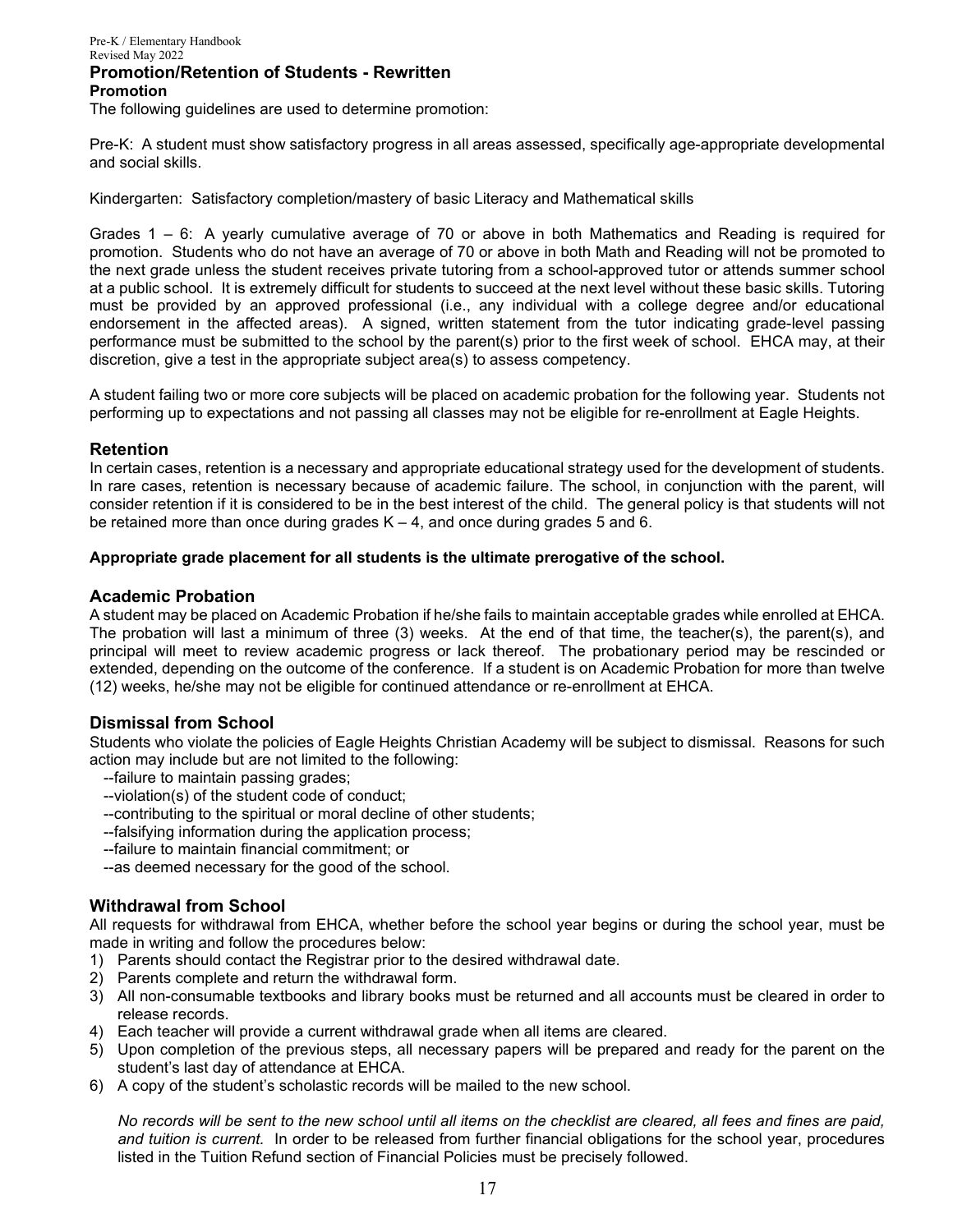#### **Student Records**

The school shall keep records of the registration and attendance of all students, and shall maintain up-to-date, permanent cumulative records of personal data and progress through school, including academic achievement, health information, and test results. EHCA complies with the Family Educational Rights and Privacy Act (**FERPA**). Parents may request (in advance) to review, but not remove, their student's cumulative record file during regular school hours unless records are being held due to unpaid financial obligations.

The contents of a typical file shall include (but not be limited to) the following items:

- 
- 
- a) birth certificate and the g) application for admission and g) application for admission b) immunization record
	- h) standardized test scores
- c) TB skin test (See TDH Regulations) i) student accident and/or disciplinary reports
- d) Statement of Faith, signed by parent(s) i) personalized intervention records
- 
- e) cumulative academic record k) other testing reports as deemed appropriate
- f) physician's statement

#### **Parent-Teacher Conferences**

It is our desire to have a positive and productive relationship with all of our parents, and open, consistent communication is a vital part of this process. If you wish to schedule a conference with a teacher, please contact the school office and an appointment will be set at a time convenient for all involved parties. You may also email the teacher directly to schedule a conference. **PLEASE DO NOT ATTEMPT TO DISCUSS YOUR CHILD'S PROGRESS WITH A TEACHER BEFORE OR AFTER SCHOOL.** In the mornings, teachers are busy preparing for the day, and in the afternoons, they are responsible for supervising our students' departure and should not be distracted from this duty. Often, they have other obligations after school. In order for the time to be the most productive, it should be private and free from distractions. If you have a short message you wish to be delivered to your child's teacher, write a note and send it to class in a sealed envelope, contact the teacher via email, or contact the school to request the teacher to contact you by phone. Teachers will respond to all communication within a reasonable amount of time.

#### **Homework**

EHCA firmly believes that homework is an integral part of the total school program; therefore, teachers are at liberty to give assignments as necessary to complement classroom learning activities. The amount of time allotted to homework daily varies from teacher to teacher and subject to subject. All teachers attempt to keep all homework assignments reasonable. Each student is required to complete all his/her assignments **on time**.

Homework is given for several reasons, including:

- 1) For reinforcement—We believe that most students require adequate review in order to master material essential to the educational process.
- 2) For practice—Following classroom explanation, illustration, and drill on new work, homework is given so that the material will be mastered.
- 3) For remedial activity—As instruction progresses, various weak points in a student's grasp of a subject become evident. Homework subsequent to instruction is given to overcome such difficulties.
- 4) For special projects—Book reports, compositions, special research assignments, and projects are some of the activities frequently given for homework.

Most teachers require some type of assignment book in which homework is to be recorded. Any class work not completed during the assigned class period is to be finished at home. Parental involvement in the role of facilitator is strongly encouraged.

#### **Late Assignments**

Students are expected to have all assignments turned in at the class time and date due. The following policies will be enforced for unexcused late assignments.

#### Grades 1-3

If an assignment is not turned in when it is due, the teacher will contact the parent. In addition, students may receive a conduct mark and/or may be required to stay after school or work during lunch to complete the assignment.

#### Grades 4-6

If an assignment is not turned in the day it is due, the student will have 11 points deducted. The parents will be notified the day that the assignment was not turned in and informed that the student's assignment must be turned in the following day. If not turned in, an additional 11 points per school day will be deducted. Late assignments will not be accepted if more than 5 school days late. Except in the case of absences, late work will not be accepted after the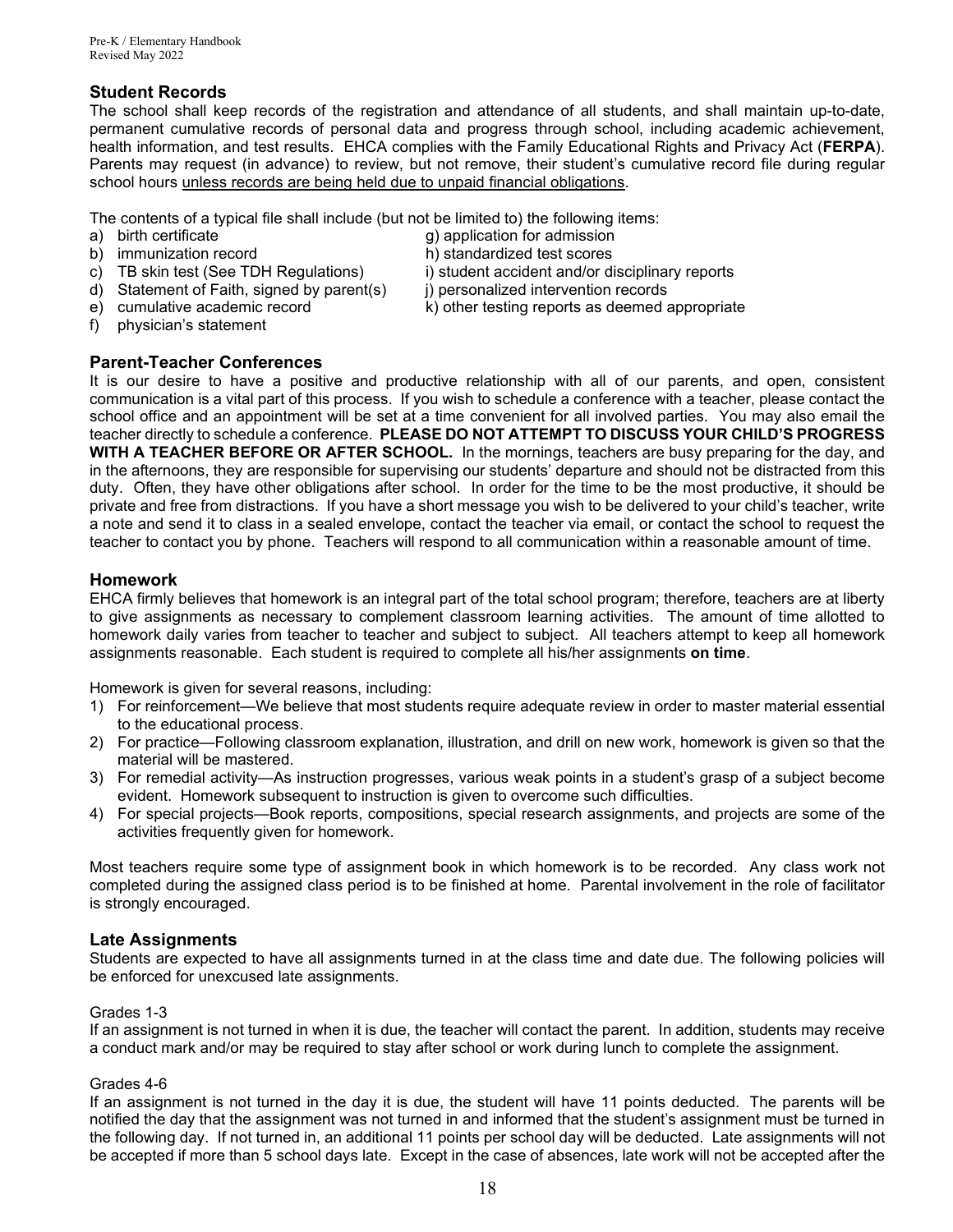Pre-K / Elementary Handbook Revised May 2022 last day of the six weeks. Repeated failure to complete assignments in a timely manner may jeopardize a student's placement at EHCA.

#### **Makeup Work**

\*See Makeup Work section under **ATTENDANCE POLICIES AND PROCEDURES.**

#### **Standardized Testing**

The IOWA ASSESSMENT – Complete Battery is administered each Spring to all students in grades  $K - 6<sup>th</sup>$ . This battery of tests is designed to measure the important learning outcomes of the school curriculum. The tests provide valid and reliable measures that can be of assistance in improving instruction and evaluating progress. Results are generally received prior to the end of school. The CogAT (Cognitive Abilities Test) is administered every other year. The costs for these tests are covered by tuition and fees.

## **FINANCIAL POLICIES AND PROCEDURES**

#### **Schedule of Payment**

Parents may pay their tuition in one of the following ways:

- **Payment in Full.** This payment is made directly to the school by check, cash or credit/debit and will entitle you to a 3% discount if paid by the beginning of June.
- **Payment by Semester.** This payment is made directly to the school by check, cash or credit/debit and will entitle you to a 1% discount if paid by the beginning of June for 1<sup>st</sup> semester and the beginning of January for  $2^{nd}$  semester.
- **Payments through FACTS.** Monthly payments must be made by Automatic Bank Payment (ACH) budgeted through FACTS over 12 months, June through May. The payment date may be either the  $5<sup>th</sup>$  and/or the  $20<sup>th</sup>$  of the month from your checking or savings account.

#### **Penalty for Late Payment**

Monthly tuition payments are collected by FACTS Tuition Management Company, any penalty fees due to lack of funds in an account will be collected according to the policies of FACTS Tuition Management Company. All other fees collected by the school, such as after school care, etc., will be accessed a \$ 25 late fee when delinquent for 14 days. (Fees due by the 5<sup>th</sup> of the month and are past due after the 20<sup>th</sup>.) If an account becomes 60 days past due, the student cannot return to the classroom until the account is no longer delinquent. All tuition and fees must be paid by May 20<sup>th</sup> or the student cannot return to class on May 21<sup>st</sup>. If there is a financial problem and you find it difficult to make a payment, please schedule an appointment with the Business Manager.

#### **Tuition Refund Policy**

Eagle Heights Christian Academy has financial and contractual arrangements with faculty, staff and vendors, which are made in the spring and summer before the beginning of the school year. These obligations make it necessary that we require families to make a firm financial commitment to our institution; therefore, **all Registration and Academic Fees are not refundable**. Tuition is charged on a per diem basis, based on the number of days enrolled. Upon notice of withdrawal, the Business Manager will compute the cost of the tuition owed and refund any overpayment.

- 1) In the months of May, June or July, written notification of withdrawal submitted prior to the month end will release one from the following month and further financial obligation for the subsequent school year.
- 2) Notification of intent to withdraw should be submitted in writing to the EHCA office two (2) weeks prior to the effective date and by the  $15<sup>th</sup>$  of the month in order to release the financial obligation for the subsequent month.
- 3) Under no circumstances will any application, testing, or registration fees be refunded.
- 4) Each student's place on the roster stands independently. Tuition cannot be transferred from one student to another.

#### **Insufficient Fund Policy**

An insufficient fund charge of \$25.00 for checks returned for any reason will be assessed to the student's account.

#### **Late Summer Enrollment**

For students enrolling after the tuition payments schedule has begun, tuition is calculated using the total annual figure. The missing months will be added as a supplemental tuition payment spread over the remaining months through May, or a lump sum payment may be made.

#### **Mid-Year Enrollment**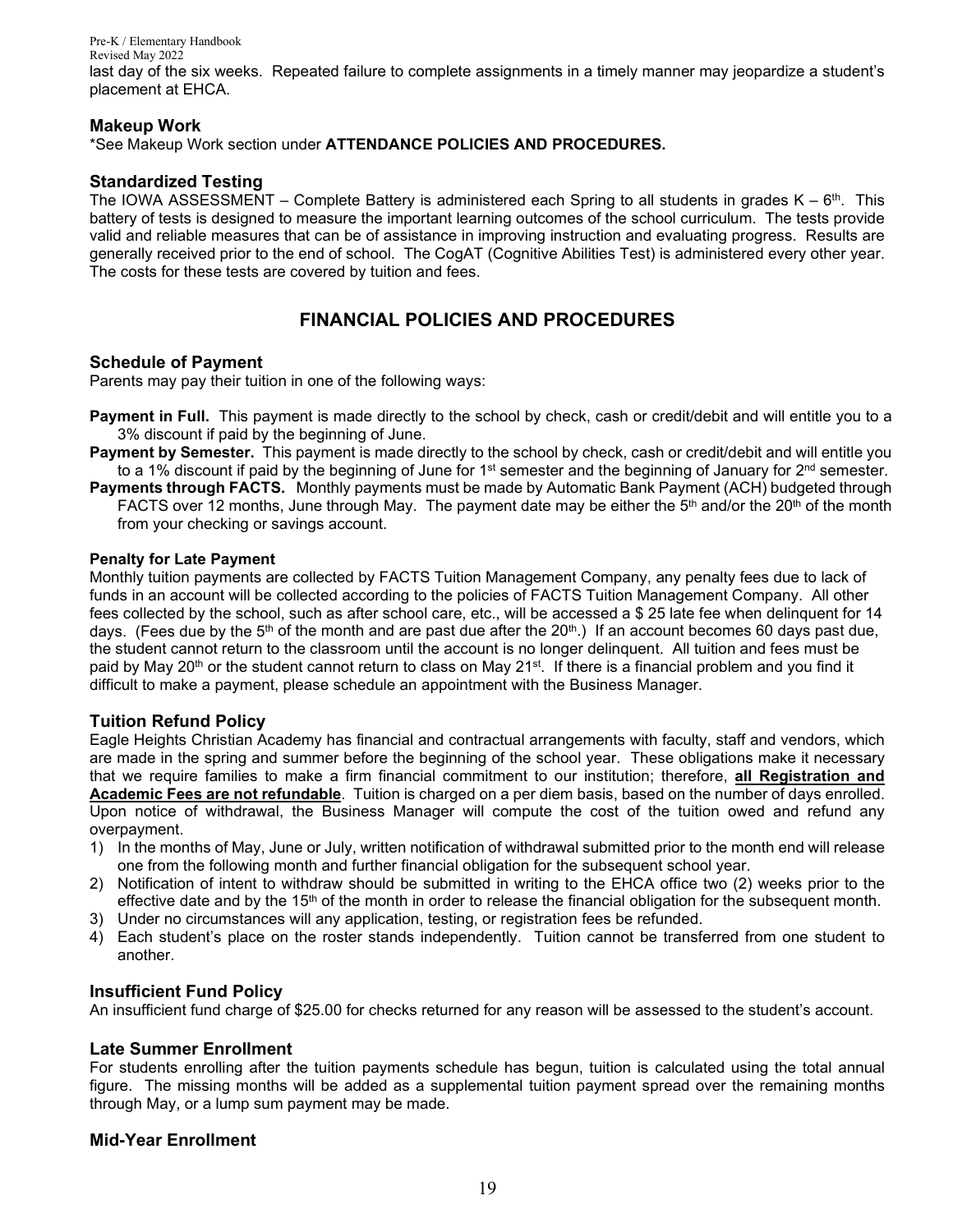For students enrolling after school begins, the tuition is calculated using the total annual figure prorated (using the daily rate) for the number of days that the student missed.

#### **Sending Monies to School**

Money should always be sent in a sealed envelope with the following information on the outside:

- 1) Student's name
- 2) Homeroom teacher's name
- 3) Purpose

#### **Extracurricular Activities and Delinquent Accounts**

Any student whose tuition is delinquent may not participate in any extracurricular activity that involves any cost or expense other than those activities or trips normally included in tuition or fees unless the student earns or pays the entire cost of the activity through a school-sponsored fundraiser. In other words, a student whose tuition account is delinquent may not travel with the choir, class trips, sports teams, or any other group where a parent must pay all or a portion of the cost to participate.

#### **Donations**

Eagle Heights Christian Academy operates on a very conservative budget. All donations are tax deductible and are greatly appreciated. We encourage people not to donate their tithe because that belongs to their local church. Gifts above the tithe are wisely invested at Eagle Heights in the lives of young Christian students. Those who are able can make significant benefits to this ministry through regular monthly donations.

## **HEALTH AND MEDICAL POLICIES**

It is the parents' responsibility to notify the school of any special health or physical conditions requiring special considerations. It is also the parents' responsibility to notify the school of any changes to a student's health or physical condition that might affect his or her performance or jeopardize the student or others. Students with contagious illnesses or infection (including head lice and pink eye) must get written permission from the doctor before returning to school. If a student is hospitalized for any reason, there must be a doctor's release provided before returning to the classroom. These rules are for the protection of all EHCA students.

#### **Emergency Information Form**

An Emergency Information Form, giving EHCA the authority to seek medical attention for a student in the event a parent or guardian cannot be reached, is to be kept on file for all students and **must** be submitted at the time of the application. This form is also taken by teachers on all field trips. An Emergency Information Form **must** be on file before a student will be allowed to attend class at EHCA. For your child's safety, please keep this card current by updating anytime pertinent information changes.

#### **Illness or Accident at School**

A first aid assistant is available every day at EHCA. Students will be sent to the clinic in case of illness or accident. The parent or guardian will be notified if the student is unable to remain at school. *It will be the parent's responsibility to get medical attention unless an emergency is so great that the student must be taken immediately from school to a doctor or hospital*. In case of such an emergency, the parent will be notified as soon as possible, and school personnel will remain with the student until the parent arrives at school or the treatment site. Emergency first aid will be administered to cuts, scratches, or other minor accidents. For the protection of all, students will not be able to remain at school and parents will be notified if the student exhibits any of the following:

- --fever of 101 or higher -suspected contagious disease
- --vomiting --vomiting --vomiting ---

#### --diarrhea

Students should be kept at home if they show ANY indication of the above symptoms. **Students who are ill will be sent home and must be picked up in a timely manner**.

For the health of other students and staff, 24 hours must have passed before allowing a child to return to school after experiencing a temperature, diarrhea or vomiting. The child must be clearly well again and free from the ill effects without the use of medicine. If a child is sent home due to a temperature, diarrhea or vomiting during a school day, please do not send him/her to school the next day; rather, follow the 24 hour rule. Regarding vomiting and diarrhea at school, the child will be monitored by the first aid assistant or other identified responsible party for 30 minutes after the initial incident. Any subsequent occurrences will require the child to go home for the day.

#### **Procedures for Checking Out a Sick Student**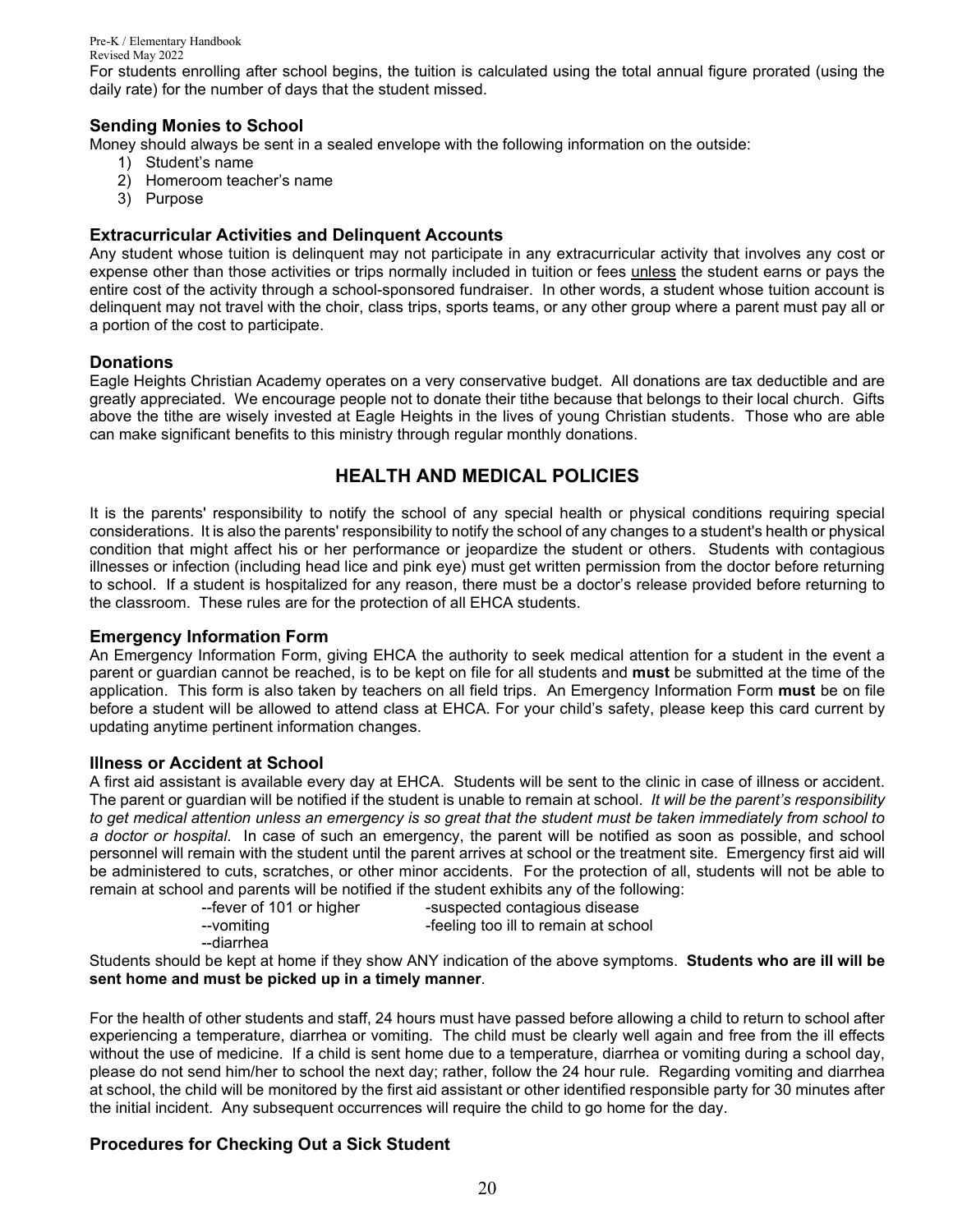Students who become ill during the school day must report to the first aid assistant. The first aid assistant will notify the parent(s)/guardian(s) if the student needs to go home. The student may be picked up at the nurse's station after being signed out by the approved responsible party.

### **Administering Medication**

School employees will administer medication to students during school hours upon the written request of a parent/guardian following the procedures listed below:

- 1) All medication must be furnished by the parent.
- 2) All medication must be locked in the clinic cabinet.
- 3) All medication, both prescription and non-prescription, to be administered at school, **must** be accompanied by a written request signed and dated by the parent or legal guardian.

All prescription medication **must** be in its original container and labeled by the pharmacist. The label must include:

- 1) the student's name;
- 2) the physician's name;
- 3) the name of the medication;
- 4) the amount of medication to be given and the frequency of administration; and
- 5) the date the prescription was filled.

Medication administered daily over long periods of time may be kept in the school clinic. The adult administering the medication will be required to sign each time they give the medication to ensure an accurate account.

All non-prescription medications must be in the original container. The written request (valid for 5 days) must contain the following information:

- 1) the name of the student;
- 2) the name of the medication;
- 3) the amount of medication to be given;
- 4) when the medication is to be given;
- $5$ ) the reason the medication is to be given;
- 6) the date, and
- 7) the signature of the parent or guardian.

There may be no more than one (1) medication per properly labeled container. If injectable medication is provided for any acute reaction, such as is given for asthma, insect bites or stings, hemophilia, etc., a physician's written authorization, as well as the parent's written request, is required. Regular allergy injections **will not** be given at school.

EHCA does have trained UDCA's on campus should a student require regular insulin injections; however, appropriate orders from a physician and signed paperwork from the parent will be required before the student may attend school.

EHCA, its Academy Ministry Team, and its employees claim immunity from civil liability for damages or injuries resulting from administering medication to a student.

#### **Communicable Diseases**

EHCA desires to maintain a healthy school environment by instituting controls designed to prevent the spread of communicable diseases. The term "communicable disease" is defined as an illness which arises as a result of a specific infectious agent which may be transmitted, whether directly or indirectly, by a susceptible host, infected person, or animal to other persons.

In an effort to protect the health of all children, students and employees who are suffering from a communicable disease will be excluded from school. Re-admission to school will be allowed only after the principal has been given a written certificate from a physician or a permit issued by the local health authority, or when the school administrator has determined the student has met the criteria established by the Texas Department of Human Resources.

Parents will be expected to notify the school office immediately if their student has a contagious condition so that other parents may be informed. A teacher or administrative official who reasonably suspects that a student or employee has a communicable disease shall immediately notify the principal.

If your child should contract one of the following illnesses, please do not send him/her to school unless the following conditions have been met:

- **Chicken Pox** have a doctor's permit to re-enter school or wait seven (7) days after the first crop of vesicles
- **Diphtheria** have doctor's permit to re-enter school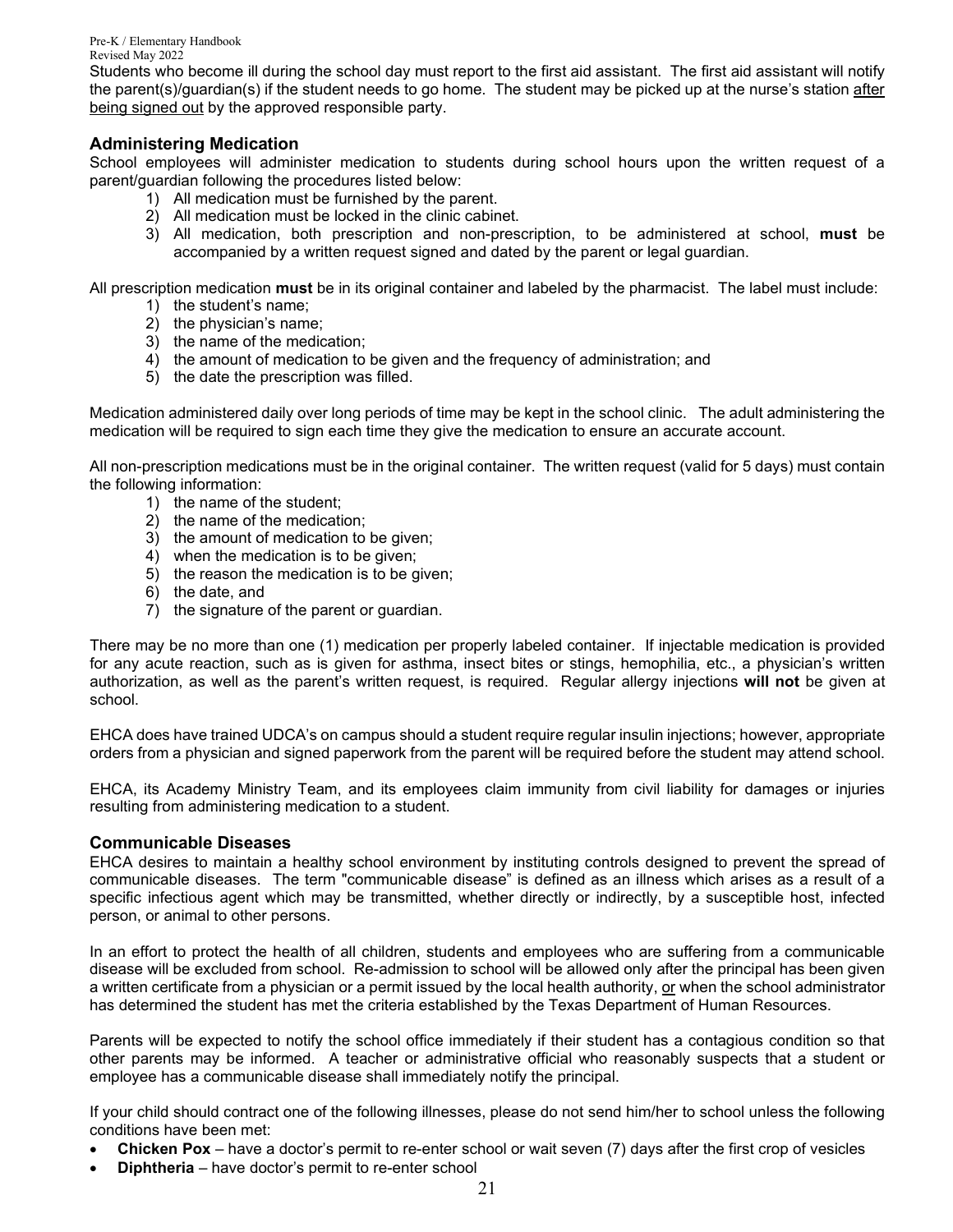- \***Fifth Disease** re-admit when fever subsides and have a doctor's permit to re-enter school
- **Gastroenteritis** re-admit when diarrhea subsides
- **Hepatitis** have doctor's permit to re-enter school. Parents of classroom contacts will be notified on recommendation of attending physician.
- **Impetigo** have a doctor's permit to re-enter school or wait until all sores are well
- \***Influenza** re-admit when fever subsides
- **Measles** have a doctor's permit to re-enter school or until rash is gone. Must be reported since measles may be mistaken for other illnesses.
- **Meningitis** have doctor's permit to re-enter school
- **Mononucleosis** have a doctor's permit to re-enter school or exclude until free of symptoms
- **Mumps** have doctor's permit to re-enter school or wait until all swelling is gone. Must be reported since mumps may be mistaken for other illness.
- **Pediculosis** (Head Lice) exclude from classroom until free of lice and nits. Extreme or recurring cases may require doctor's permit to re-enter school.
- **Pink Eye** have doctor's permit to re-enter school or until eyes are clear.
- **Poison Ivy** Treat and keep covered. In extreme cases, must have doctor's permit to re-enter school
- **Ringworm of Skin** may attend school with doctor's permit following prescribed treatment and area is covered
- **Ringworm of Scalp** may attend school with doctor's permit following prescribed treatment.
- **Scabies** have doctor's permit to re-enter school
- **Streptococcal Infections** (**Strep Throat & Scarlet Fever**) have doctor's permit to re-enter school or exclude until free of symptoms
- **Tuberculosis** have doctor's permit to re-enter school
- **Whooping Cough** have doctor's permit to re-enter school or exclude until free of cough, usually three (3) to five (5) weeks

\*May return when the student has been fever-free (below 100) without the use of fever-reducing medication (i.e., Tylenol, Advil) for 24 hours.

If the nature of the disease and circumstances warrant, EHCA may require an independent physician's examination of the student or employee to verify the diagnosis of communicable disease. EHCA reserves the right to make all final decisions necessary to enforce its communicable disease policy and to take all necessary action to control the spread of communicable diseases within the school.

#### **Vision And Hearing Screening**

Each year students in odd-numbered grade levels and all new students are provided the opportunity to fulfill the required vision and hearing screening on campus. Parents will receive prior notice of such screenings and will be notified of any apparent deficiencies. The school first aid assistant administers these tests to the students.

#### **Scoliosis Screening**

Students in 5<sup>th</sup> grade are provided the opportunity to fulfill the required scoliosis screening on campus. The school first aid assistant administers these screenings to the students. Parents will receive prior notice of such screening and will be notified of any apparent problem.

#### **Acanthosis Nigricans Screening (ANTES)**

Students in 3<sup>rd</sup> and 5<sup>th</sup> grades will be screened for ANTES, which is a precursor to developing Type 2 diabetes. Parents will receive prior notice of such screening and will be notified of any apparent problem.

#### **Exemption From Physical Education**

The school's physical education program is designed to meet the needs of all students who are physically able to attend school. Written requests from parents for exemption from P.E. covering one (1) to three (3) days at a time are given careful consideration, and the instructor (first aid assistant or principal, if necessary) will determine if it is advisable for the student to be excused from the activity. A physician's statement must be presented if more than three (3) consecutive days are involved.

#### **Notice of Privacy Practices**

EHCA complies with the Health Insurance Portability and Accountability Act (HIPAA), a law that describes how medical information may be used and disclosed, including privacy rights of such. Specific information is on file and may be obtained from the first aid assistant.

### **SAFETY AND SECURITY POLICIES AND PROCEDURES**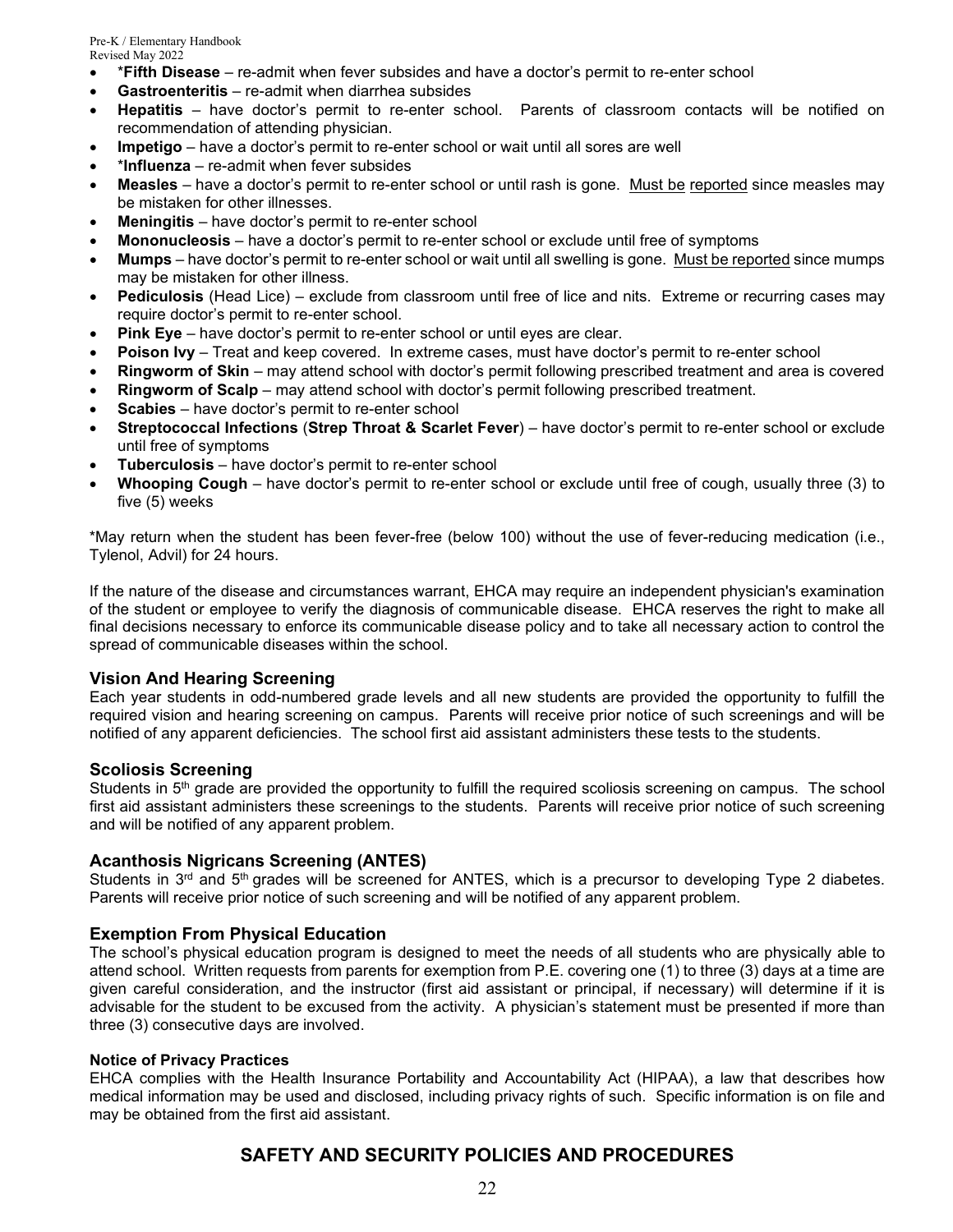### **Visitors**

All EHCA visitors should enter the building **from the North Lobby doors only**. For the safety of our students and staff, all visitors to campus are required to sign in at the Front Desk with the Receptionist.

#### **Traffic Safety**

For the safety of all students, parents, staff, and other visitors, parking lot speed should remain between five (5) and fifteen (15) miles per hour. Please practice the rules of Caution and Courtesy, even when in a hurry.

#### **Alarm System**

The school takes measures to ensure that the alarm system and exit lights are in operating condition. This system will be used for all fire and disaster drills. The alarm system is usable with or without electrical power.

#### **Safety Drills**

Drills will take place at the beginning of the year and throughout the year to prepare students and staff for emergency situations. The type of drill will be announced to teachers only. The principal will determine the manner by which classes outside will be notified of a return to normal activity.

#### **Lock Down Procedures / Shelter-in-Place**

*Shelter in Place* is a special designation used when a situation requires the lockdown of the school campus in order to protect students and staff from threats usually associated with, but not limited to, chemical or environmental disasters. Building Lockdown Procedures will also be followed in the case of the threat or act of violence.

**A lockdown alert** announces a crisis situation involving violence. **Teachers are trained to react in one of two ways:** one where they lock down in their classroom or another where immediate evacuation is the better option. Lockdown inside the classroom will normally be the primary option.

- Teachers will immediately lock their doors or if directed, evacuate to their designated "hiding place". Black-out liners will cover classroom windows; lights will be turned off.
- Students in open areas will be moved to the nearest safe location.
- Teachers will instruct students to remain **silent** and out of view of the doorway.
- No one will be allowed to leave the room for any reason.
- Silence will be maintained until an official school crisis team member unlocks the classroom door. Designated people will be assigned to walk around to unlock all classroom doors. Teachers will not leave the classroom until the door is unlocked for them.

#### **Shelter-in-Place** announces an environmental issue.

- All children will remain inside their rooms unless otherwise directed.
- All faculty and staff will secure rooms, make sure all windows or outside doors are closed and students are accounted for. Teachers need to have their teacher handbook, grade book, attendance sheets, student emergency forms, and cell phone.
- Depending on the severity, teachers may direct students to cover their mouth and nose with handkerchief, cloth, paper towels, or tissues.
- Students will be allowed access to the restrooms on an emergency basis if the shelter-in-place is for an extended period of time.
- If it is an air alert, the HVAC system will be turned off to prevent outside air from coming in.
- If advised by an emergency coordinator or the principal, teachers will contact parents of students in their class with information/procedures regarding the crisis.
- A notice to parents will be posted on all entrances by downstairs office staff.
- Parents will be allowed to pick up their children at their own **discretion once cleared to do so by public safety**, emergency management, or military authorities. They must properly check out their student in the front office.

#### **Fire Drills and Emergency Building Evacuation Procedures**

The principal will assure that all teachers know evacuation routes for their classrooms. Routes will be marked on a building diagram, posted by the door of each classroom, and displayed at all times. Teachers should make certain that all students are aware of these routes and the following procedures:

- All drills are to be silent and orderly.
- Students and staff should evacuate the classroom according to the map. If an exit is barricaded, they will proceed quickly and quietly to the next nearest exit.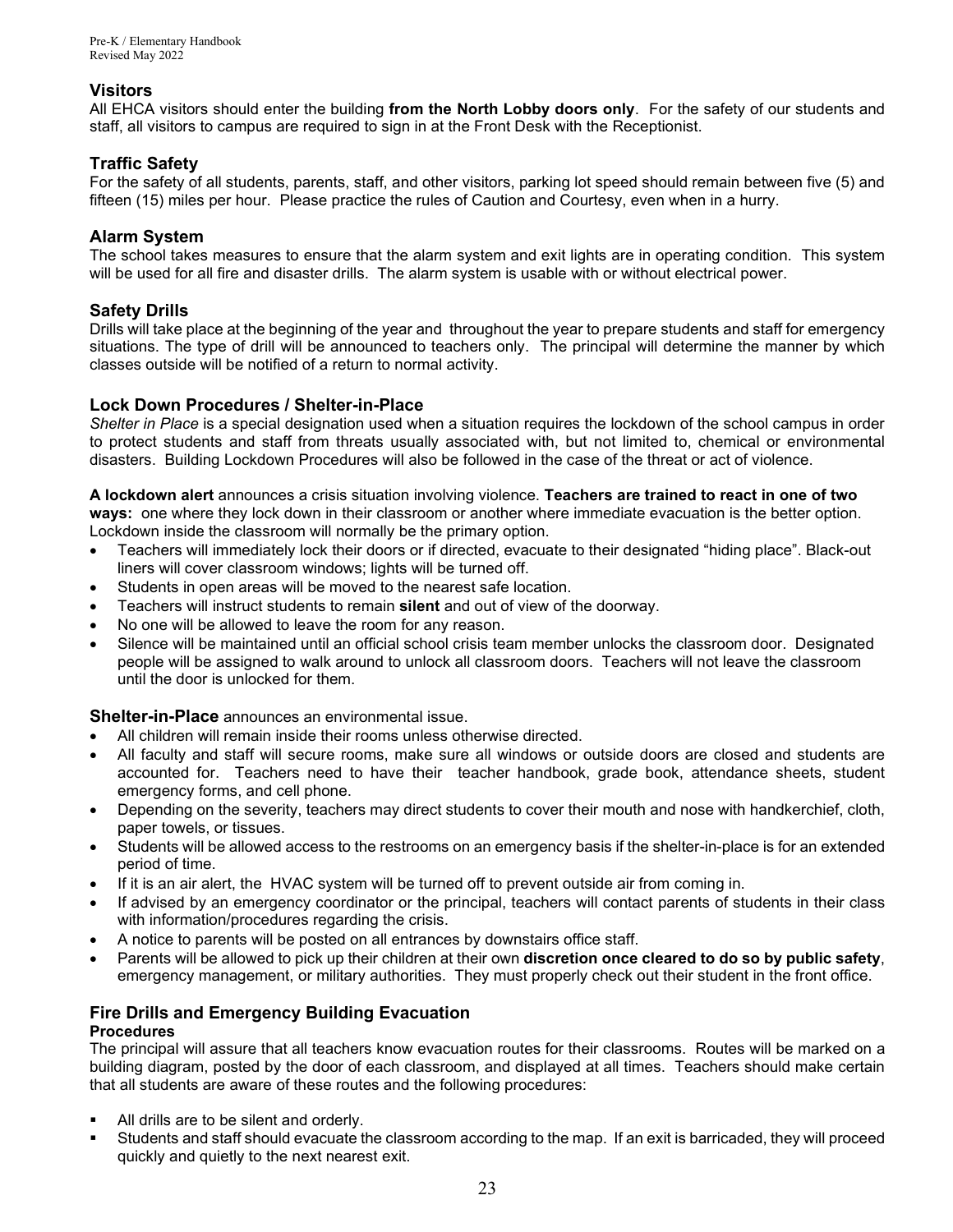- All doors should be closed when the rooms have been vacated.
- Classes should move as far away from the building as possible and stand in silent lines.
- The principal will give the "all clear" to return to the building.
- In a true emergency, the principal will notify the proper authorities.

#### **Tornado or Violent Storm Procedures**

The following procedures/guidelines will be followed in case of tornado or violent storm:

- **Teachers will slightly open windows or outside doors and draw blinds or shades.**
- Students will move into a hallway or near an inside wall, away from windows. Students on the second floor will move to the ground level.
- Students should cover their eyes with one arm and place the other over the back of their neck.
- Any students who may be outside will be quickly brought into the building. Should time not permit, the students will be led to a ditch or low place and instructed to lie down until the storm or inclement weather has passed.
- Students will return to normal activities when the "all clear" is given.

#### **Other Emergencies**

Upon being notified of any action that poses a possible threat to the students and employees of EHCA, an administrator or other designee will make all decisions regarding where and how children will be supervised. The proper authorities will be notified. Teachers are always to remain with their students.

#### **Emergency Closings**

EHCA will follow the emergency actions announced by the EHCA administration. Closings will normally be announced on KTRK television (Channel 13), through a telephone chain, email, school website, Facebook, and/or a recorded message on the EHCA telephone voice mail. If school is in session and inclement weather formulates, call the school to inquire regarding early closing. If time allows, a message will be recorded on the school's voice mail.

## **GENERAL POLICIES AND INFORMATION**

#### **Hours of Operation**

The building is not open to students before 7:00am, and only at this time for those enrolled in Early Morning Care. It is closed to students at 3:55 except for those enrolled in After School Care or participating in after-school activities. The regular business hours are 8:00am – 4:00pm. Students are not allowed in the school building unattended after they have been dismissed. They may not return to classrooms or lockers to obtain books, lunch boxes, or other materials **unless given permission or accompanied by a parent**.

#### **Support Programs**

Registration for Early Morning and After School Care programs are included in the Registration Packet. Care is available on a regular (monthly) or as-needed (daily) basis. The Business Office will send a billing statement at the end of each month.

#### **Early Morning Care**

This supplementary program is available Monday – Friday beginning at 7:00am for all students whose parents must drop them off early due to work schedule or other obligations. The fee for this service is \$5.00 per day *unless* the student is also enrolled on a monthly basis in After School Care. In that case, there is no additional charge for Early Morning Care. Students should be walked to the designated room by their parent/guardian.

#### **After School Care**

This supplementary program is available Monday - Friday to all students enrolled in MDO -6<sup>th</sup> grade full day programs. Due to staffing restrictions, drop-in care is not available for students 18 months or younger. The hours of operation are from 3:45pm until 6:00pm. **A \$1.00 per minute fee will be assessed for every minute the student remains after 6:00 p.m.** Please note that students may only be released to the adults designated by the parents on the Emergency Card. This policy is for the protection of our children, and exceptions **cannot** be made.

#### **Mothers' Day Out**

This program is available from 8:20am – 3:45 pm for children, ages 6 weeks through 35 months as of September 1. Students may enroll for Monday–Friday, Monday/Wednesday/Friday or Tuesday/Thursday. **MDO students remaining in the care of EHCA after 3:55 pm will be assessed a late fee of \$1 per minute after 3:55pm.**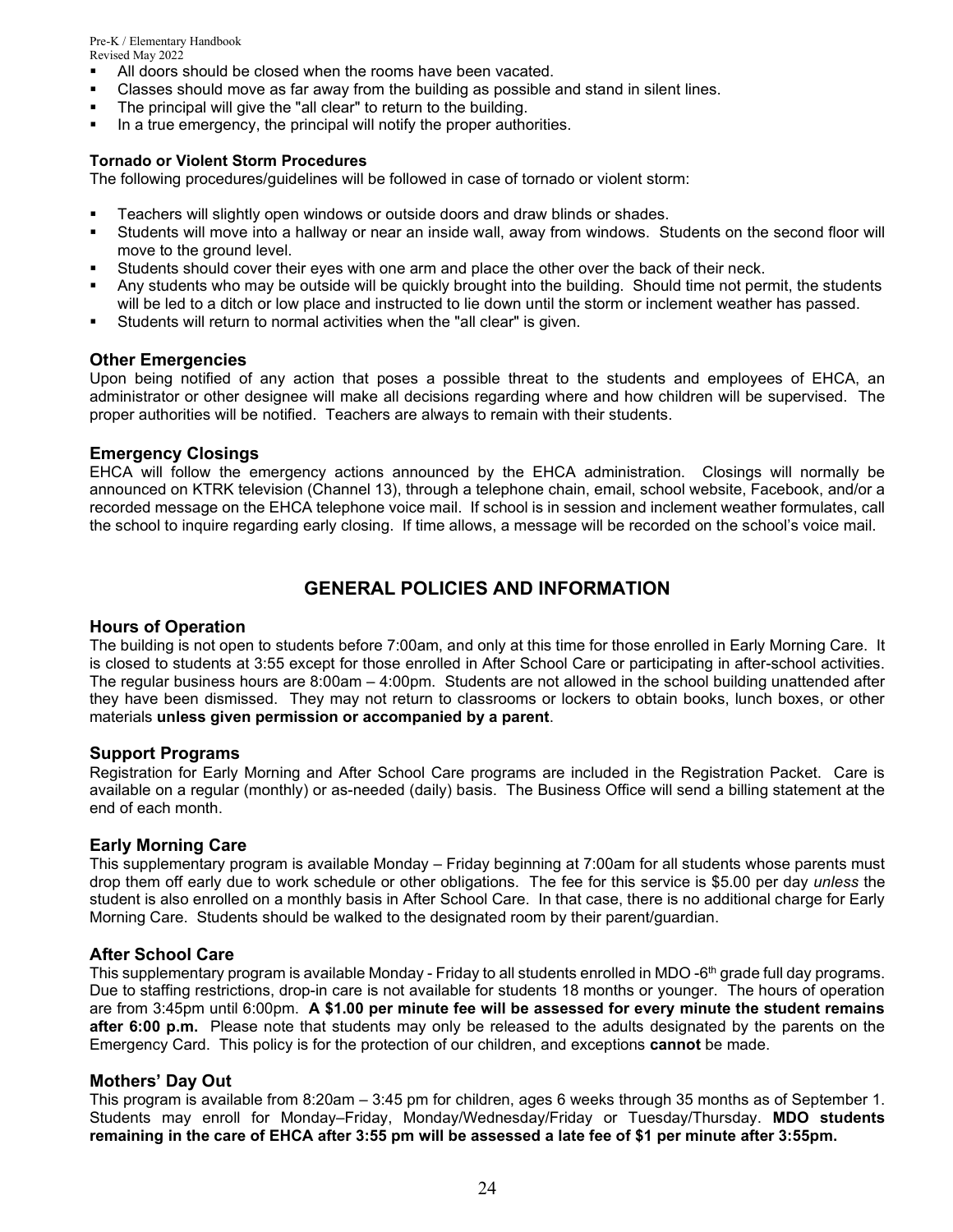#### **Enrichment Programs**

A variety of after-school Clubs are presented for our students each semester. Clubs vary from year to year and are publicized through an email from the Registrar. Students must be passing and maintain satisfactory conduct in order to participate in the after-school Clubs.

#### **Chapel Services**

Chapel is part of the total philosophy and curriculum of EHCA. It is a weekly opportunity for all students and faculty members to experience worship, praise and fellowship. Every effort is made to provide chapel speakers who will be relevant, motivational, and challenging to our students. Student attendance is required. Please contact the front desk to receive the weekly chapel schedule. Parents are welcome to attend chapel services.

#### **Classroom Visits**

Parents and prospective students are welcome to arrange a tour of the school through the school Registrar. Prospective students in Grades 1 – 6 may also arrange to shadow for a day. Out of courtesy to the teacher, prior notice must be given and arrangements made. Other classroom visits are not allowed, except with special permission from the Principal. ALL VISITORS MUST SIGN IN AND OUT THROUGH THE SCHOOL OFFICE. The Principal may refuse visitation to any student who is deemed inappropriate in dress or behavior. A room is provided for mothers to breastfeed should the need arise while visiting.

In the case of divorced parents, visitation is naturally extended to both parents and step-parents of a child unless legal documentation is provided to the school by the custodial parent indicating otherwise.

#### **Fundraising**

In an attempt to keep tuition affordable and make quality Christian education accessible for as many families as possible, EHCA conducts fundraising endeavors throughout the school year. Through these efforts, families are offered an opportunity to decide in which ways they can best support the financial needs of the school. The monies raised help us maintain excellence in our comprehensive academic curriculum and support our student activities. Participation and assistance is greatly appreciated. We realize that some families are able to give more, others less, and we look for God's blessings with each dollar entrusted to our stewardship.

#### **Gifts to Teachers**

It is very meaningful for teachers and other staff members to be remembered by students and their families at Christmas, birthday, etc. Homemade items, cards, notes, and baked goods are special reminders that EHCA families appreciate the staff member's dedication and hard work. It is important, however, that no families feel pressured or obligated to give gifts to a teacher or staff member. For this reason, it is the school policy that collections for group gifts must follow these guidelines:

- 1) Donations must be voluntary and anonymous. If a class decides to present a gift from the group, there must be no indication of which students participated. No parent or student should be made to feel that a contribution is expected; and
- 2) The person in charge may not purchase or select the gift until all contributions have been received.

#### **Internet Usage**

Internet use is permitted at EHCA *with teacher supervision*. Because the Internet and computer networks/data bases are available from around the world, our practices limit Internet use to academic pursuits in accordance with our school's goals, mission statement, and Christian philosophies. Inappropriate use of the Internet will result in the student's computer use and access being terminated by the school for a length of time determined by the administration, with additional penalties as determined by the nature of the violation, including full restitution for damages to computer(s) and network(s).

Students at Eagle Heights Christian Academy should use all technology responsibly.

Students should:

- Recognize that computer equipment is valuable and therefore treat it with respect and care. Computer equipment includes central processing units, chromebooks, monitors, keyboards, mice, etc.
- Understand that copying licensed software without authorization is unlawful behavior and is not allowed.
- Use the computers at EHCA for school-related projects **only**.
- Understand that accessing the internet is permitted only under the supervision of faculty or staff and only allowed in direct relation to a class assignment or project. At no time are students permitted to access personal e-mail or any instant messaging feature while using the computer equipment at EHCA.

Failure to comply with these policies will result in disciplinary action by the teacher.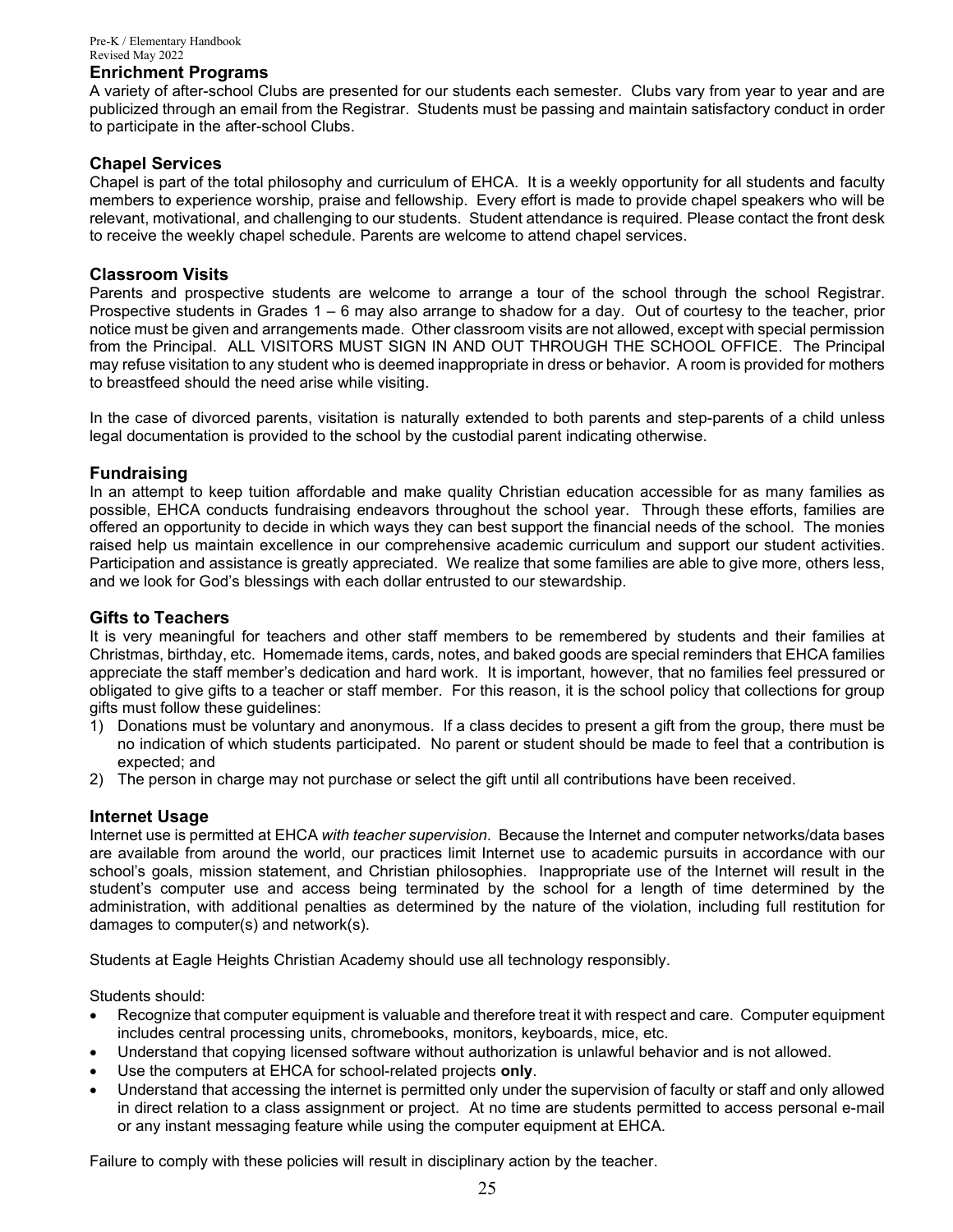Students may use **personal electronic devices** before school if they are used responsibly. They may not be used for calls or for texting. Otherwise, they are to be used for school-related purposes only, with teacher approval. Students are **not** permitted to connect to the internet via wireless or cellular using their personal devices. The device's internet access should be turned off during the school day. Administration and faculty reserve the right to deny use of these devices in the classroom as they deem necessary.

### **Library**

The library program is designed to complement classroom activities, encourage an appreciation of quality literature, and foster the development of library skills. Students have regular library visits, and the number of books they are allowed to check out varies with the age and responsibility level of the student. Parental assistance is needed to ensure that books are returned by the due date. *Lost or damaged books must be paid for by the student or parent***.** Report cards may be held for books that are significantly past due or in need of replacement.

### **Lost And Found**

The school maintains a lost and found. Items considered valuable will be taken to the school office and kept secure. Students may check the lost and found before and after school or during lunch. Items not claimed by the end of each academic semester will be donated to a charity. *EHCA strongly suggests that all clothing and personal items be marked with names or initials for easy identification.*

#### **Lunch Program**

Students should bring their lunch or make arrangements to participate in the hot lunch program. A hot lunch program is available daily at a moderate price, provided by an independent vendor. Monthly calendars are prepared and distributed in advance in order to facilitate meal planning. Lunch accounts can be set up with the Receptionist. When the balance in a lunch account gets to zero, an automated email will be sent as a reminder to replenish the account. Since lunches are provided by an independent vendor, we require that all lunch accounts be paid forward. Lunches cannot be provided for students with a negative account balance. If a student forgets to bring a lunch, the parent will be notified as early as possible. The school cannot be responsible for or expected to furnish lunch supplies.

Students should stay in the assigned areas during lunch times, and may leave the lunchroom only with permission from a teacher or administrator.

*If parents plan to bring lunch for their child's entire class (i.e. pizza party for birthdays, etc.), they must notify their child's teacher two weeks in advance so that proper advance notice may be given to our lunch services provider.*

### **Lunchroom Rules:**

- 1) Students will enter the lunchroom in an orderly manner and be seated at designated tables.
- 2) Students may talk quietly during lunch, talking only to those students sitting beside or in close proximity to them.
- 3) During clean-up time, students are responsible for the area in which they ate.
- 4) Students must raise their hand for permission to be out of their seat.
- 5) After students have been reminded to use a quiet voice while eating, lunch isolation will be given to those who persist in loud talking or inappropriate behavior.

#### **Parent Communication**

*Eagle News* is the school's weekly communication with the parents. It includes details about special events, upcoming activities, calendar updates, and other pertinent information. It is located on the school's website: *eagleheights.org*. In addition, a monthly calendar will be sent home highlighting events for the upcoming month. Please take the time to read the newsletter and calendar regularly to remain "current" on EHCA. Special events and happenings are also posted on the school's Facebook page. Be sure to "like" our page on Facebook.

Parents are encouraged to monitor their child's progress and ask questions via email as needed. Parent conferences may be arranged at either the parent's or the teacher's request. Individual teachers often utilize class dojo or their protopage on the website to communicate class assignments. Students and parents will be notified at the beginning of the year as to where class assignments are posted.

### **Telephone Usage**

School telephones are for business use only. Student use of the office telephone is limited to important or emergency calls. If a student is ill and needs to call home, he/she may do so in the clinic.

Students will not be called out of class or have class interrupted for phone calls or messages *with the exception of emergency situations*. If other emergencies require that parents be contacted during class time, the office staff must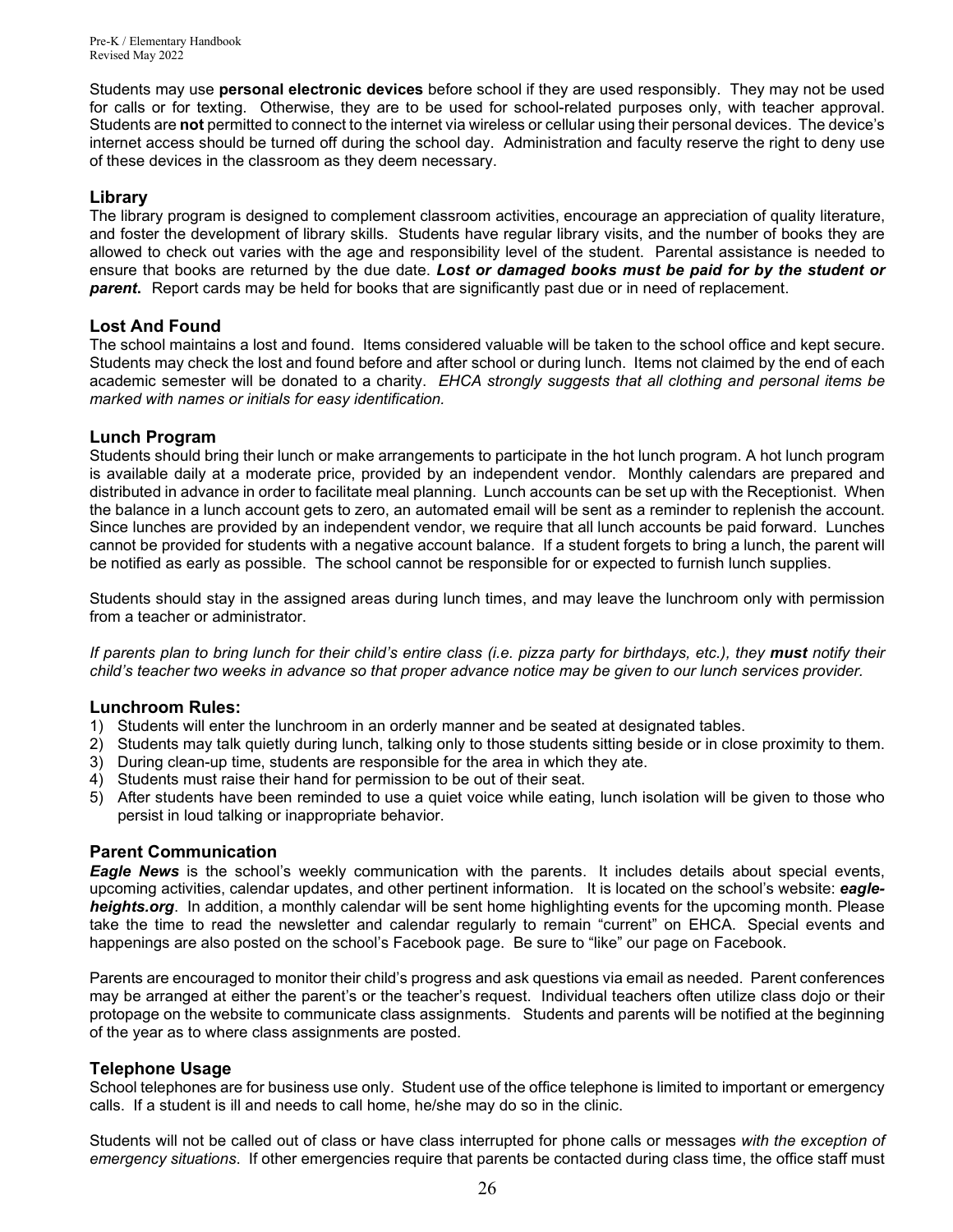approve the phone call. Messages, lunches, books, packages, gifts, forgotten assignments, etc. will be delivered between classes, during lunch, or at the end of the day.

**Cell phones** may be carried on campus by students. Phones should be used solely for the purpose of after-school contact. Students may not use their personal cell phones to call parents during the school day, unless given permission by their teacher. The phone MUST remain in the "Off" position during school hours, and may NOT be carried on the student's person. Phones should be stored in the student's backpack or purse. Students who violate this policy will have their phones taken (returned only to a parent).

#### **Technology**

Appropriate electronic games are allowed for before and after-school use only. The school will not be responsible for loss or damage to personal technology items. The internet is to be accessed for instructional purposes only (see Internet Usage). At no time are students allowed to access the FBCP or EHCA internet without specific direction / supervision from the teacher.

#### **Textbook Care**

Most student textbooks are consumable and for the student's use. If a textbook is not consumable, students are not allowed to write, highlight, or mark in the textbook in any way. Lost or damaged school-owned books will be paid for by the student or parent. Students should handle all textbooks with care, including books designated as consumable. Students must label all issued textbooks with their names. Non-consumable textbooks must be covered at all times.

- . • A student will be charged the full replacement cost of any lost or damaged textbook.
- Final report cards will be held until all fines assessed to a student's account have been collected.

#### **Videotaping/Photographing Students**

Parents' signature on the Admission Form denotes permission for EHCA to videotape, photograph, and/or interview its students for the purpose of publicizing or promoting our school.

#### **Volunteer Opportunities**

Volunteers (parents, grandparents, any individuals interested in strengthening the impact of EHCA in the community) are essential in helping us to provide the best Christian Education for all of our students. If you are available and would like to become a member of our school "family," please contact the School Office. Listed below are some of the opportunities available for service:

- Lunchroom assistance
- Special events
- Co-sponsor a club or extra-curricular activity in conjunction with a teacher
- Field Trip Chaperones
- Room Parents

In the interest of safety for all of our students, volunteers will be asked to have a criminal history check.

#### **Room Parents**

At the beginning of the school year, each teacher attempts to identify one adult to serve as coordinator for field trips, class parties, service projects and fundraising endeavors. Please consider this opportunity to become more involved with your child's class. In the interest of fairness and time contingencies, it is requested that a parent be a room parent for one class only.

## **GENERAL BEHAVIOR AND RESPECT**

The behavior of each student is to be consistent with the level or his/her expected maturity. Respect must be shown at all times for all students, teachers, staff, parents, and visitors. Teachers and administrators will have complete authority at all times during the school day, in or out of the classroom, and at all on-or-off campus school functions. Students who fail to cooperate with **any** teacher in carrying out instructions, or who do not show respect for those in authority, will be subject to disciplinary action. A student's behavior will be considered in determining special awards or recognition. The use of vulgar, profane, abusive, or disrespectful language will not be tolerated at EHCA or at any school-related events or activities.

#### **Parent Responsibilities**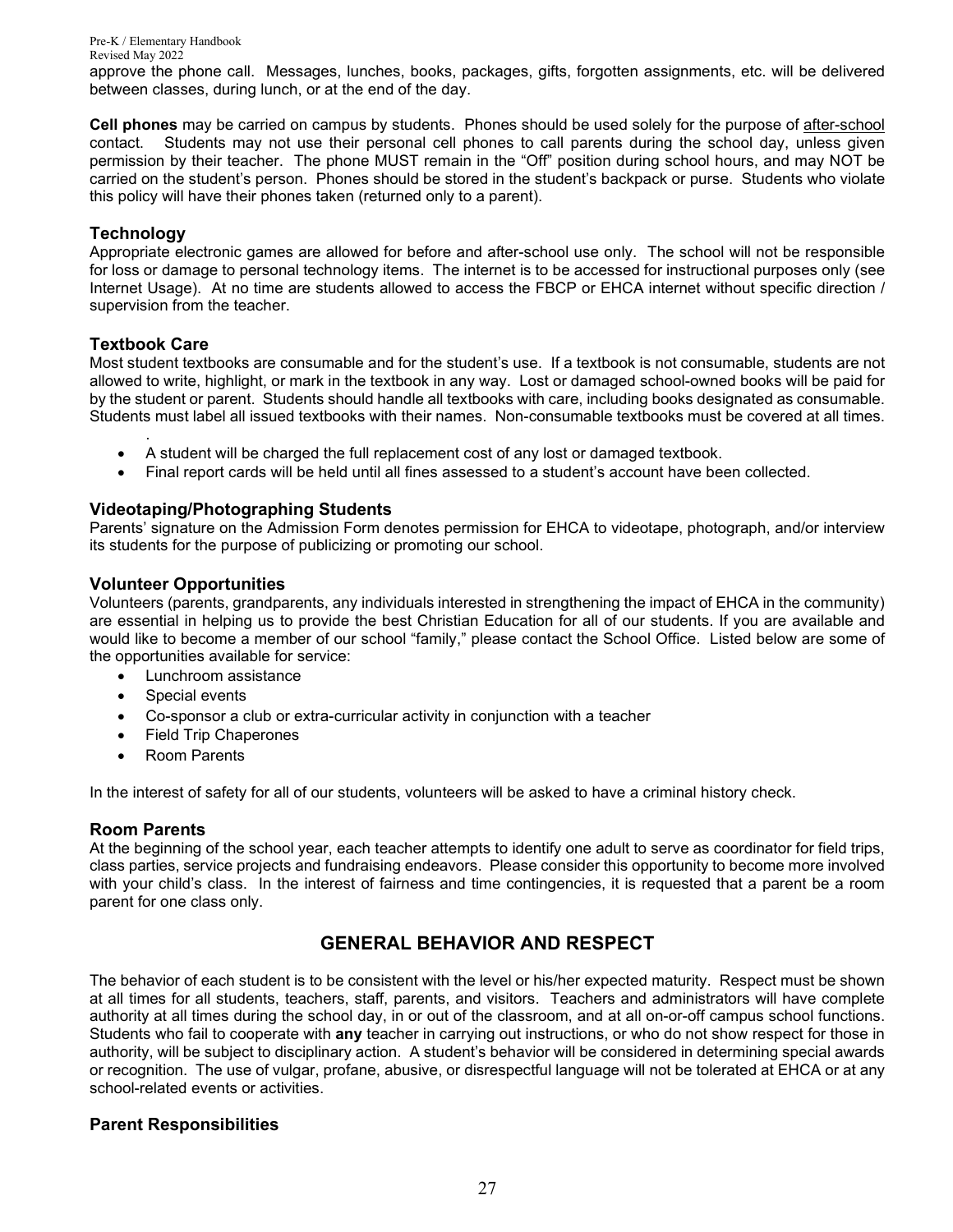While the discipline of the student is ultimately the parent's responsibility, parents and teachers must fully cooperate with one another. Anything said or done to undermine the respect and confidence for either will harm the relationship and could negatively impact the child.

We ask that our parents monitor their child's exposure to detrimental influences at home. Exposure to movies, music, television, literature, language, and the internet should be carefully chosen and supervised by the parents, in accordance with Philippians 4:8 in which Paul writes, "Finally brethren, …whatsoever things are pure, whatsoever things are lovely, whatsoever things are of good repute, think only on these things."

#### **Grievance Procedure**

If a student, parent, or staff member has questions or concerns regarding the behavior of another (including disciplinary action taken by the teacher or the administration, or the policy under which an action is taken), he/she should follow the principles given in Scripture as stated below:

- 1) Go directly to the person involved and discuss the matter with the individual. (Matthew 18:15)
- 2) If the matter is not resolved in discussion with the other, take the matter to the next higher authority (Principal or other Administrator). (Matthew 18:16; Romans 13:1)
- 3) If the matter cannot be resolved at other levels, a hearing before the Academy Ministry Team may be requested. (Matthew 18:16). *The decision reached at this level is final*.

#### **Cheating**

Cheating is defined as any act of deceit, trickery or fraud on an assignment or test. It includes using or copying another person's work or lending one's own work to another. It could also include, but is not limited to,

- using written notes on a test,
- giving or receiving hand signals,
- looking at another student's test/paper/work,
- allowing another student to copy one's answers.

Plagiarism is defined as using another person's original ideas or writing as one's own without giving credit to the true author.

Both cheating and plagiarism are considered stealing and will not be tolerated. Any student caught or, with verifiable reason, suspected of either of these behaviors will be subject to severe disciplinary action.

#### **Theft**

Students are encouraged to take great care in the responsibility for their possessions. They should not bring valuables or large sums of money to school. The school will not be responsible for lost items due to theft. Please label all students' personal belongings.

#### **Threats of Violence**

Under the Texas Penal Code, any area within 1000 feet of a child-care center or school is a gang-free zone, where criminal offenses related to organized criminal penalty are subject to a harsher penalty. EHCA has a **No Tolerance**  policy involving gangs, weapons, threats or perceived threats of violence by students. Parents should understand that the school's first responsibility is the protection of all students. The school takes this responsibility very seriously; therefore, if a student

- a) brings a weapon to school or to school-related functions, or
- b) has a weapon on his/her person,

that student will be **immediately** expelled from the school. Parents are advised that the school **will**

- a) contact local law enforcement and/or other appropriate authorities, and
- b) document in the student's permanent file the reason for the expulsion.

Possession includes, but is not limited to, having a weapon in a book bag/backpack, purse, or vehicle.

If the school determines that a threat of violence is *credible* and *specific* (i.e., directed toward a particular student or staff member), the administration will also report said threat to the "target" of the threat, and, in addition, to the appropriate authorities. For purposes of this policy, *credible* means "a reasonable belief or suspicion that the threat was or may be genuine/valid," or that the student was or might be capable of carrying out the threat.

For those circumstances in which the school determines that the threat is/was not *credible*, the student(s) involved will be subject to disciplinary action. This includes all cases in which the student was "just joking" or was "not serious." If circumstances warrant, the school may conduct further investigation, and, if deemed necessary, require assistance from a Christian counselor or other recommended professional. In this case, continued attendance at EHCA will be contingent upon the outcomes and recommendations of the above-named service provider(s) and the school administration.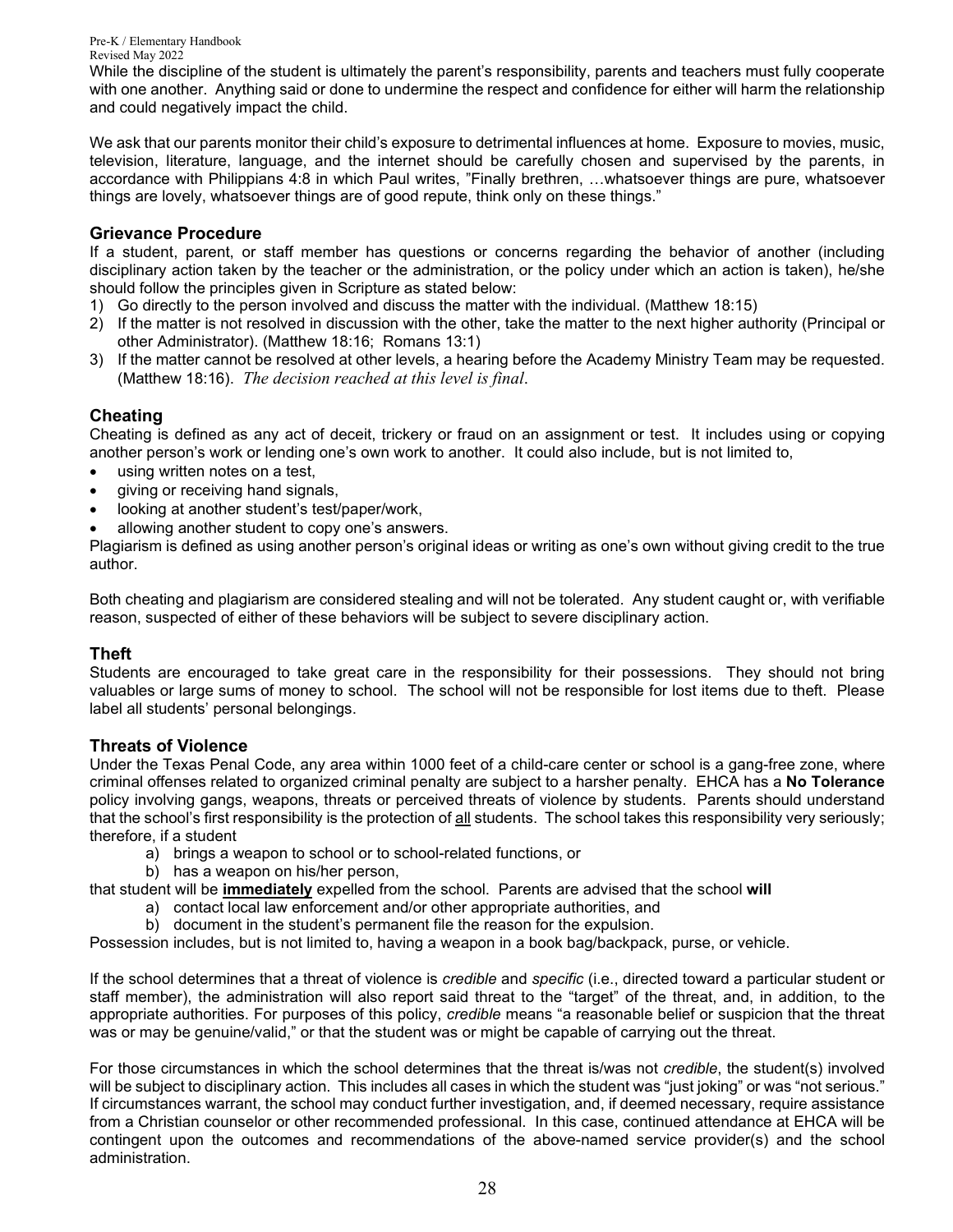#### **Student Harassment Policy**

Harassment is a behavior that is inappropriate, demeaning, offensive, or unwanted and is defined as any behavior received by a person that creates an intimidating environment. Typically, it is repeated over time. Harassment may be in response to an individual's race, religion, physical or mental disability, ethnic origin or nationality, or political belief. It can take many forms, such as hitting or punching (physical); teasing or name-calling (verbal); intimidation using gestures or social exclusion (nonverbal or emotional); sexual harassment; and sending insulting messages by e-mail/texting/social media (cyberbullying).

EHCA is committed to maintaining an environment in which all individuals treat each other with dignity and respect. The school is prepared to take action to prevent and correct any violations of this policy. Students who feel that they have been subjected to any conduct/behavior of a harassing nature are encouraged to promptly report the matter to a school official. *All complaints will be promptly investigated. If it is determined that harassment of any type is occurring, the student will be subject to disciplinary action. Continued harassment after being warned will not be tolerated.*

#### **Child Protection Policy**

When a school employee knows of or suspects abuse or neglect of an EHCA student, he/she is obligated to report it to the proper authorities. This is the case whether the suspected abuse or neglect occurs on or off the school premises. When child abuse is suspected, the procedure below will be followed:

- 1) The knowledge or suspicion shall be reported immediately to an administrator and the school first aid assistant.
- 2) If necessary, the first aid assistant will examine the student and document findings. An administrator will meet with the involved parties to discuss findings in order to determine a course of action.
- 3) The administrator or first aid assistant shall immediately report what is known to Child's Protective Service (CPS) or other appropriate agency. NOTE: WE ARE NOT REQUIRED TO NOTIFY PARENTS / GUARDIANS WHEN THIS ACTION IS TAKEN.
- 4) School officials will cooperate to the extent required by the state agency.
- 5) Strictest confidence will be maintained. **\*To report Child Abuse, please call the 24 hour hotline at 1-800-252-5400.**

## **DISCIPLINE**

#### **Philosophy and Guiding Principles of Disciplining**

A high standard of conduct is required of each student at EHCA for the purpose of maintaining order and building Christ-like character.

I Timothy 1:5 states, "the goal of instruction is love." We want to teach and exhort students to love God and obey Him out of that love. It is our desire to see our students learn to love others with the selflessness of Christ.

Discipline is inseparably linked with the process of discipleship. The goal of our disciplinary procedures is to teach personal responsibility for one's actions, obedience to authority, and dependence on God and His Word. The purpose is to teach and maintain order—not to punish. The Biblical model we follow is II Timothy 3:16: "All scripture is given by inspiration of God and is profitable for doctrine, reproof, correction and instruction in righteousness."

That Jesus Christ is Lord is a foundational principle at EHCA. Christ has ruled directly through His Word and a personal relationship with us, and indirectly through parents and teachers in the life of a student. The Lord places children under the authority of their parents and gives parents responsibility for educating them. We ask that parents recognize the school's authority over the children during the time they are under our supervision.

#### **Biblical Guidelines for Student Management**

#### **Respect Authority**

"Everyone must submit himself to the governing authorities, for there is no authority except that which God has established. God has established the authorities that exist. Consequently, he who rebels against the authority is rebelling against what God has instituted, and those who do so will bring judgment on themselves. For rules hold not terror to those who do wrong. Do you want to be free from fear of the one in authority? Then do what is right, and he will commend you. For he is God's servant to do you good." Romans 13: 1-4

#### **Be an Example**

"Don't let anyone look down on you because you are young, but set an example for the believers in speech, in life, in love, in faith, and in purity." I Timothy 4:12

#### **Seek Excellence**

"I can do all things through Christ who strengthens me." Philippians 4:13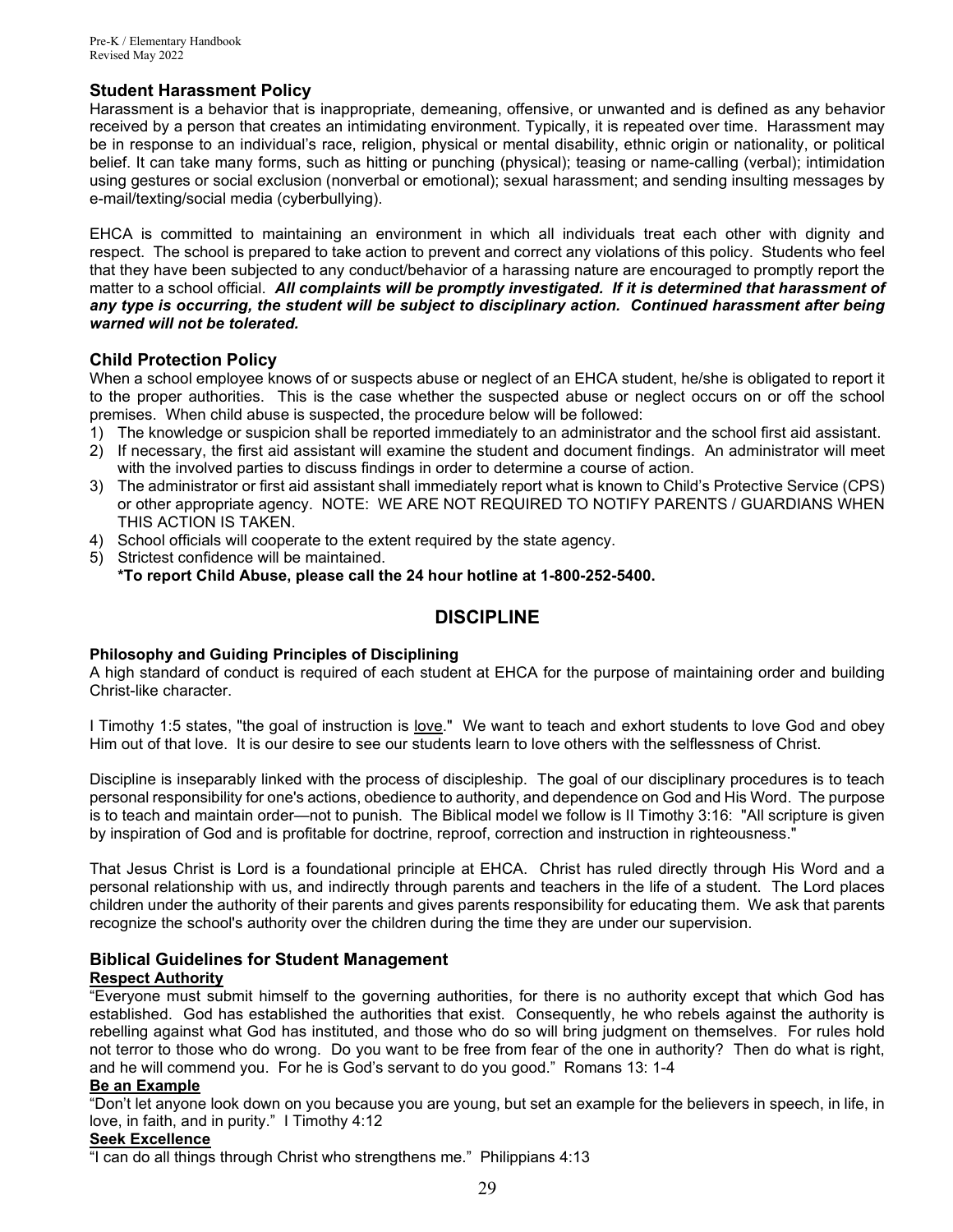#### **Be Honest**

"Providing for honest things not only in the sight of the Lord, but also in the sight of man" II Corinthians 8:21 **Be Truthful**

"Therefore each of you must put off falsehood and speak truthfully to his neighbor, for we are all members of one body." Ephesians 4:25

#### **Practice Clean Speech**

"Do not let any unwholesome talk come out of your mouth, but only what is helpful for building others up according to their needs, that it may benefit those who listen." Ephesians 4:29

#### **Reflect Jesus**

"Finally, brethren, whatever is true, whatever is noble, whatever is right, whatever is pure, whatever is admirable—if anything is excellent or praiseworthy—think about such things." Philippians 4:8

## **STUDENT CODE OF CONDUCT**

#### **Honor Code**

The Honor Code at Eagle Heights Christian Academy is based on strict, personal honesty and integrity. This system assures that each student will fulfill his/her role in the school with confidence and self-respect. Lying, cheating, stealing, or failing to report known offenders constitutes violation of the Honor Code.

#### **General Rules of Conduct**

The following rules are presented to the students at EHCA and reinforced at all times:

- 1) Students must attend all classes daily and be on time.
- 2) Students must be dressed properly, according to the Standardized Dress Code.
- 3) Students are expected to be prepared for each class with appropriate materials and assignments and to turn **all** work in on time.
- 4) Students must not leave the school property without permission of the principal unless they are with teachers, parents, or guardians.
- 5) Students are expected to exhibit an attitude of respect toward **all** individuals and property **at all times**.
- 6) Students should always speak in such a way as to lift up others (Eph. 4:29).
- 7) Students should bring only teacher-required materials and supplies, and approved personal items to school.
- 8) Students are expected to obey **all** rules.
- 9) Students must refrain from conduct which disparages the biblical view of sexual morality both on and off campus. This includes refraining from engaging in sexual activity or sexual harassment; viewing or condoning pornography; and claiming bisexuality, homosexuality, or transgender identity.

#### **Acceptable vs. Unacceptable Behavior**

To guarantee a good social and educational climate, it is important for students to understand that acceptable standards of behavior will be expected at all times. **Discipline will be administered when any individual's actions interfere with the right of the teachers to teach and students to learn.** Students are reminded that any faculty or staff member in the school has the right to correct unruly individuals at any place and at any time.

The following are some examples of student behavior which violate school policy when they occur at school or during school-related activities. This list is not intended to be all–inclusive. Students may be disciplined, suspended, or dismissed from school for any of the following:

- The possession, transmission, and/or use of tobacco, drugs, alcohol, knives, fireworks, firearms (or any item that is used as a weapon)
- Insolence, disrespect, insubordination, or defiance
- The use of improper language
- Fighting
- Inappropriate displays of affection
- Rowdy behavior: running, pushing, shoving, yelling, throwing objects
- Leaving a classroom or leaving the school campus without permission
- Class tardiness or truancy
- Threatening, intimidating, or causing bodily harm to any person
- Repeated classroom disruptions
- **Forgery**
- **Cheating**
- Destruction of property
- Failure to correct inappropriate conduct after repeated warnings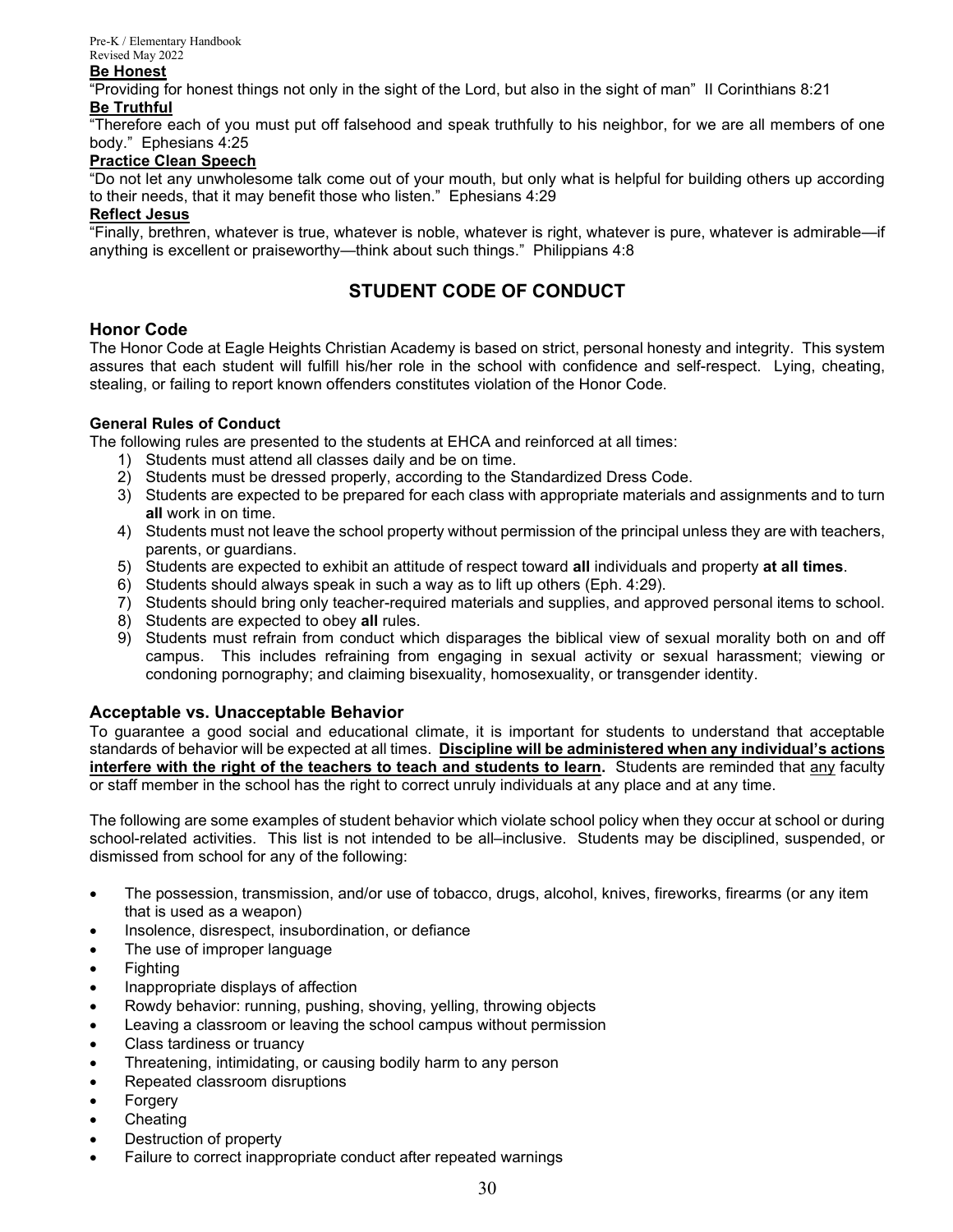#### **Public Display of Affection**

In its desire to provide a learning environment for all students which is both safe and spiritually wholesome, EHCA does not allow public display of affection among students. This specifically applies to heterosexual (boy-girl) relationships on school property or at school-sanctioned events.

Public display of affection is defined as physical contact including but not limited to holding hands, embracing, leaning on, or walking arm-in-arm.

#### **Off-Campus Conduct**

Students of EHCA represent their school, their parents, and their Lord at all times. Therefore, there are certain guidelines that go beyond the school setting.

The following actions constitute serious breaches of conduct and make the student subject to disciplinary review and possible action, including expulsion, even if the event occurred away from school. This list is not intended to be allinclusive:

- Stealing or shoplifting
- Use of alcoholic beverages
- Sexual immorality, sexual harassment
- Claiming a bisexual, homosexual or transgender identity
- Smoking or possession of cigarettes
- Possession or use of illegal drugs
- Vandalism
- Malicious prank against a school representative (e.g. teacher, coach, administrator)
- Involvement in a felony crime
- Involvement in the occult
- Inappropriate dress at school functions
- Gang-related activity
- Bullying and/or Cyber Bullying
- Vulgar, suggestive, or otherwise inappropriate behavior or posting (pictures and/or comments) on social media.

#### **Consequences of Unacceptable Behavior**

The Discipline Report Form is used for reporting minor classroom infractions such as excessive talking, failure to follow classroom procedures, minor classroom disruptions, etc. These reports are filed only after sufficient warning has been given to the student and/or for obvious non-compliance to expected school conduct (e.g., no running in the building, etc.). Reports will be signed by the principal and issued to the student by the teacher. They are used as a form of communication to the parents. Signed Discipline Reports are to be returned to the homeroom teacher *on the day following issuance*. Continued behavior that results in the need for additional Discipline Reports will constitute cause for a conference between parents, the teacher(s), and the principal to discuss further disciplinary action.

#### **Steps in Discipline**

The disciplinary response chosen should be the least aggressive response adequate to correct the undesirable behavior. The following actions constitute acceptable responses to inappropriate behavior by students at EHCA. The options are listed in order of seriousness and are generally followed in this order:

- 1) Counseling, praying with and warning students regarding their actions and attitudes
- 2) Correction of the behavior in keeping with the offense, as well as the age and maturity level of the student(s) involved. This may include
	- a verbal reprimand,
	- re-direction,
	- time-out,
	- loss of privilege,
	- isolation from peers,
	- removal from class
	- correspondence with parents
- 3) Student referred to the principal for corrective action and/or parent conference
- 4) When **Detention** is deemed appropriate, the following procedure will be used: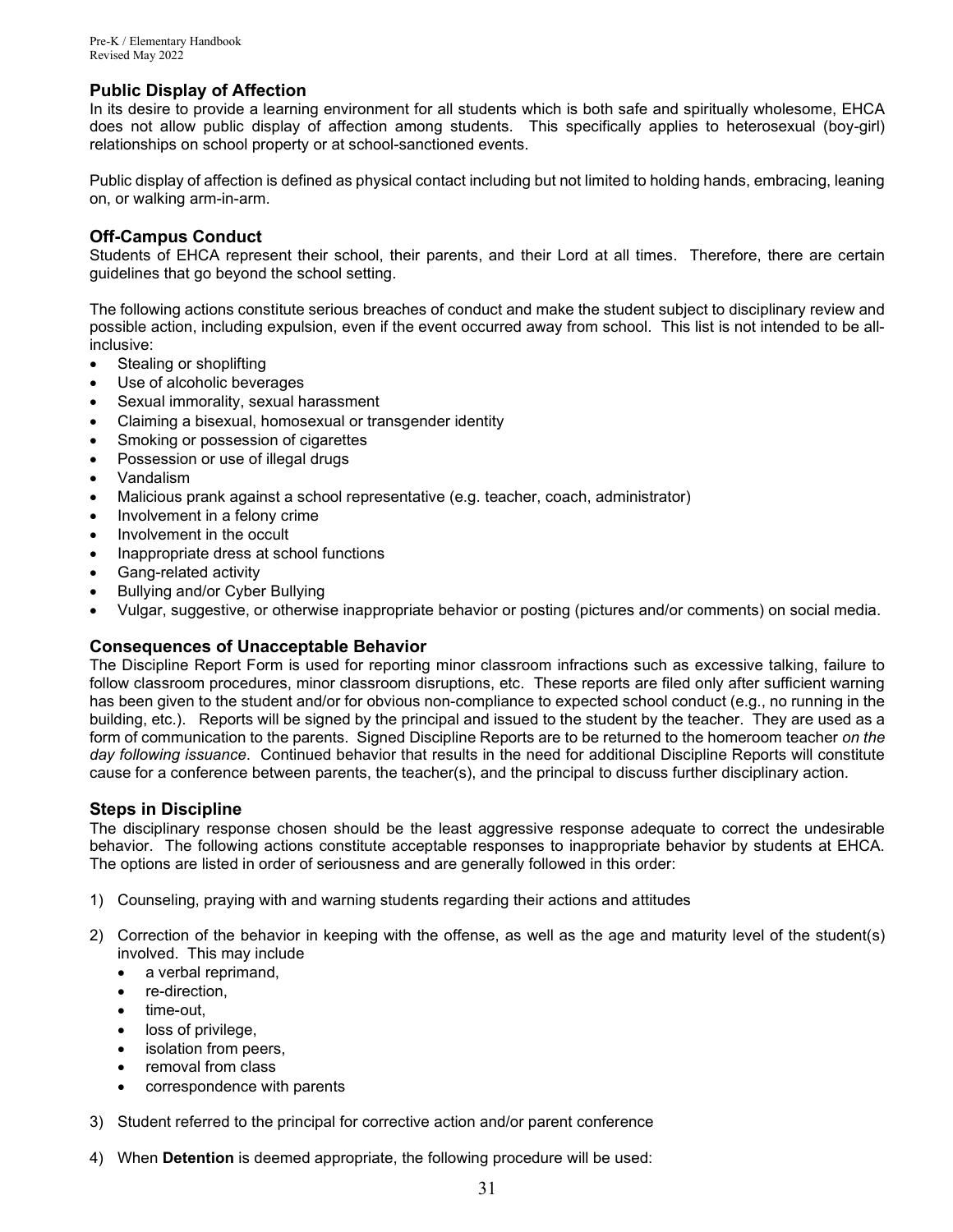- lunch or after-school detention will be served the following day unless prior arrangements are made;
- a Student Discipline Form will be sent home with the pertinent information. It **must** be signed and returned to the school the following day.
- 5) In-School Suspension

The following specific provisions shall apply for **In-School Suspension**:

- Student will be placed in a designated area assigned by the administration and assignments and work will be brought to the student.
- Academic work will be required to be completed and tests will be made up at the teacher's convenience within the period of time established by the Teacher/Administration at the time of the suspension.
- Parents will be notified the day the student is suspended/removed from class.
- The term of the In-School Suspension will not exceed five consecutive school days.
- 6) Out-of-School Suspension

A student may be suspended for a period of one (1) to five (5) days at the discretion of the Principal. An unexcused absence is issued for each day a student is on Suspension. All classroom work missed must be completed and turned in the day the student returns to school. Arrangements for make-up tests will be made with the individual teacher.

Grounds for suspension may include:

- Insubordination
- Disorderly conduct
- Persistent violation of rules and regulations
- Repeated truancy
- Repeated inappropriate conduct
- Repeated failure to follow teacher directions or repeated work refusal
- Infliction of physical harm to any student or employee
- Use of profane and/or abusive language
- Intentional damage or destruction of school property
- Commission of any act that is disruptive to the best interest of the school
- Other serious infractions deemed appropriate by the administration **Suspension may only be assigned by the Principal.**
- 7) Disciplinary Probation

A student placed on Disciplinary Probation is in imminent danger of losing the right to remain at EHCA. In addition, any behavior so unsatisfactory will cause the student to forfeit any class office or position of importance in any school-related organization. A student placed on Disciplinary Probation will not represent the school in any contest, competition, or performance; belong to any athletic team; receive any honors; or be granted any privileges.

When a student is placed on Probation, the principal will notify the parents immediately. A written explanation of the details of the Probation will be signed by the parents and placed in the student's permanent file. The administrators and other appropriate staff members will review the evidence at the end of the assigned probationary period (a minimum of three (3) weeks) to determine whether sufficient improvement has been made to lift the status. At any time, the Principal may disenroll the student if the behavior is deemed unacceptable. **ANY STUDENT WHO IS ON DISCIPLINARY PROBATION FOR TWELVE (12) WEEKS DURING ONE ACADEMIC YEAR IS SUBJECT TO DISMISSAL FROM EHCA AND MAY NOT BE ALLOWED TO RE-ENROLL FOR THE FOLLOWING YEAR.**

#### 8) Expulsion

If extensive documented attempts to correct a student's behavior have failed, if the misbehavior persists, or if the offense is so serious as to warrant EHCA's most drastic sanction, then the Principal may expel the student. The following serious offenses are potential grounds for expulsion:

- Defiance or direct confrontation with school authorities
- A second out-of-school suspension
- Failure to comply with the terms of disciplinary probation
- Failure to improve after repeated disciplinary warnings
- Repeated failure to follow teacher directions or repeated work refusal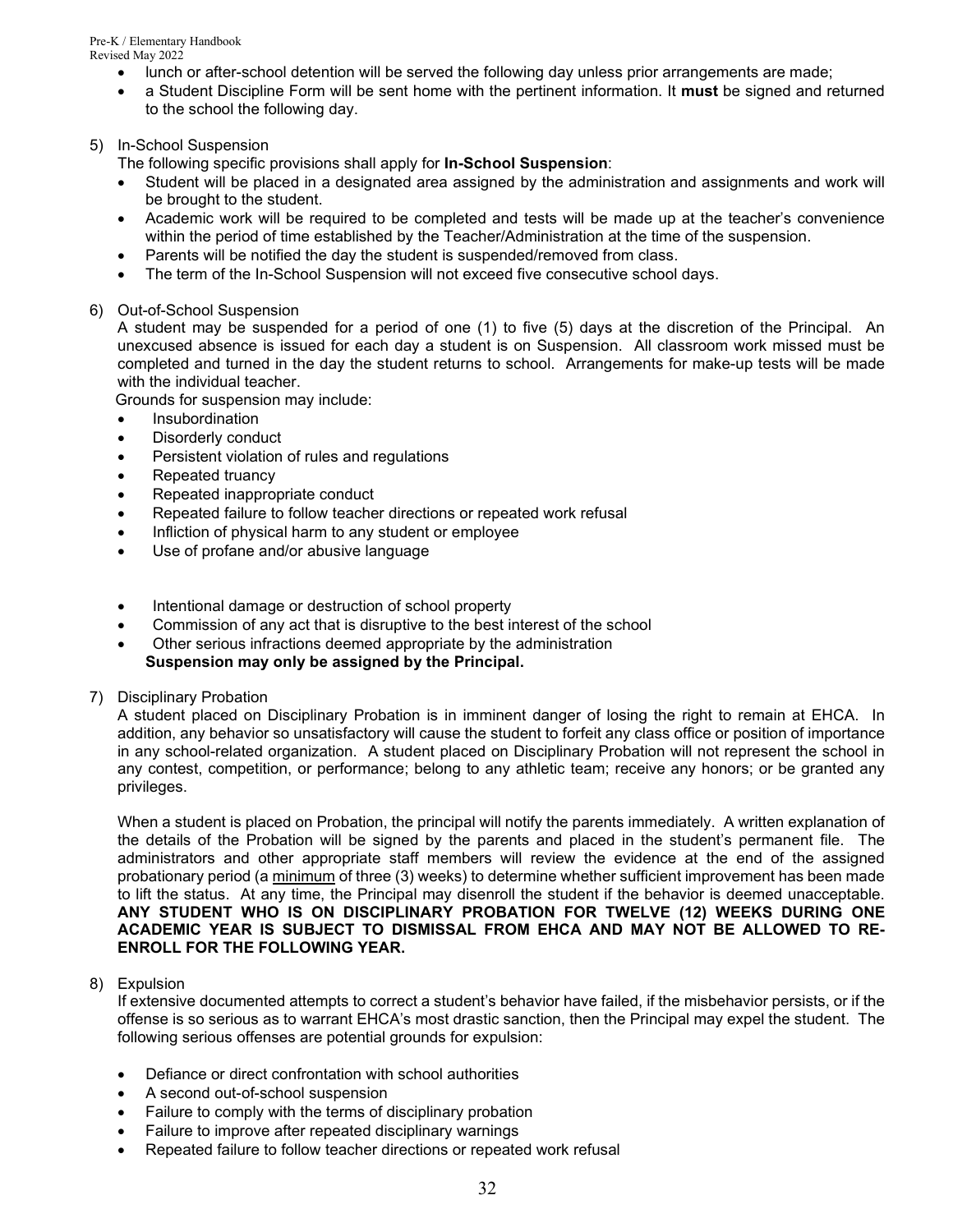- Repeated instances of stealing, cheating, or other serious moral offenses.
- Activities outside the school which call for police intervention
- Assault of a teacher or other individual
- Intentional destruction of school/church property
- Possessing, delivering, or using any firearm, explosive, knife, or other weapon while on school premises or while in attendance at any school-related activity or event
- Possessing, delivering, using, or being under the influence of any alcoholic beverage; controlled substance or dangerous drug; abusable glue, paint, or other chemical substance; any mood-changing, mind-altering, or behavior-altering drugs while on school premises or while in attendance at any school-related activity or event
- Any off-campus misconduct seriously detrimental to the reputation and Christian witness of the school

Any expulsion is effective for the remainder of the school year in which the offense occurred. An expelled student may or may not be eligible for re-admission to EHCA the following school year, depending upon whether reconciliation is evident. References may be requested from family members, pastors, and/or other individuals or professionals before re-admittance is granted. The Academy Ministry Team makes the final determination in such cases. Refund of fees and tuition paid for the month in which expulsion occurs **will not** be given.

## **STANDARDIZED DRESS CODE**

#### **Dress Code for PreK3 ~ PreK4**

In an effort to maintain an acceptable student appearance while eliminating competition, fads in clothing and unnecessary classroom distractions, Eagle Heights Christian Academy and the Academy Ministry Team have established the Dress Code outlined below. We also believe that this type of dress contributes to the overall identity of our school. It is the responsibility of each student, with the cooperation of the parent(s)/guardian(s), to comply with the Dress Code on a daily basis.

#### **Girls Dress Code**

**Shirts & Blouses** – Long or short sleeved with collars; must be a solid color.

**Slacks** – Standard, tailored style; may be full or Capri length and must fit appropriately at waist; must be solid in Khaki/Tan, Brown, Grey, Navy, Denim or Black. *No overalls, hip-huggers, bell-bottoms or low-rise styles. No sweat pants, stretch (lycra), athletic pants or other tight-fitting garments.*

**Shorts** – Standard, tailored style; must fit appropriately at the waist and be no shorter than 4 inches above the top of the knee; must be solid color in Khaki/Tan, Brown, Grey, Navy, Denim or Black. *No overalls, hip-huggers, bike shorts, stretch (lycra), laced, athletic, sweat shorts or other tight-fitting garments.*

**Skirts and Jumpers** – Standard, tailored style; polo style dresses are acceptable; must fit appropriately at waist and be no shorter than 4 inches above the top of the knee; must be solid color in Khaki/Tan, Brown, Grey, Navy, Denim or Black; must be appropriate material (tulle (mesh/netting) fabric may not be worn); *it is strongly recommended that tights or shorts be worn under skirts and jumpers*.

**Skorts** – Standard, tailored style; must fit appropriately at waist and be no shorter than 4 inches above the top of the knee; must be solid color in Khaki/Tan, Brown, Grey, Navy, Denim or Black.

#### **Boys Dress Code**

**Shirts** – Long or short sleeved with collars (polo or oxford style); must be a solid color.

**Slacks** – Standard, tailored style; must fit appropriately at waist, must be solid color in Khaki/Tan, Brown, Grey, Navy, Denim or Black. *No overalls, hip-huggers, bell-bottoms or low-rise styles. No sweat pants, stretch (lycra), athletic pants or other tight-fitting garments.*

**Shorts** - Standard, tailored style; must fit appropriately at the waist and be no shorter than 4 inches above the top of the knee; must be solid color in Khaki/Tan, Brown, Grey, Navy, Denim or Black. *No overalls, hip-huggers, bike shorts, stretch (lycra), laced, athletic, sweat shorts or other tight-fitting garments.*

#### **General Requirements**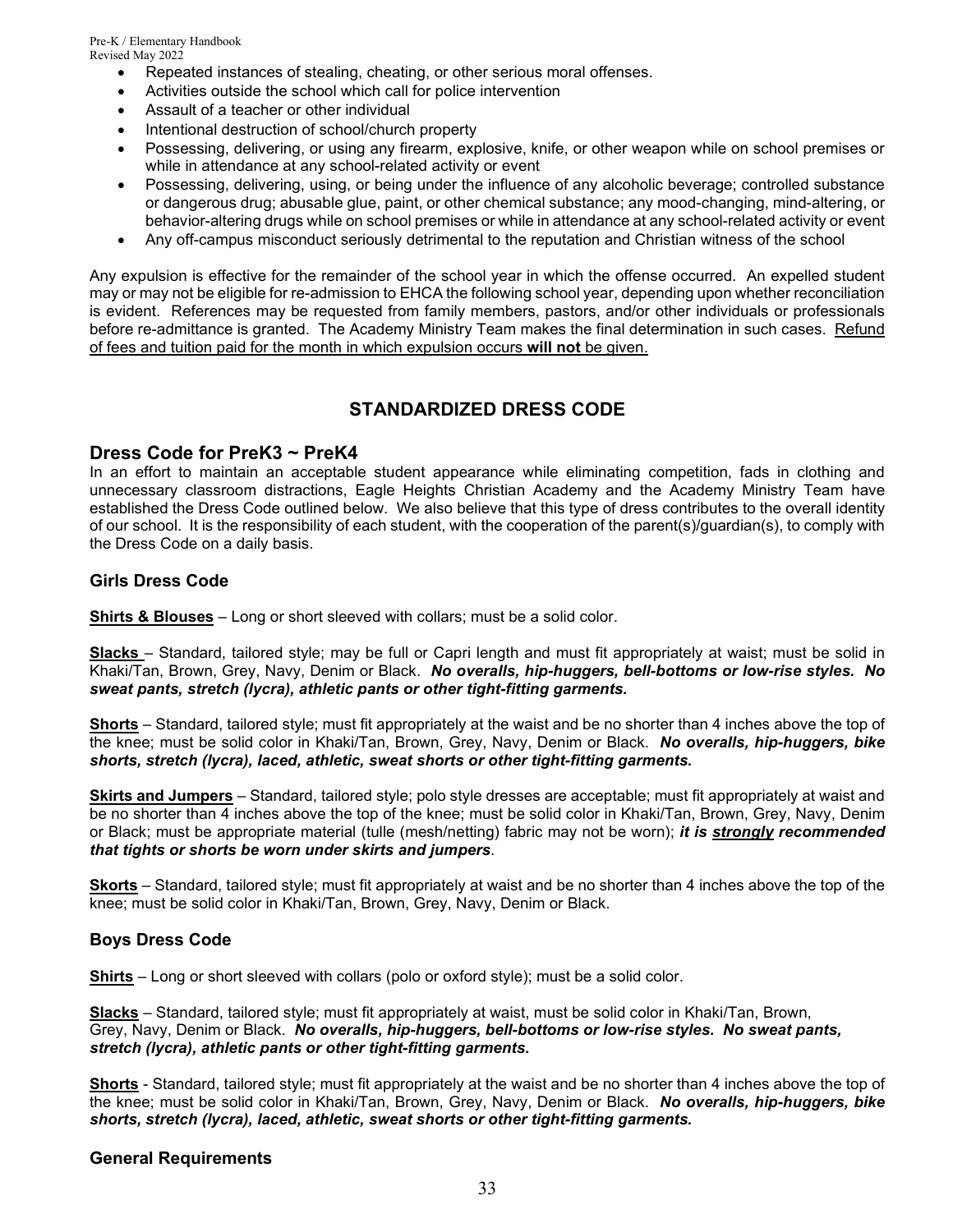**Sweaters, Sweatshirts, Jackets and Coats** – Must be a solid color with no writing (small logo is acceptable); must fit appropriately; sweaters, sweatshirts, and light jackets may be worn in the classrooms only if temperature necessitates.

#### **Shoes and Socks**

**Shoes** – must have non-marking soles and be comfortable for walking, climbing stairs, and exercise; shoes without characters are preferred; shoes must have backs; no open-toed or sandal styles are permitted.

**Socks/Tights/Leggings** – should be a solid color (white, red, navy khaki/tan or black).

**Bookbags/Backpacks** – will be provided by ECHA. PreK 3 and PreK 4 students use an EHCA tote bag that is provided by the school.

#### **Hair and Hats**

**Hair** – must be clean and neatly groomed; it may not be dyed, highlighted, tipped, streaked or colored in any shade other than a naturally occurring hair color; boys' hair must be above the eyebrows and above the shirt collar.

**Hats/Headbands/Hoods** – Hats may not be worn inside the building, except on specified theme days. They may have no offensively themed logos or characters; they may not be decorated with any symbols that depict violence, sexuality, the occult, drugs, alcohol or tobacco products, music/musical groups other than the Christian genre. Students are also not allowed to wear hoods inside the building.Boys may not wear headbands. Girls' hairbands should not be "costume-themed" (ears, horns, etc.).

**Jewelry** – Boys may **not** wear ear jewelry. Body piercings of any kind (other than ear lobes for girls) are not permitted at EHCA. Girls may have no more than two (2) pieces of jewelry per ear lobe. All loose jewelry should be removed during P.E. classes. *All jewelry is subject to the Principal's approval.*

**Make-Up and Tattoos** – Nail polish may be worn by girls only, must be neatly applied and may be of any solid color **except** black. Make-up may **not** be worn. No glitter. Tattoos of any kind must not be visible in any campus dress including P.E.

**Chapel Dress** – All students are required to wear White shirts/blouses and black/navy slacks (boys) or black/navy skirts/jumpers/slacks (girls) for Chapel services. (See corresponding subsection under the General Policies and Information section of the Parent Handbook for specific information regarding days and times.)

**Field Trip Dress** – Unless otherwise instructed by the teacher, students should wear their EHCA Spirit shirt and appropriate slacks, skirts, or shorts on field trips.

All clothing must be appropriately sized for the student. Oversized, baggy, excessively tight, torn or tattered clothing of any kind will not be permitted either on campus or at any school-related activities or functions.

The Principal's decision **will be final** in all matters pertaining to interpretation of the Dress Code.

### **Dress Code for Kinder through Grade 6**

In an effort to maintain an acceptable student appearance while eliminating competition, fads in clothing and unnecessary classroom distractions, Eagle Heights Christian Academy ("EHCA") and the Academy Ministry Team have established the Dress Code outlined below. We also believe that this type of dress contributes to the overall identity of our school. It is the responsibility of each student, with the cooperation of the parent(s)/guardian(s), to comply with the Dress Code on a daily basis

#### **Girls Dress Code**

**Shirts & Blouses** – Long or short sleeved with collars or turtleneck; must be a solid color. No midriffs exposed and no longer than hip length.

**Slacks** – May be full or Capri length and must fit appropriately at waist; must be solid color in Khaki/Tan, Brown, Grey, Navy or Black. *No overalls, hip-huggers, bell-bottoms or low-rise styles. No sweat pants, stretch (lycra), athletic pants, or other tight-fitting garments. "Skinny-jeans" styled pants may not be worn.*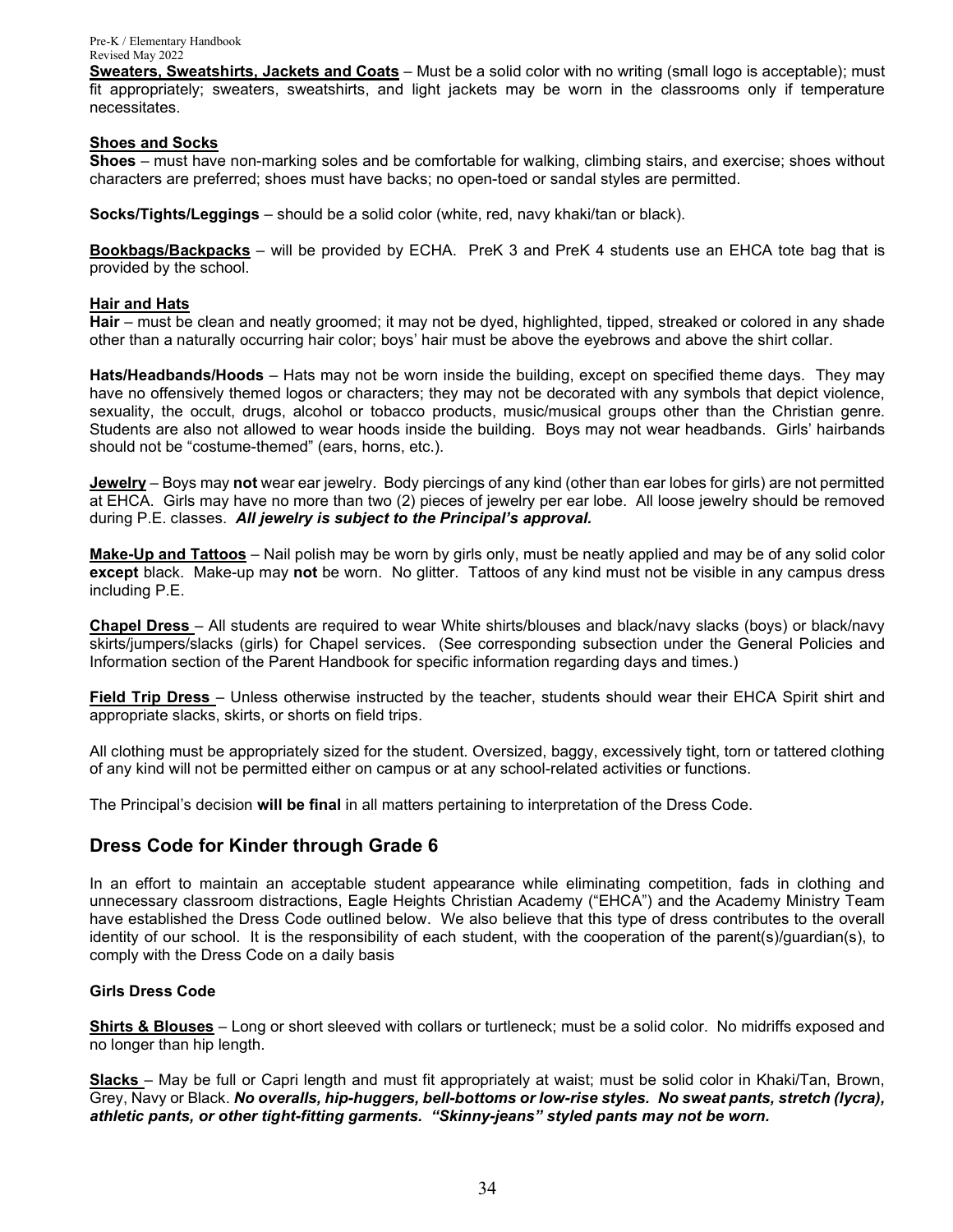**Shorts** – Must fit appropriately at the waist and be no shorter than 2 inches above the top of the knee; must be solid color in Khaki/Tan, Brown, Grey, Navy or Black. *No overalls, hip-huggers, bike shorts, stretch (lycra), laced, athletic, sweat shorts or other tight-fitting garments.*

**Skirts and Jumpers** – Must fit appropriately at waist and be no shorter than 2 inches above the top of the knee; polo style dresses are acceptable; must be solid color in Khaki/Tan, Brown, Grey, Navy or Black; must be appropriate material (tulle (mesh/netting) fabric may not be worn); *it is strongly recommended that shorts be worn under skirts and jumpers*.

**Skorts** – Must fit appropriately at waist and be no shorter than 2 inches above the top of the knee; must be solid color in Khaki/Tan, Brown, Grey, Navy or Black.

#### **Boys Dress Code**

**Shirts** – Long or short sleeved with collars or turtleneck; must be a solid color. Must be appropriately sized and no longer than hip length.

**Slacks** – Must fit appropriately at waist, must be solid color in Khaki/Tan, Brown, Grey, Navy or Black. *No overalls, hip-huggers, bell-bottoms or low-rise styles. No sweat pants, stretch (lycra), athletic pants, or other tightfitting garments. "Skinny-jeans" styled pants may not be worn.*

**Shorts** - Must fit appropriately at the waist and be no shorter than 2 inches above the top of the knee; must be solid color in Khaki/Tan, Navy, Brown, Grey, or Black. *No overalls, hip-huggers, bike shorts, stretch (lycra), laced, athletic, sweat shorts or other tight-fitting garments.*

#### **General Requirements**

**Sweaters, Sweatshirts, Jackets and Coats** – Must be a solid color with no writing (small logo is acceptable); must fit appropriately; sweaters, sweatshirts, and light jackets may be worn in the classrooms if temperature necessitates.

#### **Shoes and Socks**

**Shoes** – must be comfortable for walking, climbing stairs, and exercise; shoes without characters are preferred; shoes must have backs; no open-toed or sandal styles are permitted.

**Socks/Tights/Leggings** – should be a solid color (white, red, navy khaki/tan or black).

**Bookbags/Backpacks** – should have no offensively themed logos or characters; they may **not** be decorated with any symbols that depict violence, sexuality, the occult, drugs, alcohol or tobacco products, music/musical groups other than the Christian genre, etc. *Kindergarten students will be provided an EHCA tote bag.*

#### **Hair and Hats**

**Hair** – must be clean and neatly groomed; distracting styles are not permitted (i.e. mohawk, spiked, etc.); it may **not** be dyed, highlighted, tipped, streaked or colored in any shade other than a naturally occurring hair color; boys' hair must be above the eyebrows and above the shirt collar. Hair must not obstruct vision.

**Hats/Headbands/Hoods** – Hats may **not** be worn inside the building, except on specified "theme" days. On those occasions, they may have no offensively themed logos or characters; they may **not** be decorated with any symbols that depict violence, sexuality, the occult, drugs, alcohol or tobacco products, music/musical groups other than the Christian genre. Boys may not wear headbands. Girls' hairbands should not be "costume-themed" (ears, horns, etc.).

**Undergarments**- appropriate undergarments must be worn at all times.

**Jewelry** – Boys may **not** wear ear jewelry. Body piercings of any kind (other than ear lobes for girls) are not permitted at EHCA. Girls may have no more than two (2) pieces of jewelry per ear lobe. All jewelry should be removed during P.E. classes. *All jewelry is subject to the Principal's approval.*

**Make-Up and Tattoos** – Nail polish may be worn by girls only, must be neatly applied and may be of any solid color **except** black. Make-up may **not** be worn. No glitter. Tattoos of any kind must not be visible in any campus dress including P.E.

**Physical Education** – Students in grades 5-6 need to have special clothing for PE. Gray athletic t-shirts or EHCA spirit t-shirts and athletic shorts (Navy or Black) are required for PE and are to be worn during PE only. Shorts must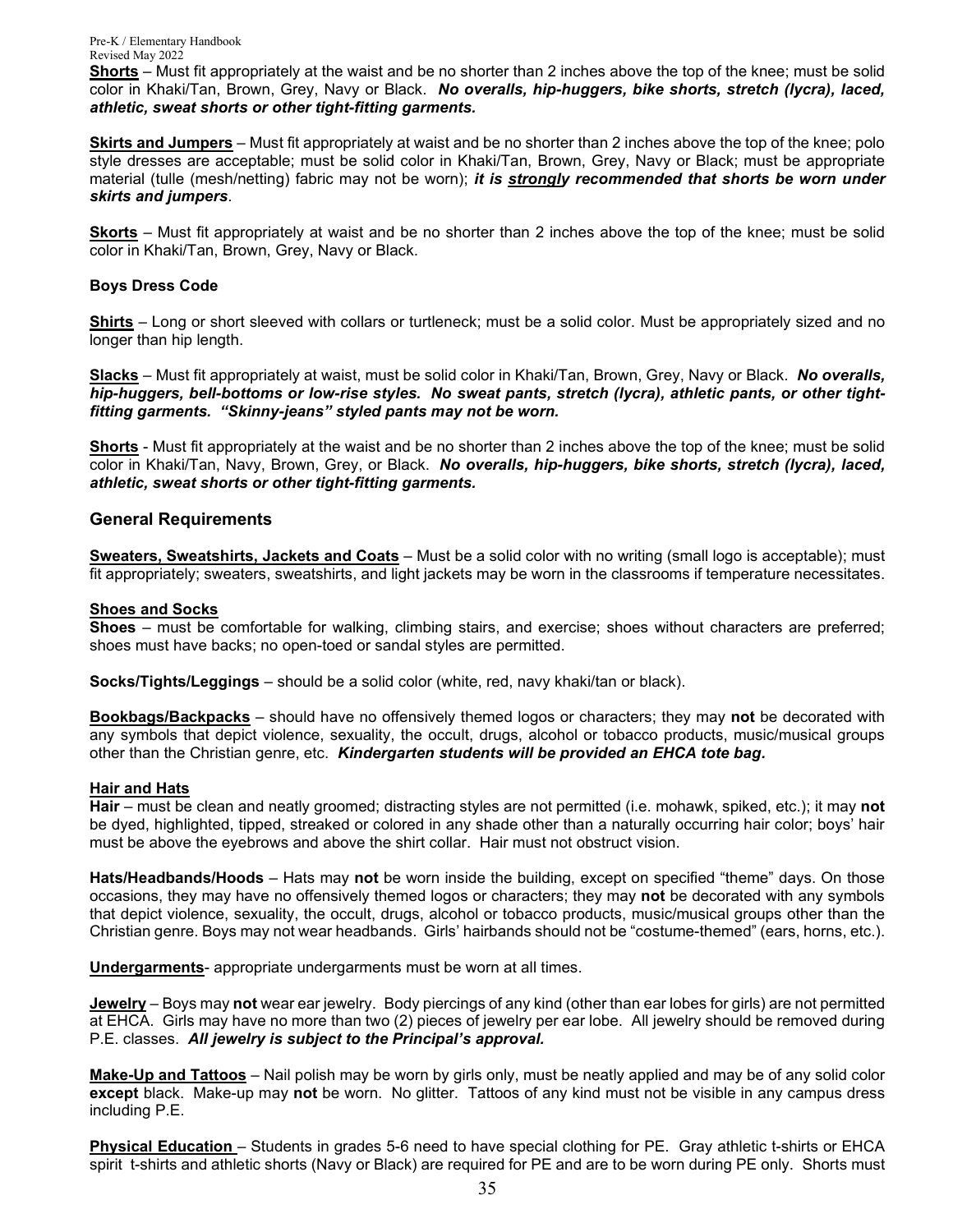fit appropriately and be no shorter than 2 inches above the top of the knee. Acceptable alternatives for girls are long spandex shorts or leggings worn underneath the shorts, boys' basketball shorts and solid color sweatpants. All P.E. clothes should be clearly marked with the student's name. All grades K-6 must have athletic shoes for PE. Shoes must be tied securely. **ALL PE CLOTHES SHOULD BE CLEARLY MARKED WITH THE STUDENT'S NAME.**

**Chapel Dress** – All students are required to wear white shirts/blouses. Girls must wear black/navy skirts, gauchos, jumpers, or slacks for Chapel services. Boys must wear navy/black slacks. (See corresponding subsection under the General Policies and Information section of the Parent Handbook for specific information regarding days and times.)

**Field Trip Dress** – Unless otherwise instructed by the teacher, students should wear their EHCA Spirit shirt and appropriate slacks, skirts, or shorts on field trips.

#### **Spirit Day Dress**

Certain days will be designated as Spirit Days at EHCA in support of our athletic program as well as other special events and academic competitions in which our students participate.Students may wear an EHCA Spirit shirt or choir, athletics, club/organization shirt and blue jeans. (If student does not own a Spirit shirt, he/she must wear a school uniform shirt.) EHCA athletes may wear their team sports shirt with a white t-shirt underneath on spirit days and on game days. Jeans should have no designs or writing (except the brand name), no rips or tears, and be uniformly solid in color (no chemical fading or distressing). All jeans must fit according to standard Dress Code. Pants with holes or tears may not be worn.

All clothing must be appropriately sized for the student. Oversized, baggy, excessively tight, torn or tattered clothing of any kind will not be permitted either on campus or at any school-related activities or functions.

The Principal's decision **will be final** in all matters pertaining to interpretation of the Dress Code.

## **STUDENT LIFE**

#### **Closed Campus**

EHCA operates as a closed campus. Students are not allowed to travel off campus during lunch or any other breaks (e.g. school assembly), **except** with written permission from their parent(s) and accompanied by an adult. Students who leave during the school day MUST be signed out by their parent/guardian.

#### **Field Trips**

Prior to each field trip, a Field Trip Permission Form will be sent home in order to inform parents of all pertinent information regarding the field trip, and also to obtain a parent's signature (approval). All parent volunteers who assist on field trips by driving and/or chaperoning must sign and abide by the rules of the EHCA Driver/Chaperone Agreement Form. For the safety of our students, they must also submit to a Criminal History Check. Attendance on school field trips is restricted to students currently enrolled at EHCA and to those students who are in the designated grade level.

#### **Hall Passes**

All students are expected to be in an assigned classroom and under supervision at all times during the school day. All students who move through the halls or elsewhere on campus, and without direct supervision of teachers, will be required to have a written hall pass from a teacher. Students found outside of classrooms without a hall pass are subject to disciplinary action.

#### **Music**

EHCA believes that music which promotes rebellion, violence, sexual perversion or promiscuity, suicide, disrespect for authority, vulgarity, or satanic activity is not an acceptable form of entertainment for Christians. Therefore, while at school or school-sponsored functions, students may not listen to such music nor have in their possession magazines, t-shirts, notebooks, or other personal items that promote this type of music. We strongly encourage that parents closely monitor their student's music preferences/habits.

#### **Personal Items**

As a general rule, the only items that should be brought to school are those that serve the educational purposes of the school. Personal items brought to school without permission of the teacher or administration that are inappropriate for a school setting will be subject to confiscation.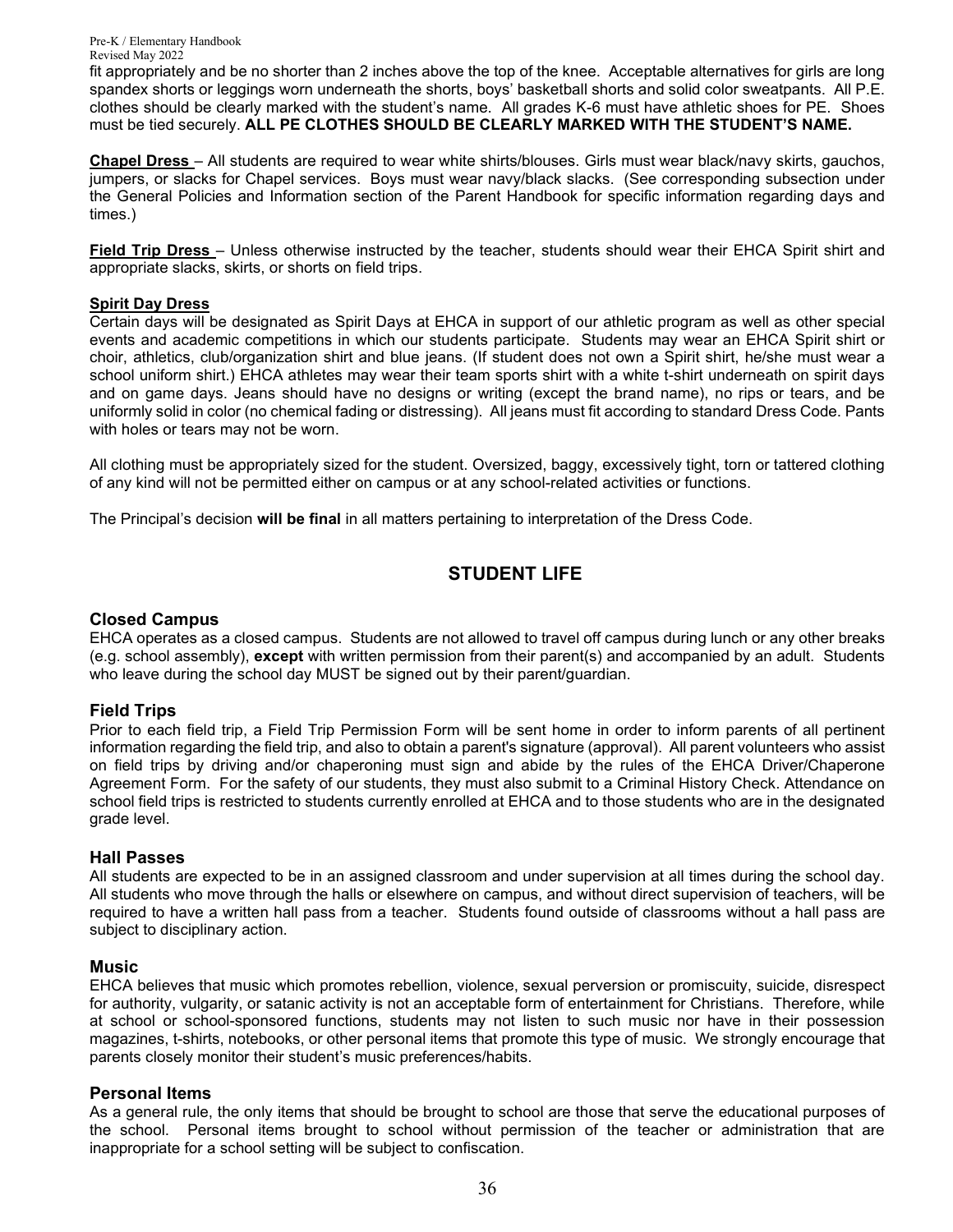#### **Unauthorized Materials**

Students must not bring items such as teen magazines, comics, sports magazines, beauty magazines, or other nonrequired books, magazines, or periodicals on campus unless directed by a teacher for a specific activity/project. Such items will be collected by the teacher.

Pornographic items of any type shall not be allowed on school property at any time. While this is aimed specifically at books, magazines, posters, and pictures, it also includes any printed material which is deemed obscene, pornographic, or otherwise not in the best interest of the students or in keeping with the spirit of Christian education.

## **STUDENT ACTIVITIES**

#### **Organizations and Clubs**

EHCA endeavors to provide appropriate extra-curricular activities for students. The focus of these activities is to provide students with opportunities to develop and demonstrate physical, social, spiritual and emotional skills in a non-classroom setting. The same Biblical principles and standard of excellence reflected in the EHCA academic program will be pursued in athletics.

#### **Eligibility**

Students participating in any extracurricular club or athletic program must maintain a passing grade in all subjects throughout. Any student with a failing average at the mid-point (progress report) or end (report card) of a six-week grading period in any subject while participating in an extracurricular activity will be temporarily removed from the activity (both from competition and practice). This ineligibility will not affect required participation or practice during regularly scheduled P.E. instruction. This period of suspension will last until the student has brought the failing grade(s) to a passing level, and is at the discretion of the classroom teacher and/or Principal.

#### **ATHLETICS: Other Participation Requirements**

All students wishing to participate in EHCA extracurricular athletic programs must have a current EHCA Sports Physical/Parent Permit Form filed with the school office prior to attending any practice and/or competing in an event and agree to all Team Rules. Grades in all core subjects must be 75 or higher and conduct grades may not be below S-. Students participating in the extracurricular athletic program will also be responsible for paying an athletic fee which covers the cost of uniforms, etc.

### **Social Events**

### **Class Parties (During the School Day)**

Class parties held during the school day must be supervised by the classroom teacher(s) and must be approved by the principal (except Christmas, Valentine's Day, end-of -year parties). Parties should be sponsored by the room mothers/parents, coordinated with the classroom teacher well in advance, and last no more than one hour. All activities should be within the school's standards of behavior and philosophy and must follow guidelines of this handbook.

Students celebrating birthdays may provide food for their classmates during the lunch period, snack time, or other previously arranged time (preferable no more than thirty minutes). Food brought must be distributed to all students in the class, not just students who are singled out as special friends. Parents are also asked not to send birthday party invitations to school unless the whole class, all enrolled girls, or all enrolled boys are invited. This will help eliminate the problem of hurt feelings for those not included in the invitation. **If parents choose to bring a special lunch for their child's classmates (i.e. pizza, etc.), they must notify their child's teacher two weeks prior so that the food service manager will have advance notice. Please make sure to check with your child's teacher to accommodate for students who have allergies.**

#### **Holiday Celebrations**

Because of the strong secular emphasis given these seasons, the following guidelines are followed in respect to celebration and emphasis in school and classroom activities.

- **Halloween** Harvest theme is acceptable during the month of October; Halloween festivities will not be permitted.
- **Christmas** Emphasis placed on the coming of Christ and His birth; Santa Claus will not be displayed or promoted; clothing, decorations, and gifts should not display Santa, reindeer, or elves.
- **Easter** Emphasis placed on the death, burial, and resurrection of Christ; the Easter bunny will not be promoted; Easter egg hunts are permitted.